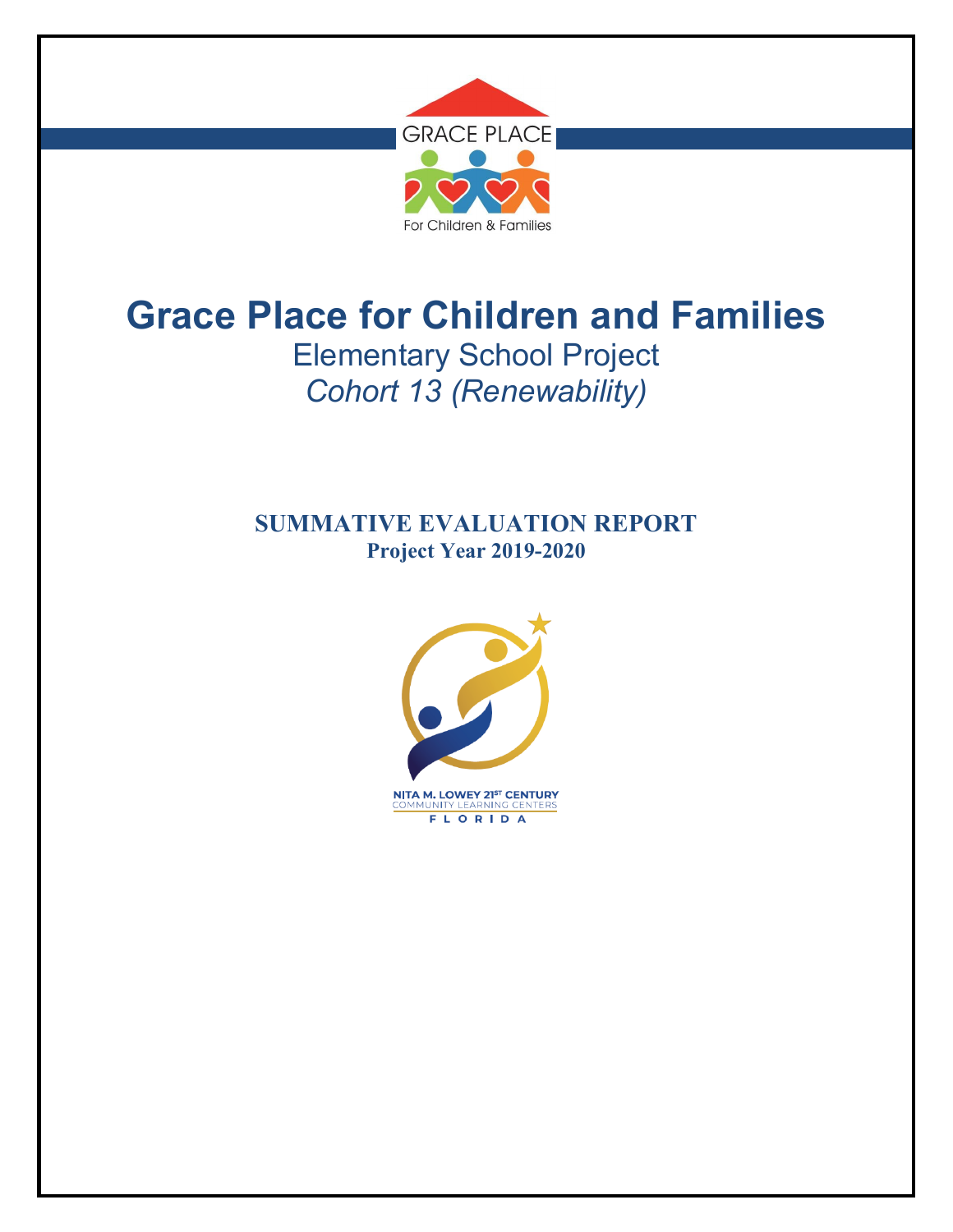# **Table of Contents**

| 1.0 |                                                                                               |
|-----|-----------------------------------------------------------------------------------------------|
| 2.0 |                                                                                               |
|     |                                                                                               |
|     | Table 1. Student Enrollment: Total and Regularly Participating Students for Summer 2019 and   |
|     |                                                                                               |
|     | Table 2. Summer 2019 – Student Gender and Age Range for Total Participating Students (All     |
|     | Table 3. 2019-2020 Academic Year – Student Gender and Age Range for Total Participating       |
|     | Table 4. Summer 2019 - Population Specifics: Total Participating Students  13                 |
|     | Table 5. 2019-2020 Academic Year - Population Specifics: Total Participating Students 13      |
|     | Table 6. Summer 2019 - Population Specifics: Regularly Participating Students 13              |
|     | Table 7. 2019-2020 Academic Year - Population Specifics: Regularly Participating Students  13 |
|     | Table 8. Summer 2019 – Student Race and Ethnicity: Total and Regularly Participating Students |
|     | Table 9. 2019-2020 Academic Year – Student Race and Ethnicity: Total and Regularly            |
|     | Table 10. 2019-2020 Academic Year - Student Grade for Total Participating Students  14        |
|     | Table 11. 2019-2020 Academic Year – Student Grade for Regularly Participating Students 14     |
| 3.0 |                                                                                               |
|     |                                                                                               |
|     |                                                                                               |
| 4.0 |                                                                                               |
|     |                                                                                               |
|     |                                                                                               |
|     |                                                                                               |
|     |                                                                                               |
|     |                                                                                               |
|     |                                                                                               |
| 5.0 |                                                                                               |
| 5.1 |                                                                                               |
|     | Table 15a. Objectives, Activities, Data Collection Methodology, and Outcomes (Objective 1) 28 |
|     | Table 15b. Objectives, Activities, Data Collection Methodology, and Outcomes (Objective 2)30  |
|     | Table 15c. Objectives, Activities, Data Collection Methodology, and Outcomes (Objective 3)33  |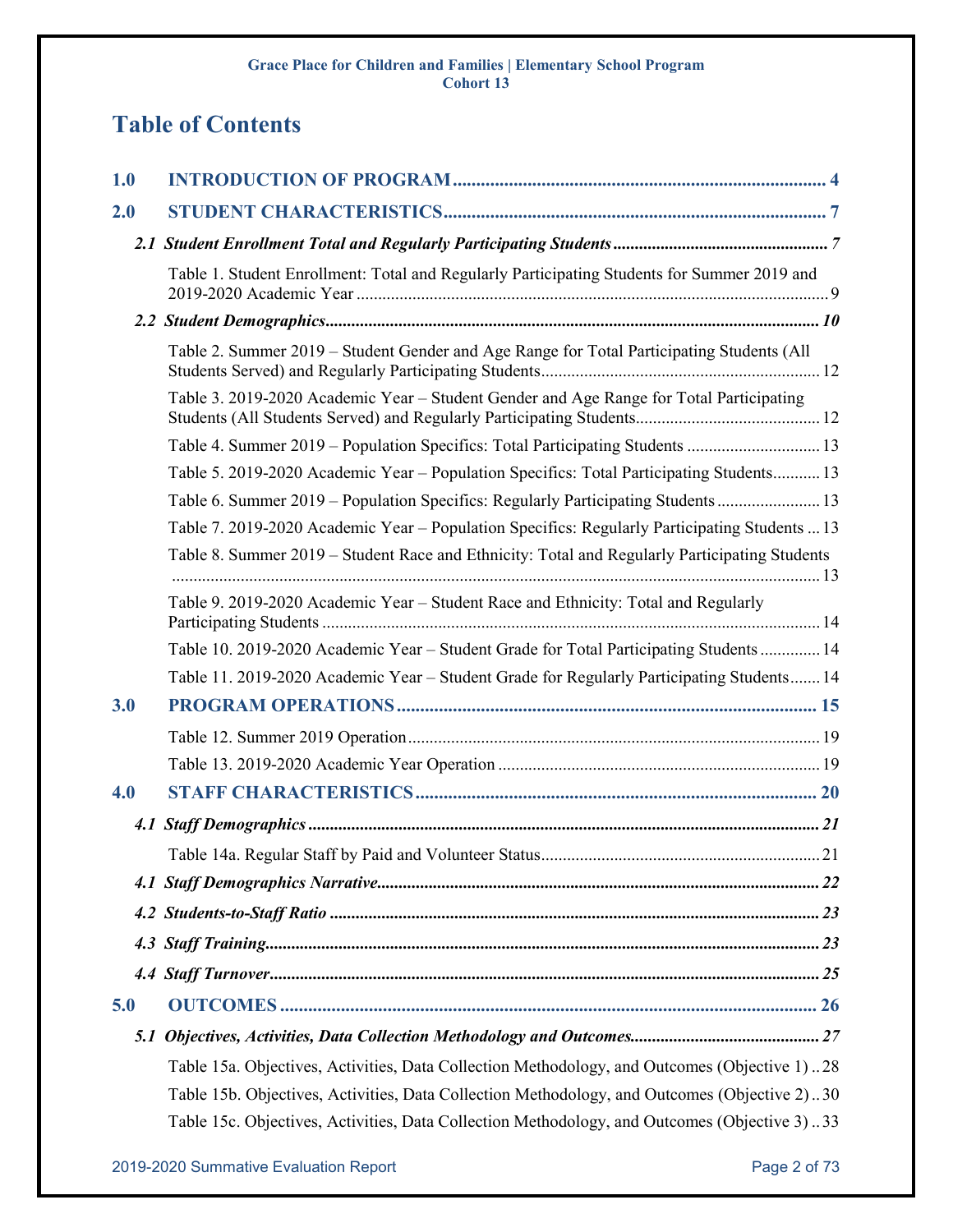|     | Table 15d. Objectives, Activities, Data Collection Methodology, and Outcomes (Objective 4). 35 |
|-----|------------------------------------------------------------------------------------------------|
|     | Table 15e. Objectives, Activities, Data Collection Methodology, and Outcomes (Objective 5)37   |
|     | Table 15f. Objectives, Activities, Data Collection Methodology, and Outcomes (Objective 6)39   |
|     | Table 15g. Objectives, Activities, Data Collection Methodology, and Outcomes (Objective 7)41   |
|     | Table 15h. Objectives, Activities, Data Collection Methodology, and Outcomes (Objective 8)44   |
|     | Table 15i. Objectives, Activities, Data Collection Methodology, and Outcomes (Objective 9)45   |
|     |                                                                                                |
|     |                                                                                                |
|     |                                                                                                |
| 6.0 |                                                                                                |
| 7.0 |                                                                                                |
|     |                                                                                                |
|     |                                                                                                |
|     |                                                                                                |
| 8.0 |                                                                                                |
|     |                                                                                                |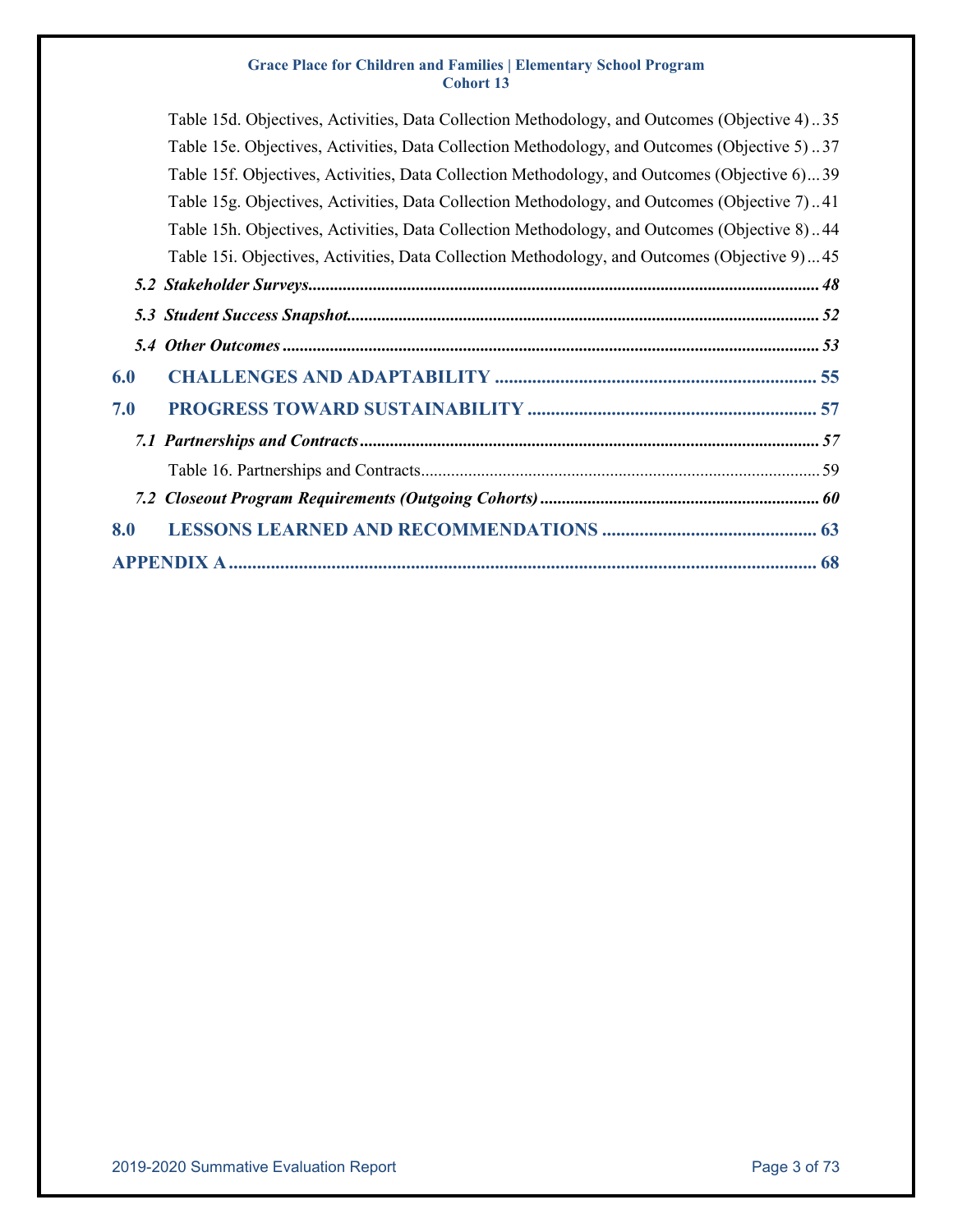# <span id="page-3-0"></span>**1.0 INTRODUCTION OF PROGRAM**

*Provide a narrative in the text box below that outlines the following:*

- *this specific program's function and purpose*
- *the program's enhancement on the community and the students served*

*\*Note: Any information regarding 21st CCLC overall can be shared at the end of this report.*

The Grace Place (Elementary) program (Project Number: 93B-2440B-0PCC1) is a Cohort 13 program operated by the Grace Place for Children and Families. This 21st CCLC program has provided student-focused programming under the current grant for five years, having successfully navigated the competitive grant process in the 2014-2015 program year. Since beginning operations in 2014-2015, the Grace Place (Elementary) 21st CCLC program has worked to provide all services for which it was funded and has historically made progress towards the approved goals and objectives. As per the 2019-2020 grant application, The Grace Place (Elementary) program received \$201,902 to implement student-focused programming at one site: Grace Place for Children and Families. Overall, The Grace Place (Elementary) program proposed to serve students in grades K-5, with a proposed average daily attendance at the one site location of 142 students per day afterschool and 72 students per day during the Summer of 2019. The 21st CCLC program targeted the 1,854 students attending Golden Gate Elementary and Golden Terrace Elementary – with 88% of these targeted students qualifying for free or reduced-price lunch (an indicator of low-income families). Designed to complement and enrich regular school day instruction, the function of The Grace Place (Elementary) program was primarily designed to impact elementary school students in the following ways: (1) improve academic achievement in English Language Arts (ELA), mathematics, and science; (2) improve fitness and healthy lifestyle choices; (3) decrease school absences and (4) increase adult literacy and parenting skills.

Grace Place for Children and Families has provided academic and literacy programs for lowincome children and families in Golden Gate for nearly 15 years, pioneering holistic family education in Collier County. Grace Place developed a dynamic program model that functions as a conduit for progress and produces long-lasting results. Currently over 1,000 students are enrolled in educational programs that include: (1) School Age (K-8) after school and summer youth development programs, including hands-on STEM projects including marine biology, K'NEX and LEGO projects, gardening, and science experiments; mentoring programs with high school and college students, business professionals, and senior citizens; music/performing arts; health/wellness activities; leadership/ character development; and career exploration activities; (2) AP Leadership (grades 9-12) program for college and career readiness and preparation; (3) Nationally recognized Bright Beginnings and Mom and Tot Literacy, which earned Grace Place the distinguished honor of becoming a Barbara Bush Foundation for Family Literacy program provider; and (4) Adult English Language and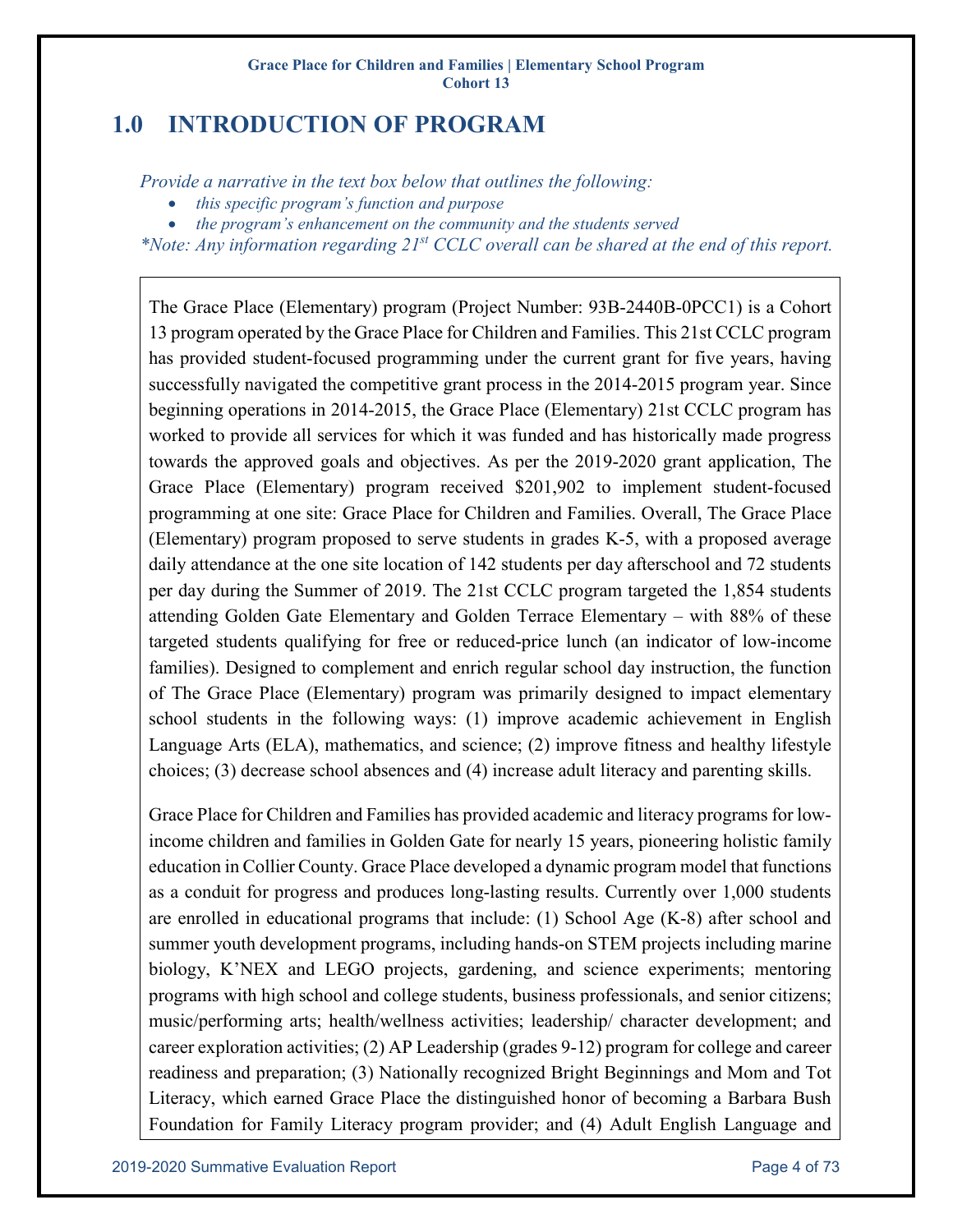Literacy Program, citizenship, and financial literacy classes for adult family members. In addition, for over ten years, Grace Place has been the only nonprofit with a foothold in the community, and there is a meaningful trust between Grace Place and those served. Grace Place has become more than an educational resource, it is "the heart of the neighborhood," a beacon of hope, and a lifeline to a more prosperous future for children and families.

Youth programming has expanded and improved each year for the past ten years. 21st CCLC has allowed for more effective services, increased operational hours, and increased numbers of student participants from kindergarten through high school. Additional evidence of Grace Place's experience includes: 1) Growth from an initial 40 students in 2004 to almost 800 students weekly in 2014, including 220 children under age 5, 245 children ages 5-18, and almost 300 adults; 2) Successful operation of extensive educational programs with measurable outcomes, managing private and grant funding, and operating a busy and safe neighborhood educational center; 3) In July 2014, Grace Place was recognized by Eileen Connolly-Keesler, Executive Director of the Community Foundation of Collier County, as one of the most effective and efficient nonprofit agencies in Collier County; 4) Partner with Collier County Public Schools and Collier County Sheriff's Department since 2004; 5) United Way of Collier County approved partner agency since 2008; 6) Barbara Bush Foundation for Family Literacy program provider; and 7) 2014 County Development Block Grant. Grace Place is also regularly in the news for outstanding programming, tremendous commitment to the community, and regular donations and gifts to support the services provided at Grace Place for Children and Families. Moreover, Efforts to Outcomes (ETO) performance management software is utilized to track data on individual students and the whole family, translate data into knowledge about program performance, actively monitor progress toward outcomes, and continuously improve service delivery. A memorandum of agreement with CCPS enables Grace Place to directly access individual student data (testing, grades, assessments) through a robust district database system: STOPwatch.

While the focus of Grace Place programming is clearly on educational outcomes, they recognize that a myriad of social problems contributes to poor outcomes for students. Strong partnerships have been built with community agencies and organizations capable of addressing these additional needs. Screenings, referrals, and registrations are held on campus for: children's vision, hearing, dental, and mental health; legal aid; Affordable Care Act; Head Start and VPK; domestic violence and prevention services; tax preparation; and other direct social services. In response to the high levels of food insecurity and the nutritional needs of children in the community, Grace Place also operates the largest food pantry in Collier County, providing more than 350,000 pounds of food including dairy, meat, and fresh produce to 1530 households. Grace Place is a trusted leader in Golden Gate and in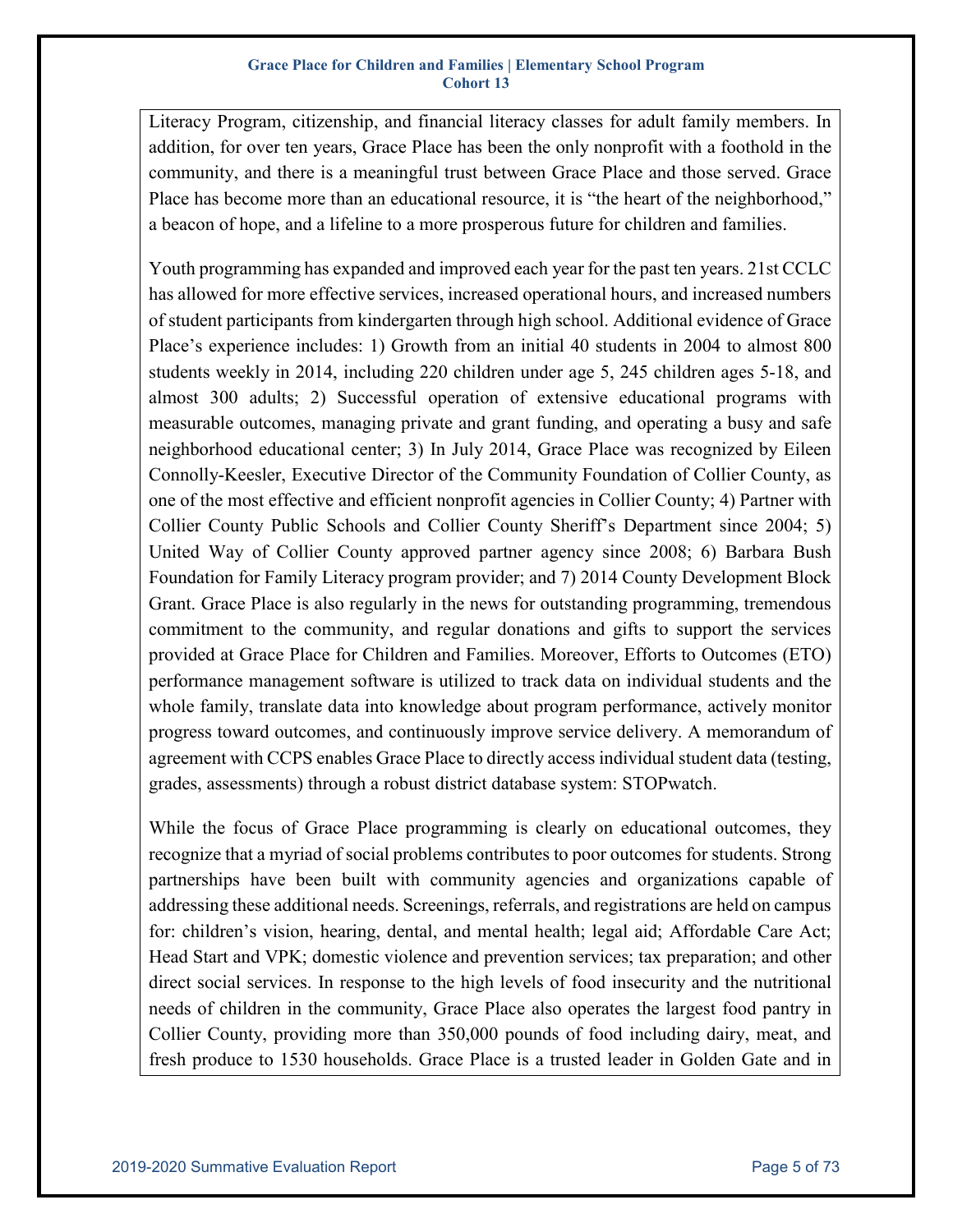Collier County. Letters of support from community and school leaders included with the original application further provide evidence of the caliber of Grace Place services.

Overall, The Grace Place (Elementary) program designed a strong academic component to support three core areas: (1) reading and language arts, (2) mathematics, and (3) science. The staffing plan implemented by the program allowed each of these academic components to be supervised by teachers certified by the Florida Department of Education (FLDOE). The Grace Place (Elementary) program wrote detailed lesson plans for all academic activities, ensuring that the activities provided during the 21st CCLC program did not mirror the regular school day, but reinforced topics taught during the regular day school. The Grace Place (Elementary) program also offered eligible students a broad array of personal enrichment activities that reinforce and complement the regular academic program and help participating students meet local and state academic standards in core subjects. Further, the program offered families of actively participating 21st CCLC students the opportunity for literacy and related educational development. The Grace Place (Elementary) program provided as many adult family member services as possible during the 2019-2020 program year.

The Grace Place (Elementary) program also offered many intangible benefits to students, such as the opportunity to engage in activities that help them realize they have something to contribute; the opportunity to work with diverse peers and adults to create projects, performances, and presentations; and the opportunity to develop a vision of life's possibilities that, with commitment and persistence, are attainable. Overall, The Grace Place (Elementary) program was designed to provide a wide range of enhancements for the community, families, and students served.

**<<< ---- End of Section ---- >>>**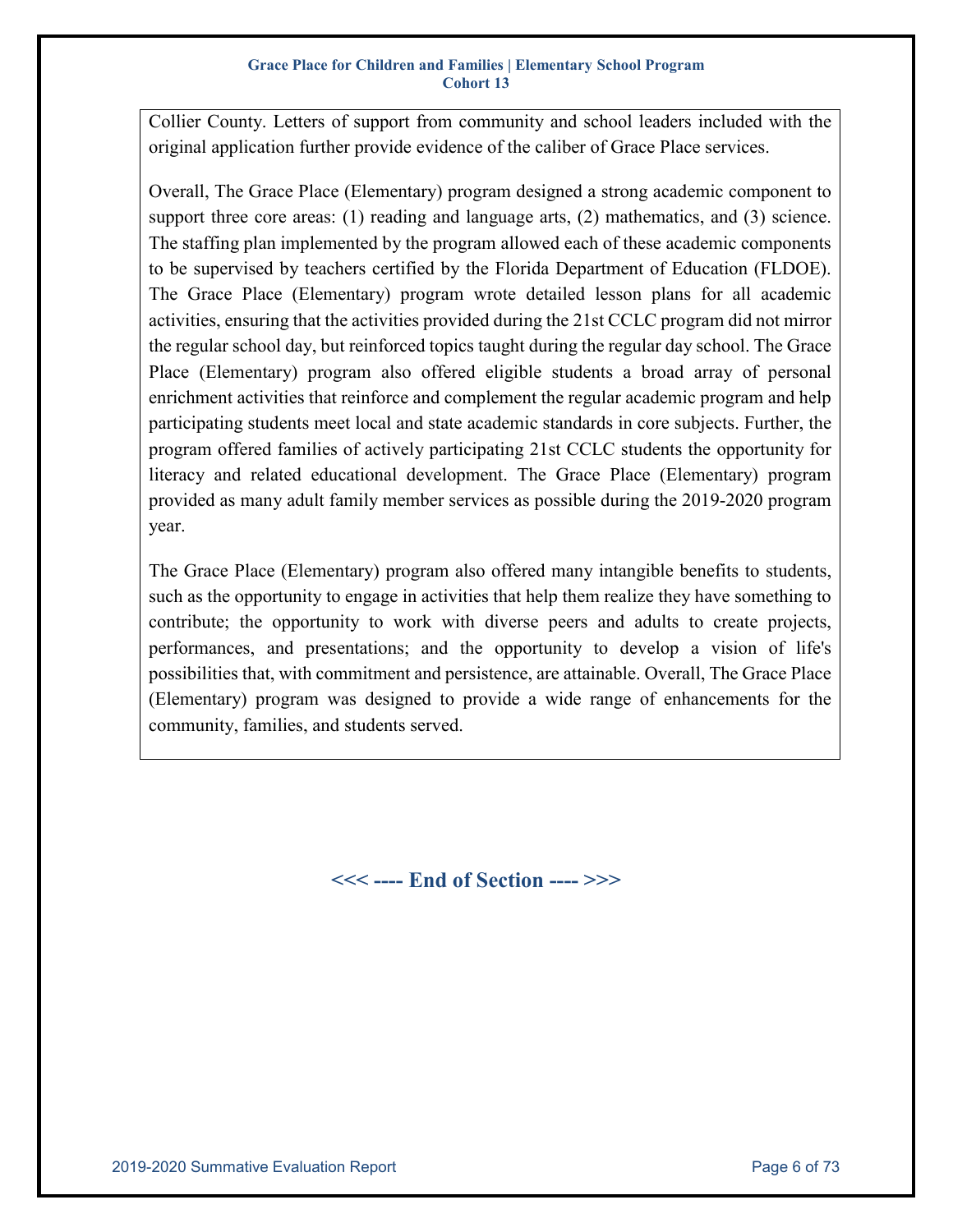# <span id="page-6-0"></span>**2.0 STUDENT CHARACTERISTICS**

### <span id="page-6-1"></span>*2.1 Student Enrollment Total and Regularly Participating Students*

*Provide a narrative overview of student enrollment in the program in the text box below. This may include, but is not limited to:*

- *enrollment processes*
- *orientation(s)*
- *efforts to preserve enrollment*
- *daily attendance*

*\*Note: Do not replicate the numbers shared in Table 1.*

To better understand the population of students and families impacted by the 21st CCLC program, this section provides information about attendance, enrollment, and demographics of those students participating in The Grace Place (Elementary) program activities during the Summer of 2019 and the 2019-2020 Academic Year.

*Student Recruitment*: As per the grant application, the Grace Place (Elementary) program proposed to target specific students and their families. The Grace Place (Elementary) program proposed to target a total of 142 students per day afterschool and 72 students per day during the Summer of 2019. The program proposed to target elementary school students (Grades K-5) attending the following two schools: Golden Gate Elementary and Golden Terrace Elementary. By focusing enrollment efforts on all students attending these schools, the program was able to recruit from all 1,854 students within the targeted grade levels. Overall, there appears to be a sufficient population of students at the targeted schools to drive enrollment in the 21st CCLC program at the proposed attendance levels. Moreover, the students at these schools have a tremendous need for free out-of-school programming, with a reported 'free or reduced-price' lunch rate of a depressing 88% across students at both targeted schools. The program focused recruitment efforts on those students needing to (1) improve academic achievement in English Language Arts (ELA), mathematics, and science; (2) improve fitness and healthy lifestyle choices; (3) decrease school absences and (4) increase adult literacy and parenting skills (among their adult family members).

Historically, low-income students, as a group, have performed below higher-income students on most measures of academic success, including standardized test scores, grades, high school completion rates, and college enrollment. To address the specific needs of those students, the program targeted recruitment efforts on students who were low performing or at-risk of failure. While Grace Place (Elementary) program was open to all students attending the two targets schools, priority was given to those identified as high-risk: academically low performing; demonstrating at-risk behaviors such as truancy, behavior concerns or documented at-home issues; and/or at risk for grade retention. Making an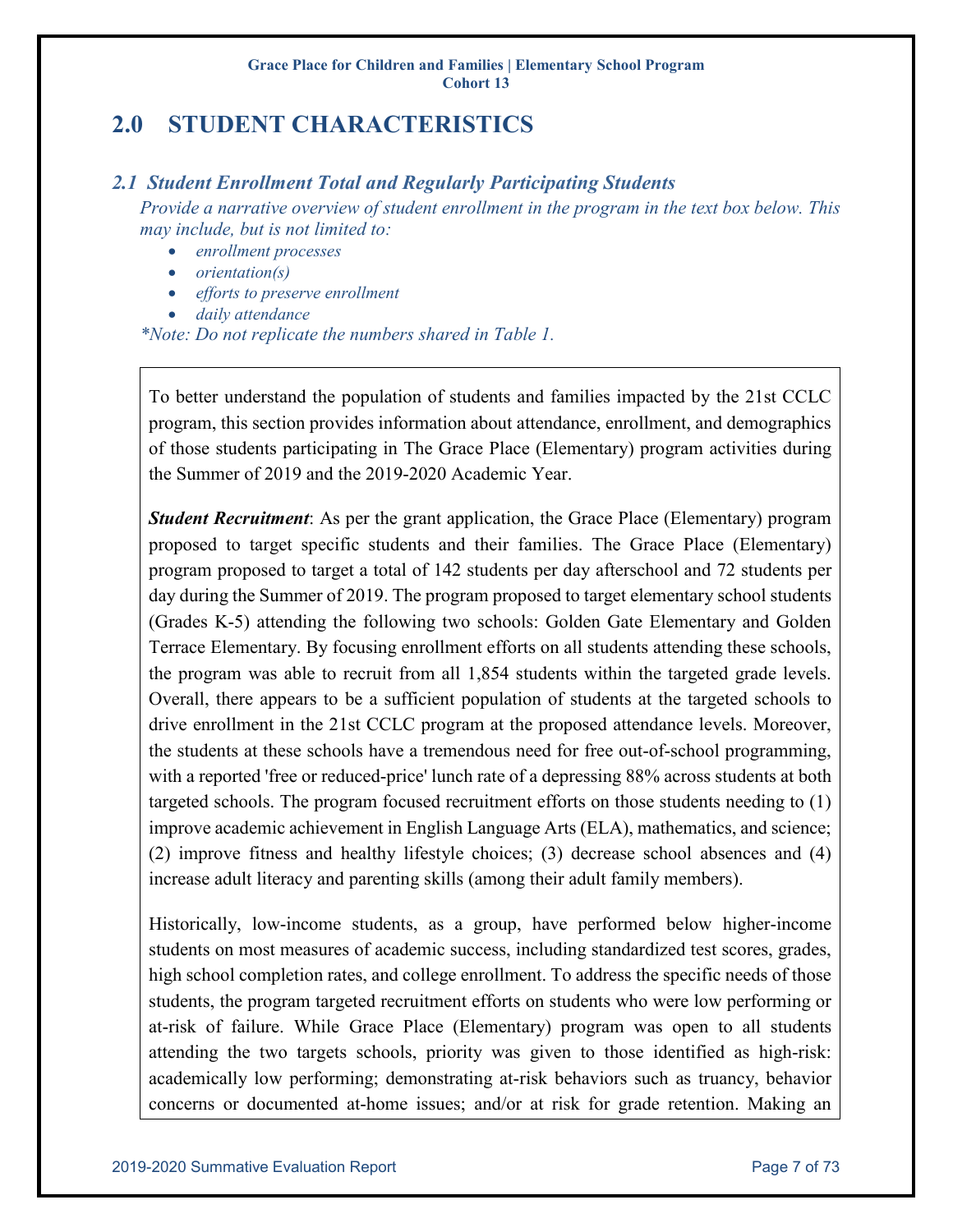intentional effort to reach these students ensured the program offered academic and enrichment support to the most vulnerable students. The program proposed to keep a waitlist of demand exceeded capacity.

*Student Enrollment*: Any actualized impact of the 21st CCLC program requires successful implementation of the recruitment and enrollment plan, thus ensuring the highest level of student participation. The Grace Place (Elementary) program successfully engaged the participation of 119 students during the Summer of 2019 and 241 students during the 2019- 2020 Academic Year. Based on data submitted, as shown in Table 1, 34 of these students attended both the summer and academic year program, an important consideration for the program moving forward with recruitment and retention plans. As with all 21st CCLC programs in Florida, the enrollment numbers were negatively impacted by the unexpected closure of all on-site operations on March 13, 2020, due to the global pandemic and overarching health concerns. Regardless, prior to the closures, The Grace Place (Elementary) program recruited student participants throughout the operating year as slots for students opened up in the program. The enrollment numbers appropriately exceed the proposed daily attendance for the afterschool portion of this 21st CCLC project - an important characteristic of successful 21st CCLC programs, as students may have other options afterschool (sometimes even going home alone) and not all enrolled students come each day. The program has been encouraged to keep track of the daily attendance to avoid exceeding the approved student-to-staff ratios. Ultimately, the program successfully enrolled more students than required to meet the average daily attendance proposed and approved by the FLDOE.

*Regular Student Attendance*: In addition to student enrollment (representing the number of students attending the 21st CCLC program for at least one day of activities), it is important to explore regular student attendance. Attendance, as an intermediate outcome indicator, reflects the breadth and depth of exposure to afterschool programming. The Grace Place (Elementary) program collected data on both (1) the total number of students who participated in 21st CCLC programming over the course of the year, and (2) the number of these students meeting the United States Department of Education (USED) definition of "regular attendee" by participating in 21st CCLC activities for 30-days or more during the program year. The first indicator (total participants) can be utilized as a measure of the breadth of reach of the Grace Place for Children and Families, whereas the second indicator (regular participants) can be construed as a partial measure of how successful the program was in retaining students in 21st CCLC services and activities across the program year.

The Grace Place (Elementary) program was highly successful in retaining student participants – achieving an 83.3% rate of regular attendees compared to total enrollment. This is higher than many 21st CCLC programs, with an average rate of regular participants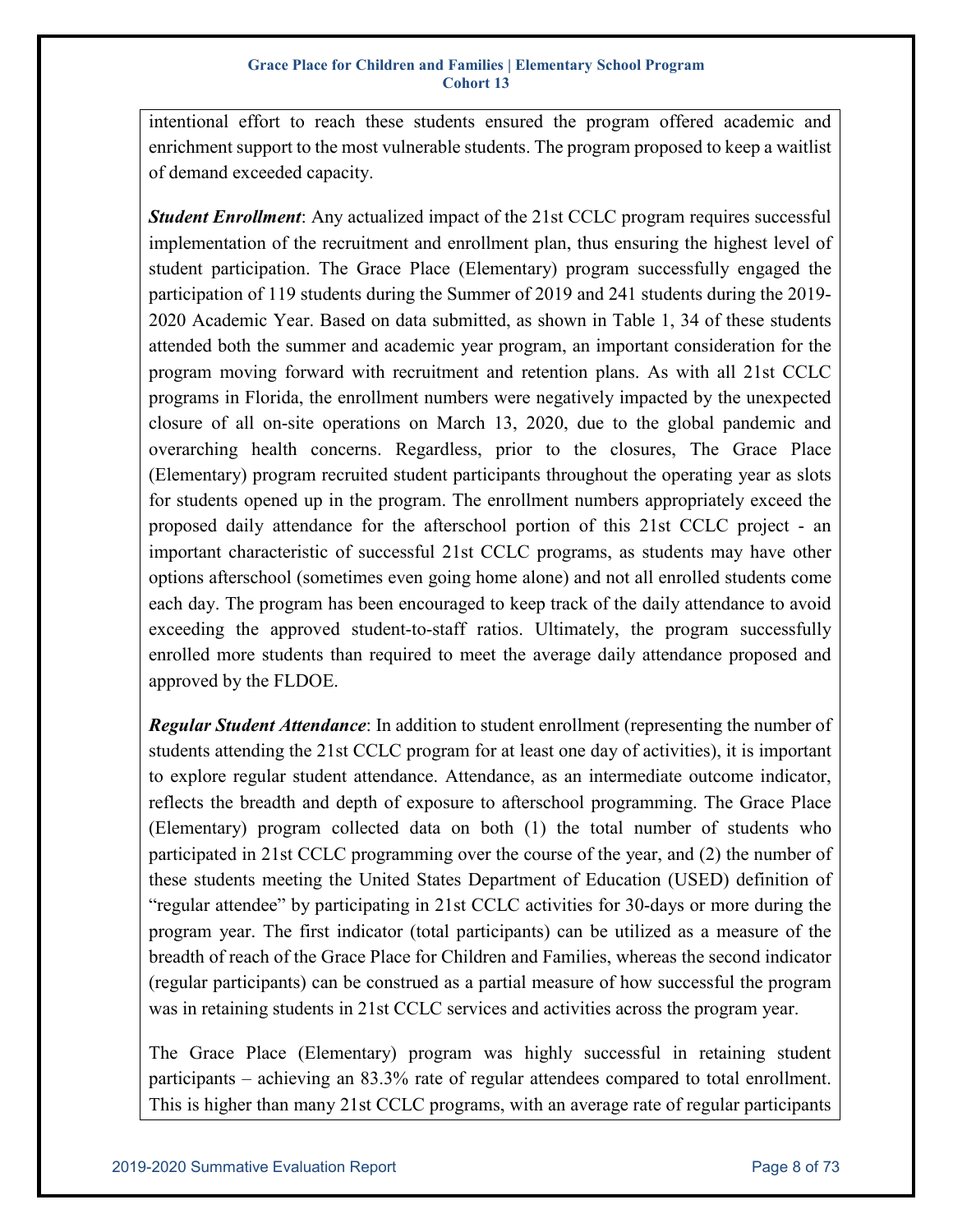being 69.6% across all established programs evaluated by CASPER. This is particularly impressive for a program serving a population with large proportions of low-income, at-risk students. This is even more impressive given the shortened academic year due to unexpected closures of all schools and in-person 21st CCLC programs in mid-March. The program is encouraged to explore the reasons why the small proportion of students left the program and, if necessary, consider procedures or programmatic changes that could increase the overall rate of regular participation. It is likely that increased and more regular attendance will result in more positive academic and behavioral outcomes.

*Average Daily Attendance*: For the purposes of this evaluation, in addition to assessing progress towards regular student attendance, it is also important to explore whether the program is making progress towards meeting the proposed average daily attendance of student participants. As part of the application approved by the Florida Department of Education, the Grace Place (Elementary) program proposed to serve an average of 142 students per day afterschool and 72 students per day during the Summer of 2019. As demonstrated by submitted data, the program achieved 97.9% of the proposed average daily attendance (ADA) for the 2019-2020 Academic Year and 97.2% of the proposed ADA during the summer of 2019. The Florida Department of Education expects programs to achieve at least 95% of the proposed ADA. Ultimately, the Grace Place (Elementary) program is surpassing the expected level of daily attendance for the afterschool program, which is an outstanding achievement that was realized prior to the March 13th closing of all 21st CCLC programs in Florida. The program is encouraged to continue tracking daily attendance to ensure continued compliance with FLDOE expectations and proposed service levels under the 21st CCLC grant.

### *Table 1 Guidance*

- *1. Separate both Total and Regularly Participating Students.*
- *2. Subgroup totals should add to the total number of students enrolled or regularly participating (with the exception of Racial/Ethnic Group for which students may fall into multiple categories).*

<span id="page-8-0"></span>*Table 1. Student Enrollment: Total and Regularly Participating Students for Summer 2019 and 2019- 2020 Academic Year*

|                             |              | <b>Total Participating Enrollment</b><br>(Attending at least one day) |                            | <b>Regularly Participating</b><br><b>Enrollment</b><br>(Attending 30 days or more) |                       |                            |  |  |  |  |
|-----------------------------|--------------|-----------------------------------------------------------------------|----------------------------|------------------------------------------------------------------------------------|-----------------------|----------------------------|--|--|--|--|
| <b>Center Name</b>          | <b>Total</b> | Summer<br>2019                                                        | Academic<br>Year $(19-20)$ | <b>Total</b>                                                                       | <b>Summer</b><br>2019 | Academic<br>Year $(19-20)$ |  |  |  |  |
| Grace Place<br>(Elementary) | 275          | 119                                                                   | 241                        | 229                                                                                | 53                    | 219                        |  |  |  |  |

Note: Summer 2019 attendance does not match EZReports, as the program did not maintain accurate attendance on EZReports (as it was not required for Summer 2019). A separate database was maintained by the program for Summer 2019 attendance.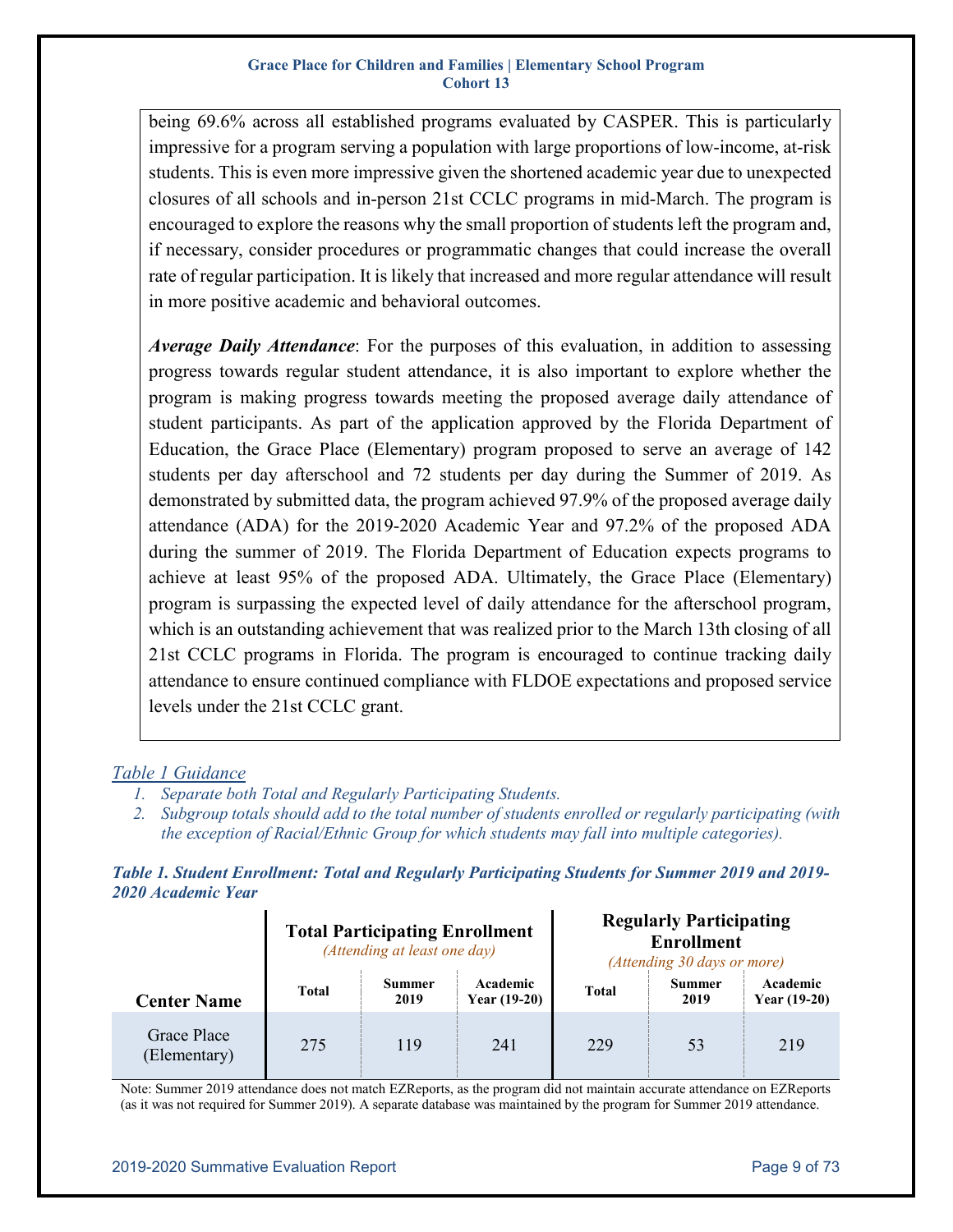### <span id="page-9-0"></span>*2.2 Student Demographics*

*Provide a narrative overview of the students served by this program in the text box below. This may include, but is not limited to:*

- *student demographics*
- *daily attendance*
- *positive impact of students served*
- *student enrollment*

*\*Note: Do not replicate the numbers shared in Tables 2-11.*

When educators, administrators, and policymakers look at the academic and developmental impacts of out-of-school programming, it is imperative that they attend to the issues of access and equity by addressing two important questions: who is being served and how equitable is the quality of services across centers? Indeed, Florida's 21st CCLC programs provide services to a wide range of student participants and their adult family members. To better understand the types of students being served in 21st CLCC programming, the Grace Place (Elementary) 21st CCLC program submitted data on characteristics (e.g., grade levels, race and ethnicity, gender, and participation in special services) of all student participants served during the 2019-2020 program operational year.

*Gender*: It is important to understand the degree to which the Grace Place (Elementary) program achieved gender equity in their enrollment. Of the 241 students served during the 2019-2020 academic year, 49.4% of student attendees were identified as male and 50.6% were identified as female. With a difference of 1.24%, it does not appear that activities or recruitment efforts were overly gender-biased, as the distribution of regular students is similar to that of all students (within 10%). The program is encouraged to continue ensuring activities and program offerings are equally attractive and engaging to both male and female students.

*Race and Ethnicity*: To better understand the types of students being served and to examine access to 21st CCLC services, the Grace Place (Elementary) program submitted racial and ethnic data about those students participating in the program. Of the 241 students enrolled in the 21st CCLC program during the 2019-2020 academic year, a total of 235 students (97.5%) were identified as being within a traditionally defined "minority group" or as multiracial. When looking at the students served across all of Florida's 21st CCLC centers during the most recent prior program year with federal data, the majority of 21st CCLC student participants across Florida were from traditionally-defined "minority groups" (72.1%).

*Students with Special Needs*: In accordance with State and Federal laws, Florida's children with special needs that meet enrollment criteria for the 21st CCLC program must be afforded the same opportunities as children in the general population. Eligibility for funding under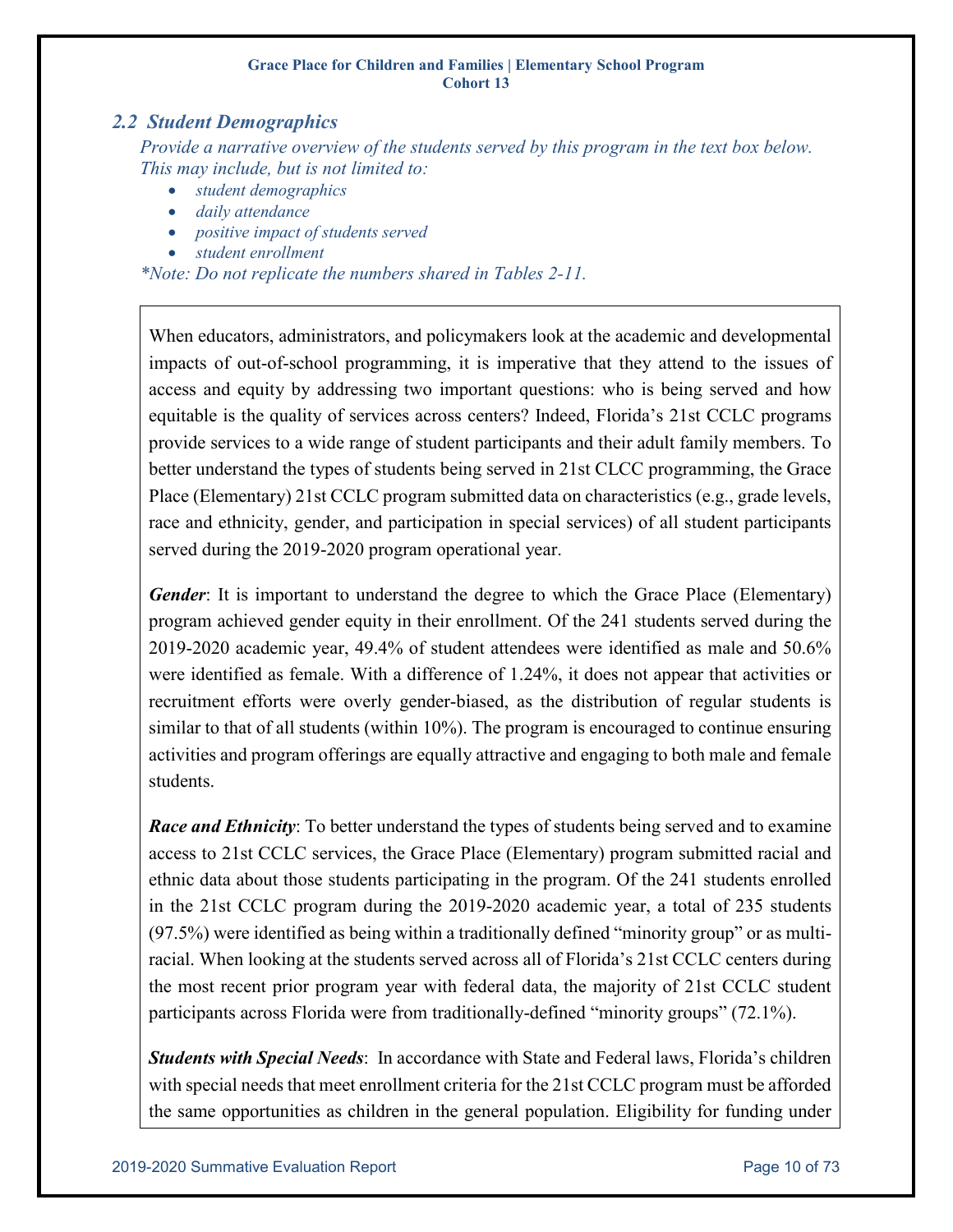Florida's 21st CCLC initiative requires all programs to demonstrate the capacity to equitably serve students with special needs. In Florida, students with special needs include those who may be identified as Limited English Proficient (LEP), homeless, migrant, or with a physical, developmental, psychological, sensory, or learning disability that results in significant difficulties in areas such as communication, self-care, attention or behavior, and are in need of more structured, intense supervision. In Florida, no child may be excluded from the 21st CCLC program, regardless of the level or severity of need, provided that they can be safely accommodated. The Grace Place (Elementary) program reported data on the number of students eligible for three primary special services: Limited English Proficiency, Free or Reduced-Price Lunch, and services for students with a Special Need or Disability. Of the 241 students served during the 2019-2020 program year, the program reported that 95.9% of the students were identified as being eligible for free or reduced-price lunch, 66.4% were identified as having limited English proficiency (LEP), and 2.1% were identified as having some other exceptionality (ESE). Overall, data show that the Grace Place (Elementary) program is providing 21st CCLC services to students that demonstrate the identified needs and target population proposed in the original grant application submitted to the Florida Department of Education.

*Grade Levels*: Florida's 21st CCLC programs provide services to a wide range of student participants and their adult family members. To better understand the characteristics of students served by the Grace Place (Elementary) 21st CCLC Program, data were provided on the school grade levels of those students served during the 2019-2020 program year. As expected, the program served students in Grades K-5, which is consistent with the approved grant proposal and site profile worksheets. The program is encouraged to ensure students from all proposed and approved grade levels are served within the 21st CCLC program.

*Positive Impacts on Students Served*: Overall, the Grace Place (Elementary) program worked to provide a full array of services to all eligible students without regard to student demographics – focusing on providing equitable access to 21st CCLC activities for all students. It is incredibly important to ensure the 21st CCLC program has a wide range of students, as diversity helps improve both cultural sensitivity and tolerance among all students. It is this diversity of culture, thoughts, and experiences that helps create impactful 21st CCLC programs that fulfill numerous needs of children, families, and communities, while also providing safe and positive environments to nurture the cognitive, social, physical, and emotional development of youth (Reno & Riley, 2000). Consensus usually exists that 21st CCLC activities during out-of-school hours serve the following four key program objectives: (1) scholastic development, grade improvement, and increased performance on standardized tests (e.g., disguised learning, homework assistance, academic remediation, career awareness, and technology education); (2) improve behavior and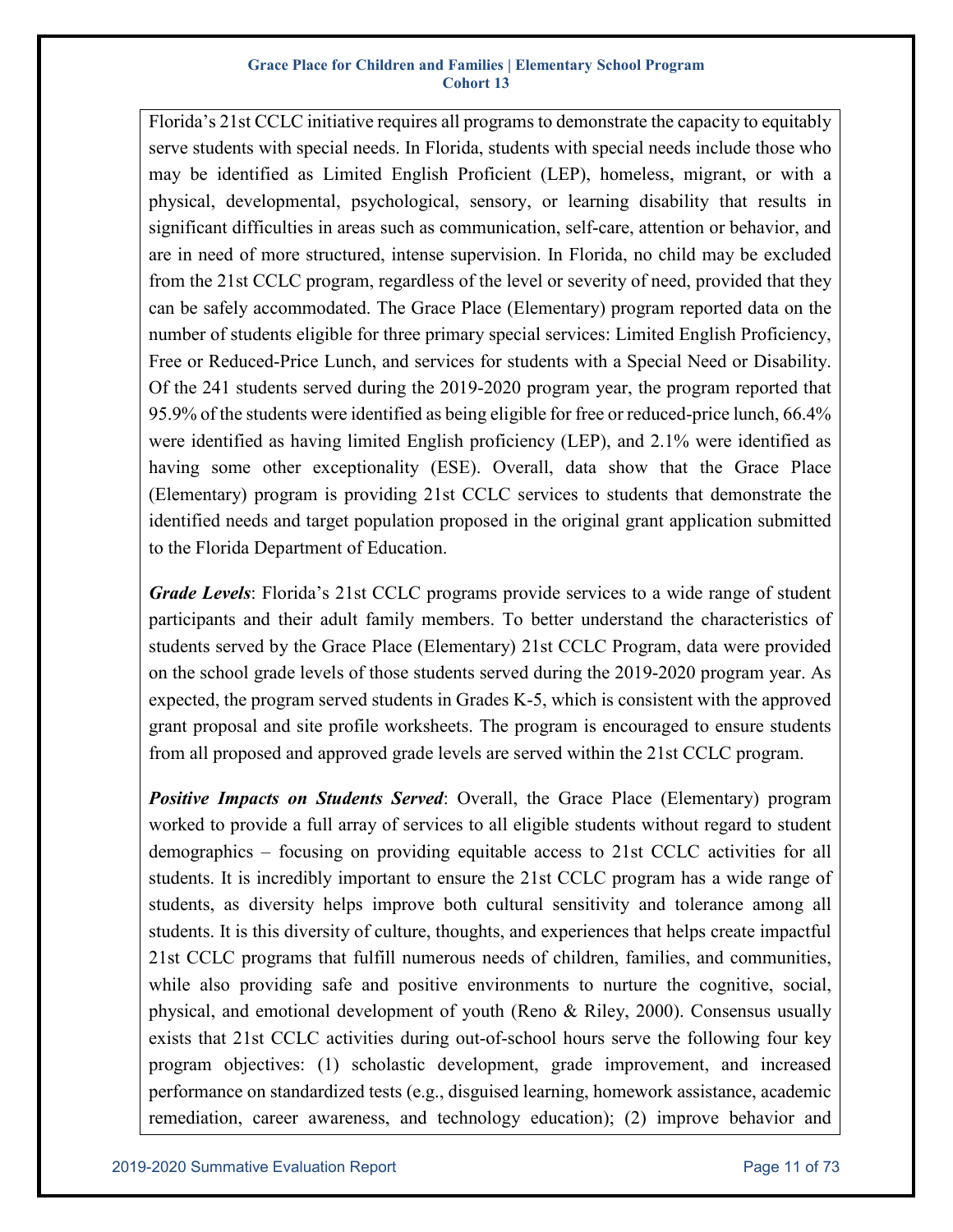develop social skills (e.g., behavior modification, character development, social skills education, conflict resolution; and substance abuse education); (3) provide a caring and safe environment, thus reducing negative impacts of unsupervised activities and allowing parents to be less worried about their child's safety after school, more appreciative of their child's talents, and more comfortable concentrating on their vocations (Wallace, 2002); and (4) provide children with personal inspiration, thus improving feelings of self-worth, selfconcept, self-confidence, overall self-esteem, and self-perceptions of ability (Davis, 2001; Sanacore, 2002; Sanderson, 2003), as well as motivation to succeed in life and school. Specific outcomes of the Grace Place (Elementary) program are discussed later in this summative evaluation report.

### *Tables 2 – 11 Guidance:*

- *Separate Total and Regularly Participating student enrollment by Summer 2019 term and 2019- 2020 Academic Year.*
	- o *Total Participating students are those that participated in the program for at least one day.*
	- o *Regularly Participating students are those that participating in the program for at least 30 days or more.*
- *The sum of each category should equal the respective population being measured for that table (i.e. Total Participating or Regularly Participating).*

### <span id="page-11-0"></span>*Table 2. Summer 2019 – Student Gender and Age Range for Total Participating Students (All Students Served) and Regularly Participating Students*

| Summer                      |             | <b>Total Participating Students</b> |                      |              | <b>Regularly Participating Students</b> |        |                      |              |  |  |  |
|-----------------------------|-------------|-------------------------------------|----------------------|--------------|-----------------------------------------|--------|----------------------|--------------|--|--|--|
| 2019                        |             | Gender                              |                      |              |                                         | Gender |                      |              |  |  |  |
| <b>Center Name</b>          | <b>Male</b> | Female                              | Data Not<br>Provided | Age<br>Range | <b>Male</b>                             | Female | Data Not<br>Provided | Age<br>Range |  |  |  |
| Grace Place<br>(Elementary) | 54          | 65                                  | $\sim$               | $5 - 11$     | 26                                      | 27     | $-$                  | $5 - 11$     |  |  |  |

*\* Data Not Provided = Gender is unknown, cannot be verified, or not reported.*

### <span id="page-11-1"></span>*Table 3. 2019-2020 Academic Year – Student Gender and Age Range for Total Participating Students (All Students Served) and Regularly Participating Students.*

| Academic Year               |                       | <b>Total Participating Students</b> |                      |              | <b>Regularly Participating Students</b> |        |                      |              |  |  |
|-----------------------------|-----------------------|-------------------------------------|----------------------|--------------|-----------------------------------------|--------|----------------------|--------------|--|--|
| 2019-2020                   |                       | Gender                              |                      |              |                                         |        |                      |              |  |  |
| <b>Center Name</b>          | <b>Male</b><br>Female |                                     | Data Not<br>Provided | Age<br>Range | <b>Male</b>                             | Female | Data Not<br>Provided | Age<br>Range |  |  |
| Grace Place<br>(Elementary) | 119                   | 122                                 | $\overline{a}$       | $5 - 12$     | 112                                     | 107    | $-$                  | $5 - 12$     |  |  |

*\* Data Not Provided = Gender is unknown, cannot be verified, or not reported.*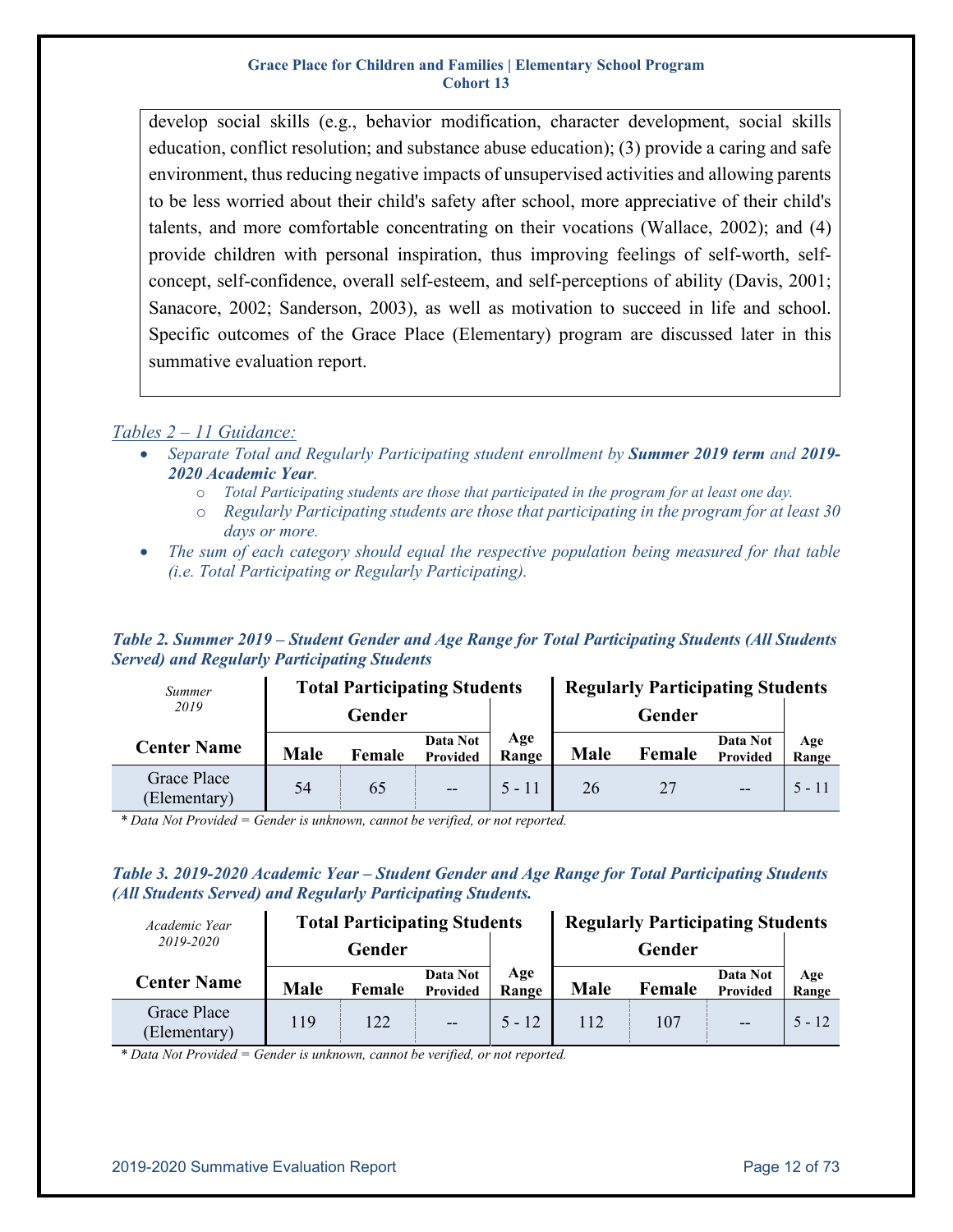| Summer 2019<br>All Students        |            | <b>Limited English</b><br>Language<br>Proficiency |                      |     | <b>Identified with</b><br><b>Special Needs</b> |                      | <b>Free or Reduced-</b><br><b>Price Lunch</b> |    |                      |  |  |
|------------------------------------|------------|---------------------------------------------------|----------------------|-----|------------------------------------------------|----------------------|-----------------------------------------------|----|----------------------|--|--|
| <b>Center Name</b>                 | <b>Yes</b> | No                                                | Data Not<br>Provided | Yes | $\bf No$                                       | Data Not<br>Provided | Yes                                           | No | Data Not<br>Provided |  |  |
| <b>Grace Place</b><br>(Elementary) | 68         | 51                                                | $- -$                | 76  | 43                                             | $- -$                | 112                                           |    |                      |  |  |

### <span id="page-12-0"></span>*Table 4. Summer 2019 – Population Specifics: Total Participating Students*

*\* Data Not Provided = Information is unknown, cannot be verified, or not reported.*

### <span id="page-12-1"></span>*Table 5. 2019-2020 Academic Year – Population Specifics: Total Participating Students*

| Academic Year<br>All Students |            | <b>Limited English</b><br>Language<br>Proficiency |                      |     | <b>Identified with</b><br><b>Special Needs</b> |                      | <b>Free or Reduced-</b><br><b>Price Lunch</b> |          |                      |  |
|-------------------------------|------------|---------------------------------------------------|----------------------|-----|------------------------------------------------|----------------------|-----------------------------------------------|----------|----------------------|--|
| <b>Center Name</b>            | <b>Yes</b> | N <sub>0</sub>                                    | Data Not<br>Provided | Yes | $\bf No$                                       | Data Not<br>Provided | Yes                                           | $\bf No$ | Data Not<br>Provided |  |
| Grace Place<br>(Elementary)   | 160        | 81                                                | $- -$                |     | 236                                            | $- -$                | 231                                           | 10       | --                   |  |

*\* Data Not Provided = Information is unknown, cannot be verified, or not reported.*

### <span id="page-12-2"></span>*Table 6. Summer 2019 – Population Specifics: Regularly Participating Students*

| Summer 2019<br>Regular Students $(30+)$ |     | <b>Limited English</b><br>Language<br>Proficiency |                      |     | <b>Identified with</b><br><b>Special Needs</b> |                      | <b>Free or Reduced-</b><br><b>Price Lunch</b> |                |                      |  |
|-----------------------------------------|-----|---------------------------------------------------|----------------------|-----|------------------------------------------------|----------------------|-----------------------------------------------|----------------|----------------------|--|
| <b>Center Name</b>                      | Yes | No                                                | Data Not<br>Provided | Yes | N <sub>0</sub>                                 | Data Not<br>Provided | Yes                                           | N <sub>0</sub> | Data Not<br>Provided |  |
| Grace Place<br>(Elementary)             | 26  | 27                                                | $- -$                | 36  | 17                                             | $-$                  | 49                                            |                | $- -$                |  |

*\* Data Not Provided = Information is unknown, cannot be verified, or not reported.*

### <span id="page-12-3"></span>*Table 7. 2019-2020 Academic Year – Population Specifics: Regularly Participating Students*

| Academic Year<br>Regular Students $(30+)$ |            | <b>Limited English</b><br>Language<br>Proficiency |                      |            | <b>Identified with</b><br><b>Special Needs</b> |                      | <b>Free or Reduced-</b><br><b>Price Lunch</b> |          |                      |  |
|-------------------------------------------|------------|---------------------------------------------------|----------------------|------------|------------------------------------------------|----------------------|-----------------------------------------------|----------|----------------------|--|
| <b>Center Name</b>                        | <b>Yes</b> | N <sub>0</sub>                                    | Data Not<br>Provided | <b>Yes</b> | $\bf No$                                       | Data Not<br>Provided | Yes                                           | $\bf No$ | Data Not<br>Provided |  |
| Grace Place<br>(Elementary)               | 146        | 73                                                | $- -$                |            | 214                                            | $- -$                | 213                                           |          | $- -$                |  |

*\* Data Not Provided = Information is unknown, cannot be verified, or not reported.*

### <span id="page-12-4"></span>*Table 8. Summer 2019 – Student Race and Ethnicity: Total and Regularly Participating Students*

|                             |                                           |       | <b>Total Participating Students</b> |                       |                                                                        |       |                                |                                                           | <b>Regularly Participating Students</b>  |       |                                   |                       |                                      |       |                    |                  |
|-----------------------------|-------------------------------------------|-------|-------------------------------------|-----------------------|------------------------------------------------------------------------|-------|--------------------------------|-----------------------------------------------------------|------------------------------------------|-------|-----------------------------------|-----------------------|--------------------------------------|-------|--------------------|------------------|
| Summer<br>2019              | Indian<br>Φ<br>Vativ<br>American<br>laska | Asian | can<br>ican<br>ă<br>Ħ<br>⊻          | or Latino<br>Hispanic | ు<br>acifi<br>≏<br>Islander<br>$\overleftarrow{\mathrm{o}}$<br>awaiian | White | Races<br>More<br>ð             | $\chi$<br>ided<br>!<br>TOV.<br>≏<br>$\overline{\text{R}}$ | Indian<br>Φ<br>Vativ<br>merican<br>laska | Asian | can<br>Ē<br>ican<br>mer<br>ð<br>⊻ | or Latino<br>Hispanic | Pacific<br>Islander<br>ð<br>Hawaiian | White | Races<br>More<br>ă | Provided*<br>Not |
| <b>Center Name</b>          |                                           |       | Blac                                |                       | Ξ                                                                      |       | $\boldsymbol{\mathsf{S}}$<br>⊢ | Data                                                      |                                          |       | Blac                              |                       |                                      |       | χO<br>⊢            | Data             |
| Grace Place<br>(Elementary) | --                                        | --    | 38                                  | 73                    | --                                                                     | b     | --                             | --                                                        | --                                       | --    |                                   | 34                    | --                                   | 4     | --                 |                  |

*\* Data Not Provided = Race/ethnicity is unknown, cannot be verified, or not reported.*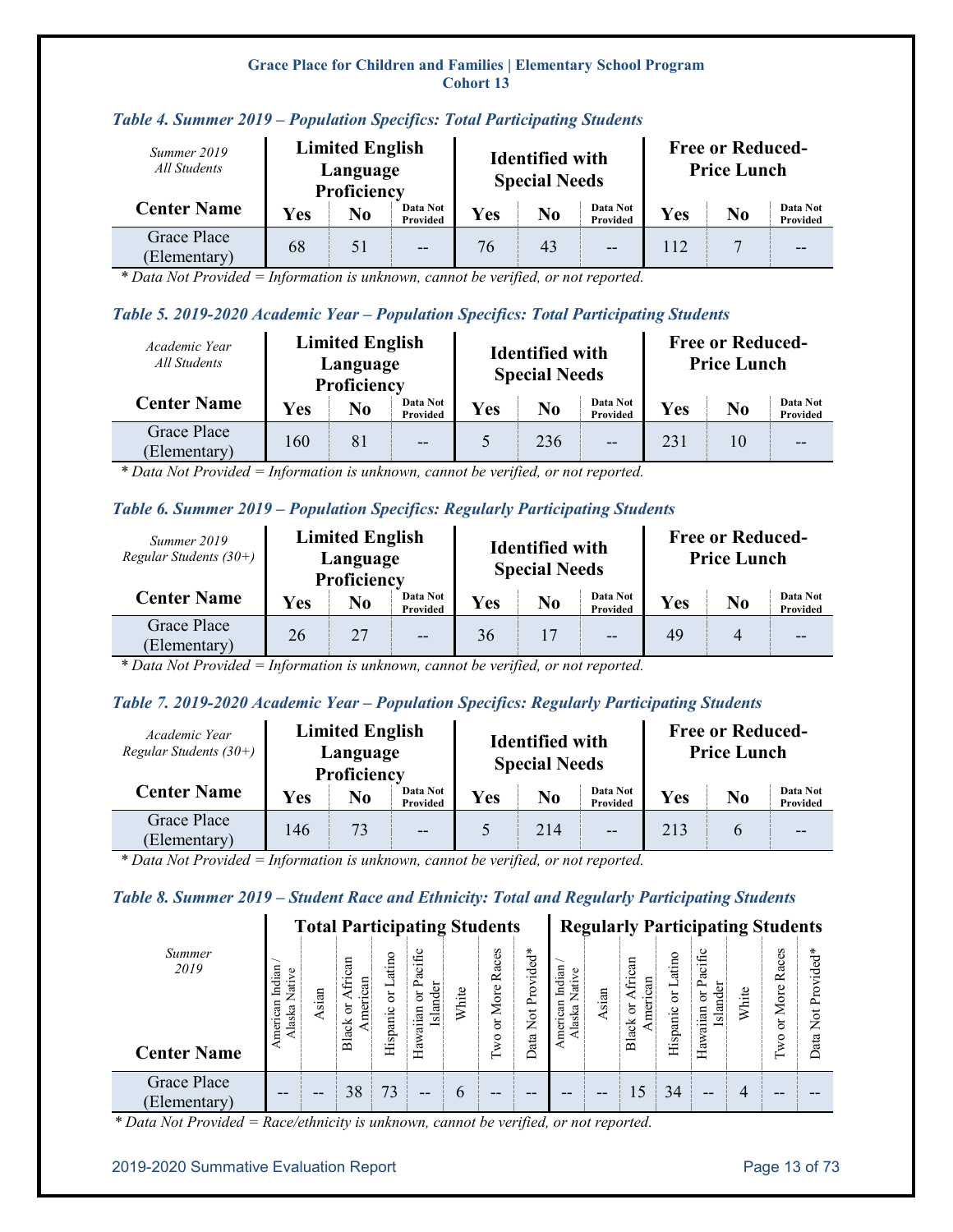<span id="page-13-0"></span>

|                 |  |  |  | Table 9. 2019-2020 Academic Year – Student Race and Ethnicity: Total and Regularly Participating |
|-----------------|--|--|--|--------------------------------------------------------------------------------------------------|
| <b>Students</b> |  |  |  |                                                                                                  |

|                             |                            | <b>Total Participating Students</b> |                    |                 |                     |       |                    |                                 |                       |       | <b>Regularly Participating Students</b> |           |                     |       |               |                                 |
|-----------------------------|----------------------------|-------------------------------------|--------------------|-----------------|---------------------|-------|--------------------|---------------------------------|-----------------------|-------|-----------------------------------------|-----------|---------------------|-------|---------------|---------------------------------|
| Academic Year<br>2019-2020  | Native<br>Alaska<br>Indian | Asian                               | merican<br>African | atino<br>ロ<br>ă | Islander<br>Pacific | White | s<br>Races<br>More | Provided*                       | Φ<br>Native<br>Alaska | sian  | American<br>African                     | or Latino | Islander<br>Pacific | White | Races<br>More | *<br>Provided                   |
| <b>Center Name</b>          | American                   |                                     | ð<br>Black         | Hispanic        | ä<br>Hawaiian       |       | ð.<br>$\Gamma$ wo  | $\overline{\text{Not}}$<br>Data | Indian<br>merican     |       | ă<br><b>Black</b>                       | Hispanic  | ð<br>Hawaiian       |       | ð.<br>Two     | $\overline{\mathbf{z}}$<br>Data |
| Grace Place<br>(Elementary) | --                         | --                                  |                    | 184             | $- -$               | 6     | $- -$              | --                              | --                    | $- -$ | 46                                      | 170       | --                  | 3     | --            |                                 |

*\* Data Not Provided = Race/ethnicity is unknown, cannot be verified, or not reported.*

#### <span id="page-13-1"></span>*Table 10. 2019-2020 Academic Year – Student Grade for Total Participating Students*

| Academic Year Only<br>All Students |            |          |    |                         |    | Grade In School* |                |    |             |    |            |
|------------------------------------|------------|----------|----|-------------------------|----|------------------|----------------|----|-------------|----|------------|
| <b>Center Name</b>                 | <b>VPK</b> |          |    | $\overline{\mathbf{4}}$ |    |                  | $\overline{ }$ |    | $\mathbf o$ |    | <b>TOT</b> |
| <b>Grace Place</b><br>(Elementary) | $ -$       | $\gamma$ | 42 | 36                      | 47 | $- -$            | $- -$          | -- | --          | -- |            |

*\* Grade levels are exclusive, as students can only be in one grade level.*

### <span id="page-13-2"></span>*Table 11. 2019-2020 Academic Year – Student Grade for Regularly Participating Students*

| Academic Year Only<br>Regular Students $(30+)$ |            |             |  |                |                         |                | Grade In School* |    |    |    |    |    |          |
|------------------------------------------------|------------|-------------|--|----------------|-------------------------|----------------|------------------|----|----|----|----|----|----------|
| <b>Center Name</b>                             | <b>VPK</b> | $\mathbf K$ |  | 3 <sup>1</sup> | $\overline{\mathbf{4}}$ | 5 <sup>5</sup> | 6 <sup>1</sup>   |    |    |    |    |    | $12$ TOT |
| <b>Grace Place</b><br>(Elementary)             | $- -$      |             |  |                |                         |                | $ -$             | -- | -- | -- | -- | -- |          |

*\* Grade levels are exclusive, as students can only be in one grade level.*

### **<<< ---- End of Section ---- >>>**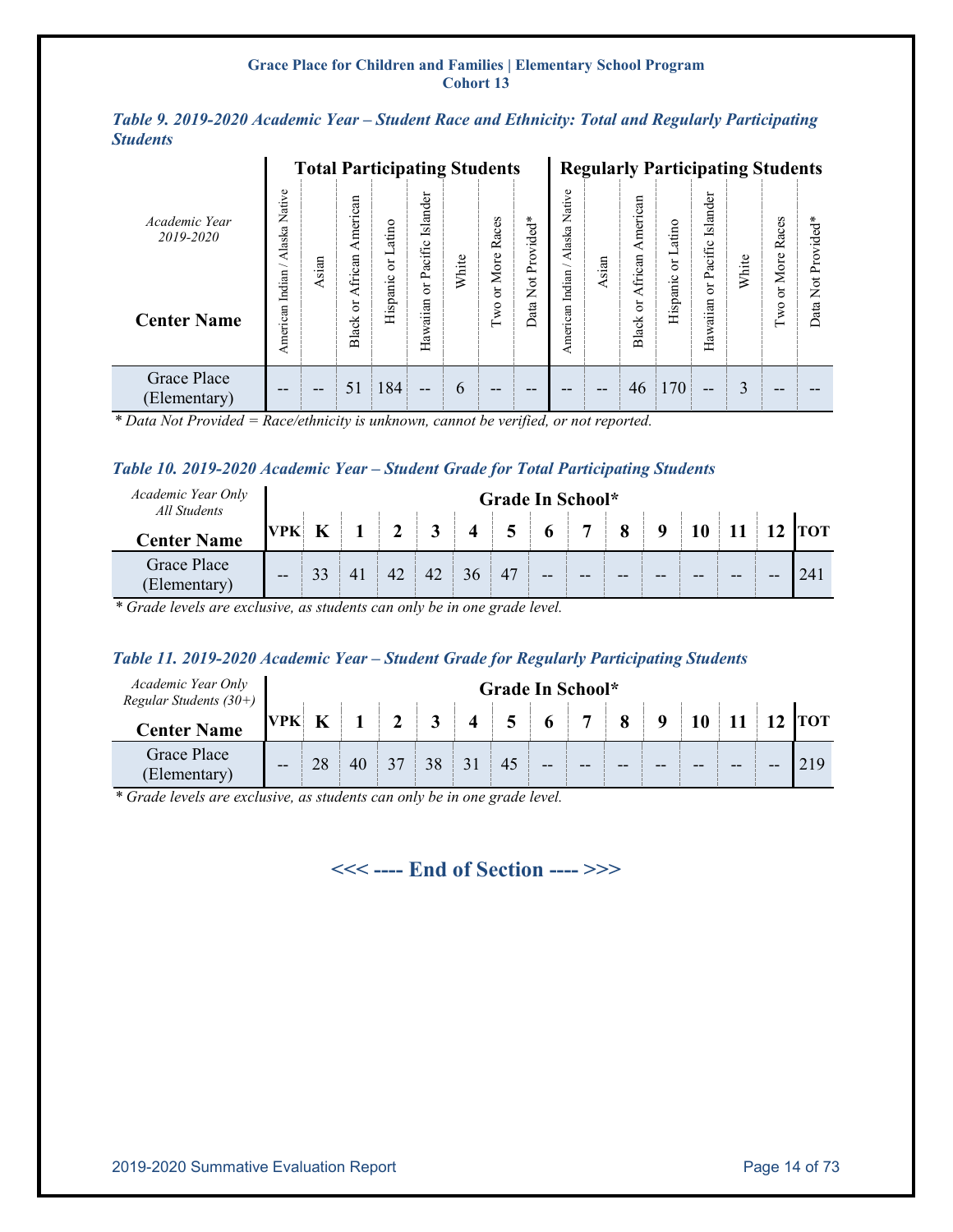## <span id="page-14-0"></span>**3.0 PROGRAM OPERATIONS**

*Provide a brief narrative of the program's operation in the text box below. This narrative may:* 

- *include the typical and total time of operation for various reporting timeframes*
- *include a summary or enhance the information provided in the tables below*
- *address the types of activities chosen for programming*
- *describe how transitions between activities are planned and executed*

### *Summer 2019 Operations*

The National Summer Learning Association (www.summerlearning.org) recognizes the impact that high-quality, structured summer programs can have on students from highpoverty environments. Students attending programs such as the Grace Place (Elementary) program gain access to healthy food, academic experiences, personal enrichment, and opportunities for physical activity. Without idle-time and lack of supervision, opportunities to participate in unsafe behaviors are limited. Summer programs not only improve life for students and families, but the local workforce stays strong when adult family members are afforded the opportunity to work summer hours rather than remain home to care for their children during the day. Recognizing the dangers of the "Summer Slide" and the need in the community for summer services, the Grace Place (Elementary) program provided a comprehensive program during the Summer of 2019. The 21st CCLC program began providing services on June 10, 2019 and ended on July 31, 2019. This provided all participating students with 36 days of summer services focused on academic support and personal enrichment. With students not attending the regular school day, the 21st CCLC program was able to provide services for 5 days per week and 8 hours per day. As such, the program offered a total of approximately 40 hours per week of services and 288 hours (per student) across the entire summer. With a summer enrollment of 119 and an average daily attendance of 70, the Grace Place (Elementary) program provided a total of 20,088 student service hours over the course of the Summer of 2019.

### *Academic Year Operations (Face-to-Face)*

As per the grant application, the Grace Place (Elementary) program was approved to operate an out-of-school program for 68 days starting January 08, 2020 and ending May 21, 2020 (it is important to note that the program operated earlier in the academic year under an extension from the prior year of funding). Ultimately, the Grace Place (Elementary) program began providing 21st CCLC academic-year services on August 19, 2019.

The program ended academic year operation on March 05, 2020, which was earlier than anticipated due to the global pandemic and school closures across Florida. All 21st CCLC programs had no alternative than to close when schools and community infrastructures were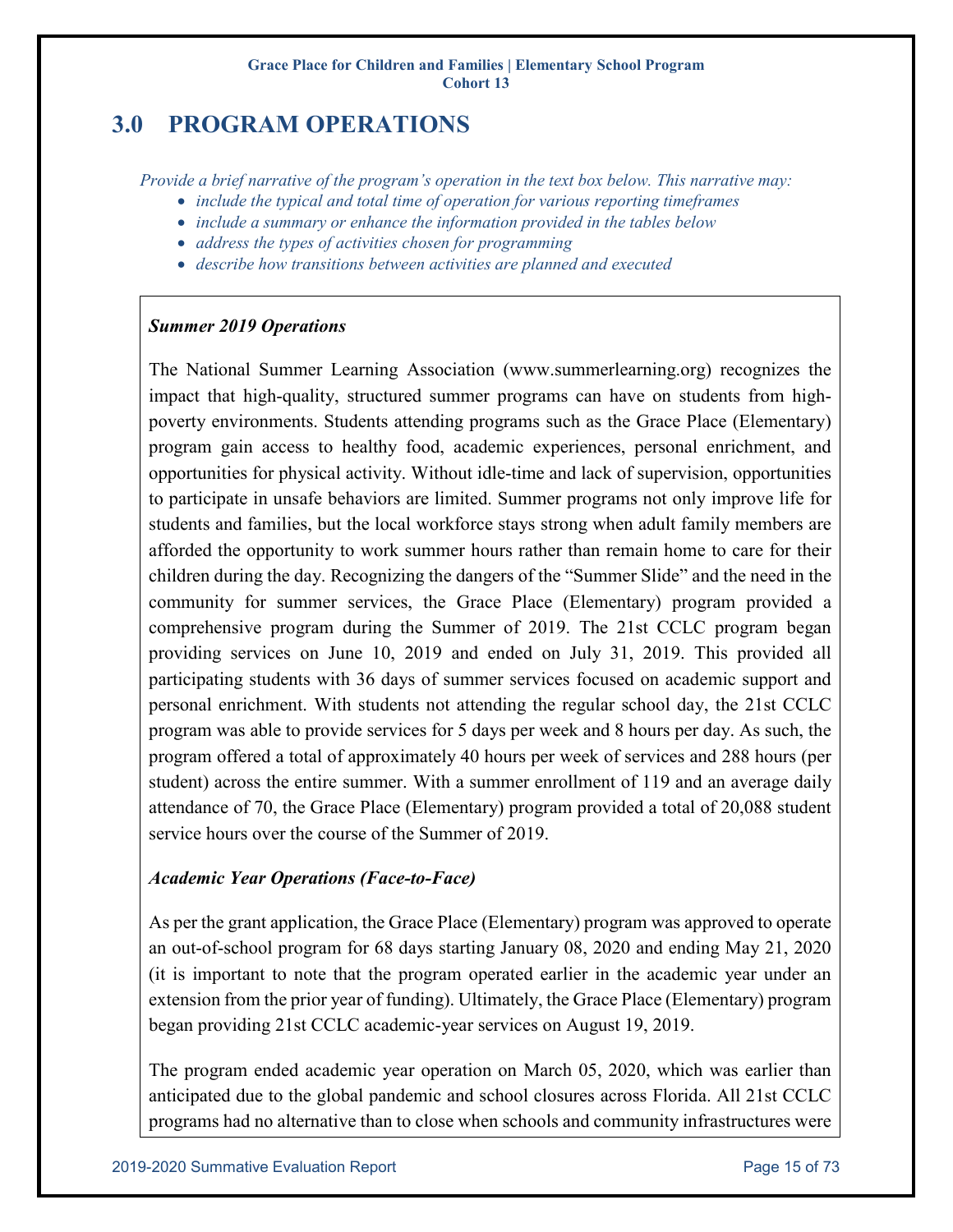shuttered on March 15, 2020. Unfortunately, the global health pandemic was not resolved prior to the end of the academic year, such that the Grace Place (Elementary) program did not restart in-person out-of-school services following the closure in March.

Regardless of the unanticipated closures, during the time when the program was operating face-to-face, the 21st CCLC program provided in-person afterschool services for a total of 89 days. During this time, the program typically operated 4 days per week and 3 hours per day afterschool. Ultimately, based on submitted data, the Grace Place (Elementary) program appeared to operate the in-person (face-to-face) 21st CCLC as proposed in the approved grant application.

*In-Person Program Characteristics*: During the course of the 2019-2020 academic year, the Grace Place (Elementary) program developed and implemented a comprehensive and structured out-of-school program with the overall goal of improving student academic achievement (as required by federal law). Within this overarching goal, the program intended to: (1) improve academic achievement in English Language Arts (ELA), mathematics, and science; (2) improve fitness and healthy lifestyle choices; (3) decrease school absences and (4) increase adult literacy and parenting skills. Having started services early in the academic year, the 21st CCLC program was able to design and fully implement an entire compliment of activities and services. The program developed project-based learning plans and lesson plans to support most activities, all of which are available for review and many of which were already submitted to the FLDOE by the program as part of the deliverable process.

More specifically, the program provided a breadth of academic activities to support student achievement, including: (1) project-based learning for all students for approximately 60 minutes per day to address student needs in English language arts, mathematics, and science; (2) homework assistance for all students for approximately 30 minutes per day to provide small group and individualized support; (3) 30 minutes of daily "Stop, Drop, and Read" time during the summer; and (4) access to "Footstepts2Brilliance," a curriculum specializing in supporting ELL students. The program also provided a number of personal enrichment activities for 21st CCLC students, including: (1) Daily physical activity opportunities, for all students, focusing on non-exclusionary activities, such as soccer, yoga and field games, allowing everyone to participate, regardless of skill; (2) Junior Achievement's curriculum, to all students, at least weekly, to encourage healthy habits, including decision making, resiliency, study skills, and refusal techniques; and (3) service learning projects throughout the summer for all students to develop community commitment and leadership skills. Further, the program provided adult family member events supporting parents through topics including literacy skills, health and wellness, and mental health resources. The program appropriately allowed student activities to "breathe" and "live" – allowing plans to change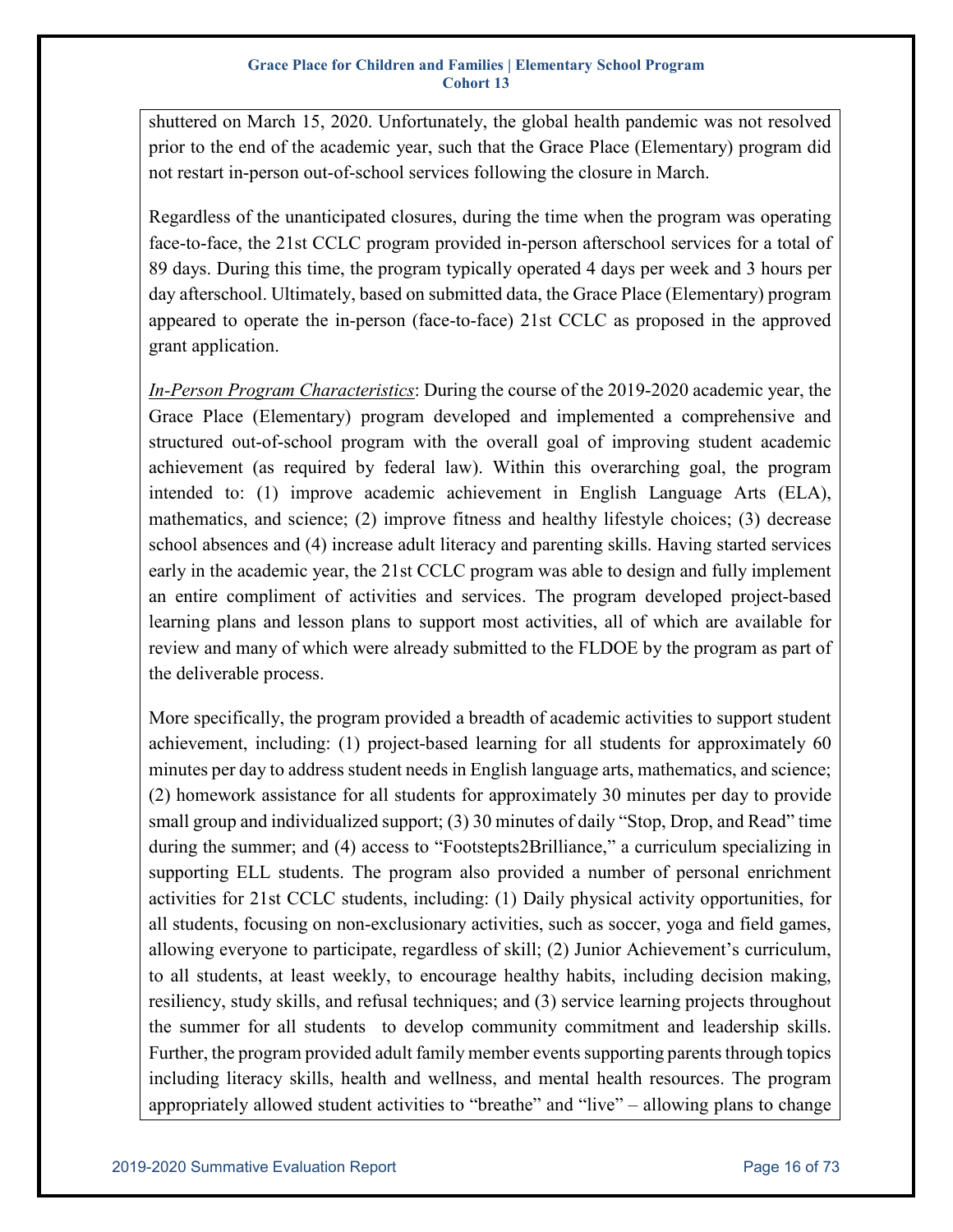based on student voice, student choice, and student interest (as is the best practices for project-based, problem-based, and theme-based learning initiatives).

### *Academic Year Operations (Virtual)*

Due to a global pandemic and emergency health crisis, the FLDOE and the Florida Governor announced that all schools would be closed starting March 15, 2020. This resulted in all 21st CCLC programs closing and ceasing all operations after Friday, March 13, 2020. As school districts across Florida were implementing newly developed online and virtual learning options to continue student education, some Florida 21st CCLC programs were also developing strategies to provide much-needed supplemental services to students outside of the virtual school-day. The Grace Place (Elementary) program was one of those that developed and implemented a virtual afterschool program during the final quarter of the 2019-2020 academic year. There were certainly challenges in obtaining sufficient commitment from teachers, staff, families, and students – while also facing constant uncertainty "if" and "when" schools might reopen for students. Such uncertainty delayed the implementation of the virtual afterschool programming, with the Grace Place (Elementary) program beginning online programming on March 23, 2020 and ending on May 21, 2020. Overall, the program provided a total of 38 days of virtual programming to eligible 21st CCLC students. Operating an average of 3 hours per day and 4 days per week, as per reported data, the program provided a total of approximately 114 hours of virtual programming over the course of the last months of the academic year.

*Virtual Program Characteristics*: With such unexpected changes to program operations, as well as entirely untested methods to engage every student through virtual programming and enrichments, the Grace Place (Elementary) program took the necessary time to develop and implement a unique Virtual Afterschool Program. Grace Place for Children and Families was able to offer a wide range of supports for students and families through the 21st CCLC grant project. The Collier County School District was also able to offer a wide range of services, such as technology, special support, and meals. However, it was a challenge getting Grace Place families to access these resources and understand how to utilize what was being provided. With limited staffing, the 21st CCLC program was able to provide tracked outreach and follow-up, which included: (1) initial and ongoing phone, email, text contact; (2) weekly communication using ClassDojo; (3) ongoing reminders through the Remind App; (4) resources and updates provided through the Grace Place website; and (5) online collaboration and supports through Google Classroom. In addition to outreach, the 21st CCLC program provided academic learning activities and supports for ELA/literacy, mathematics, and science - including targeted supports for students with CCPS Canvas assignments and intensive supports for students struggling with CCPS online learning portal.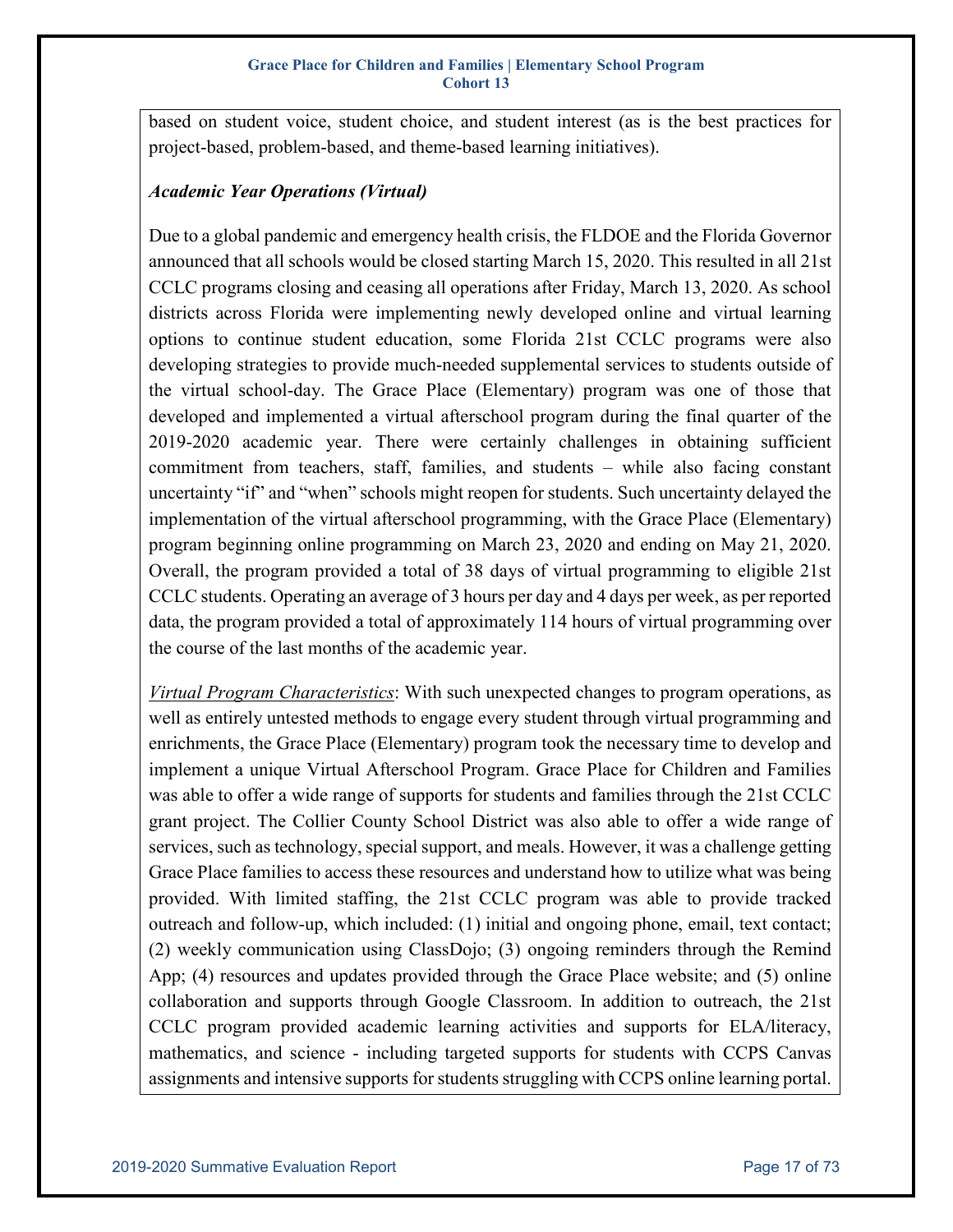The Grace Place (Elementary) program accomplished this through daily Go to Meetings, online chat, email, and text conversations.

The 21st CCLC program also provided online Digital Learning Resources and Specialized Support for (1) 7 Habits Lessons for character education (weekly concept, daily activity, application and reflection); (2) math and science project-based learning lessons; (3) wellness activities and fitness activities; and (3) Leader in Me online curriculum with student incentives and recognitions (funded through other sources). The program utilized several platforms for virtual afterschool learning: Grace Place Website, Footsteps 2 Brilliance (ELEM), YouTube, Class Dojo, and Facebook. All activities were archived and were accessible continuously through the Grace Place website, including links to the various online platforms that housed resources and/or activities (e.g., YouTube, NASA Online, Franklin Covey's 7 Habits, Smithsonian, Ted Talks, etc.). Students received packets and materials to support virtual afterschool learning. Staff also participated in workshops through Department of Children and Families and Youth 4 Youth (Y4Y). The program also offered a myriad of services for families, including food pantry access, COVID information, hardship gift cards (provided through donations), links to CCPS support, and referrals to other community organizations. The 21st CCLC program collected and tracked attendance data through engagement in these online platforms and is ready to enter any necessary data on EZReports. The 21st CCLC program also collected and documented any student and family contact outside the scheduled activities. The Grace Place (Elementary) program reported the primary obstacles to implementing the virtual afterschool program were that (1) many staff were unsure about how to approach virtual afterschool programming and (2) many students had a steep learning curve and issues with being independent. The program was able to overcome these obstacles through patience, retraining, and constant feedback and encouragement to both staff and students. Ultimately, Grace Place for Children and Families implemented a comprehensive 21st CCLC virtual afterschool program for targeted elementary school students.

In addition to submitting project-plans and lesson plans for review by the FLDOE, the program was visited by the external evaluator during the course of the program year. During these visits, program lesson plans and project-based learning plans were reviewed with the program director program staff members, while student activities were directly observed during on-site visits. Teachers and students were interviewed and provided verbal descriptions and explanations of their projects and activities, as well as hands-on examples of most projects and theme-based activities (when available). During every visit, it was apparent that the project-based learning plans and theme-based program units were carefully developed by teachers or adopted from research-based curricula. Overall, program staff members were provided opportunities to make modifications to the activities based on their personal interests and student feedback. Any such changes were reviewed and approved by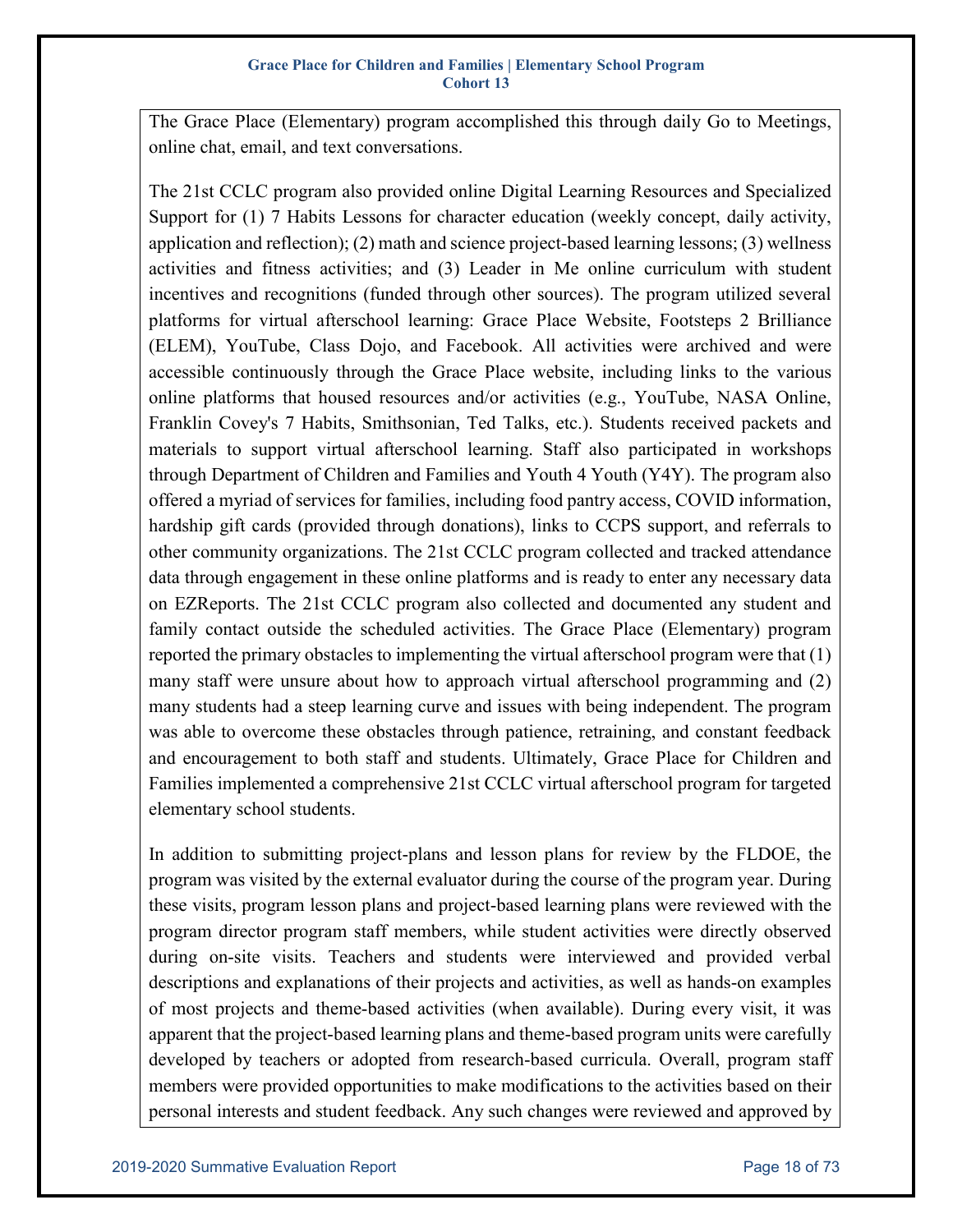the program director prior to implementation. Not all activities were project-based or themebased, such as some personal enrichment activities. However, all activities provided appeared to meet the expectations of the FLDOE and the approved activities within the grant application.

*Complete the table below as indicated in the headers.*

<span id="page-18-0"></span>

| <b>Center Name</b>          | Total number<br>of weeks | Typical number<br>of days per | Typical number of <b>hours</b> per day<br>THIS center was open |                            |                                     |  |  |  |  |
|-----------------------------|--------------------------|-------------------------------|----------------------------------------------------------------|----------------------------|-------------------------------------|--|--|--|--|
|                             | THIS center<br>was open  | week THIS<br>center was open  | <b>WEEKDAYS</b>                                                | WEEKDAY<br><b>EVENINGS</b> | <b>WEEKENDS/</b><br><b>HOLIDAYS</b> |  |  |  |  |
| Grace Place<br>(Elementary) |                          |                               |                                                                | --                         | --                                  |  |  |  |  |

### <span id="page-18-1"></span>*Table 13. 2019-2020 Academic Year Operation*

|                             |                                             | Typical #                                   |                  |                 | Typical # hours per<br>day THIS center was<br>open |                      |                  | Total # days<br>THIS center was open |                 |                      |  |
|-----------------------------|---------------------------------------------|---------------------------------------------|------------------|-----------------|----------------------------------------------------|----------------------|------------------|--------------------------------------|-----------------|----------------------|--|
| <b>Center Name</b>          | Total #<br>weeks THIS<br>center was<br>open | days per<br>week THIS<br>center was<br>open | School<br>Before | School<br>uring | School<br>After                                    | / Holiday<br>Weekend | School<br>Before | School<br>During                     | School<br>After | / Holiday<br>Weekend |  |
| Grace Place<br>(Elementary) | 32                                          | $\overline{4}$                              | --               | --              | 3                                                  | --                   |                  |                                      | 127             |                      |  |

### **<<< ---- End of Section ---- >>>**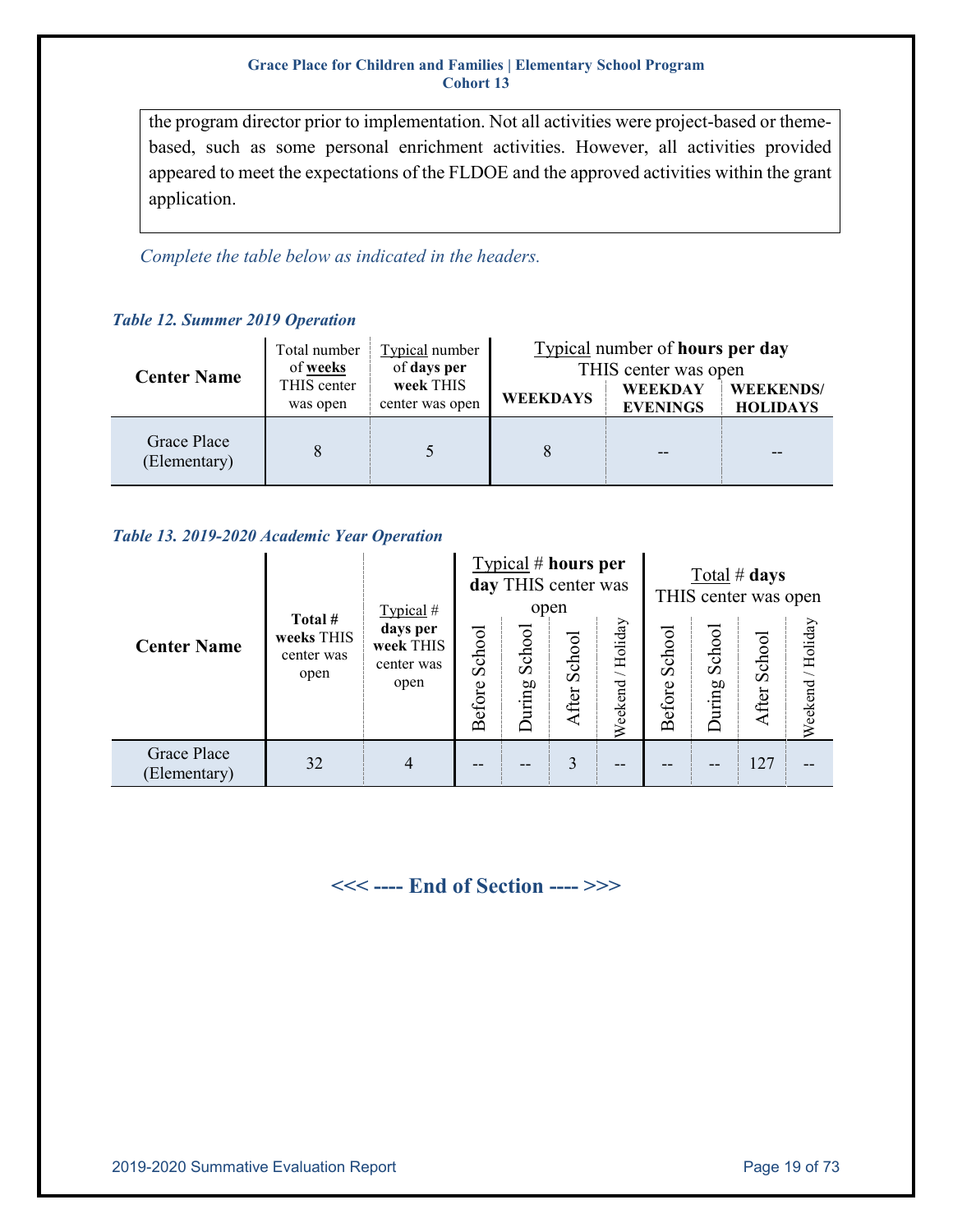## <span id="page-19-0"></span>**4.0 STAFF CHARACTERISTICS**

*Provide a brief narrative of the composition of staff at each center in the text box below. This narrative may include, but is not limited to:* 

- *staff demographics,*
- *ratio of students to staff, staff quality (training and certifications) and*
- *turnover*

Regardless of the adequacy and depth of proactive planning and regardless of the quantity of operations and services, implementing and maintaining high-quality out-of-school programming depends upon consistently effective program management and staffing. Indeed, a high-quality program relies heavily upon well-qualified and experienced core program staff and service providers. Overall, the Grace Place (Elementary) program attracted experienced staff members to provide both core academic enrichment and personal development activities to actively participating 21st CCLC students. The Grace Place (Elementary) program developed a staffing plan and received necessary funding under the 21st CCLC grant to fully staff a comprehensive, structured, and student-focused 21st CCLC program.

General Staffing Plan: While the Grace Place (Elementary) program was forced to close earlier than expected due to the global health pandemic, the regular-program staffing model was fully implemented prior to such closures. The staffing plan includes certified teachers, non-certified instructors, and contracted staffing from partnering agencies working with these students and communities. Each classroom is staffed by a high-school student (AP Leader) and a college student (Lead Program Assistant), as well as a certified teacher, thus reducing stress on the teachers and ensuring a more interactive environment for the students. Several groups have high-school students training to be staff. Some groups (primarily reading and math labs) also have an adult volunteer who support the other staff and assist in mentoring the students. In addition to these staff and supports, the program receives staffing support from the David Lawrence Center (2 staff, 3 hours weekly), the United Arts Council (1 staff, 2 hours weekly), Drug Free Collier (2 staff, 2 hour weekly), Conservancy of Southwest Florida (2 staff, 4 hours annually), and Gulfshore Opera (1 staff, 2 hours weekly). As shown by submitted data, the 21st CCLC program reported employing a total of 94 staff members during the Summer of 2019, 125 staff members during the Fall of 2019, and 124 staff members during the Spring of 2019. In total, the program employed 145 staff members across the entire 2019-2020 reporting year.

Use of Certified Teachers: As required by the FLDOE, academic-based 21st CCLC activities were provided and/or supervised by certified teacher (e.g., reading, writing, mathematics, and science). Personal enrichment activities were provided by certified teachers, qualified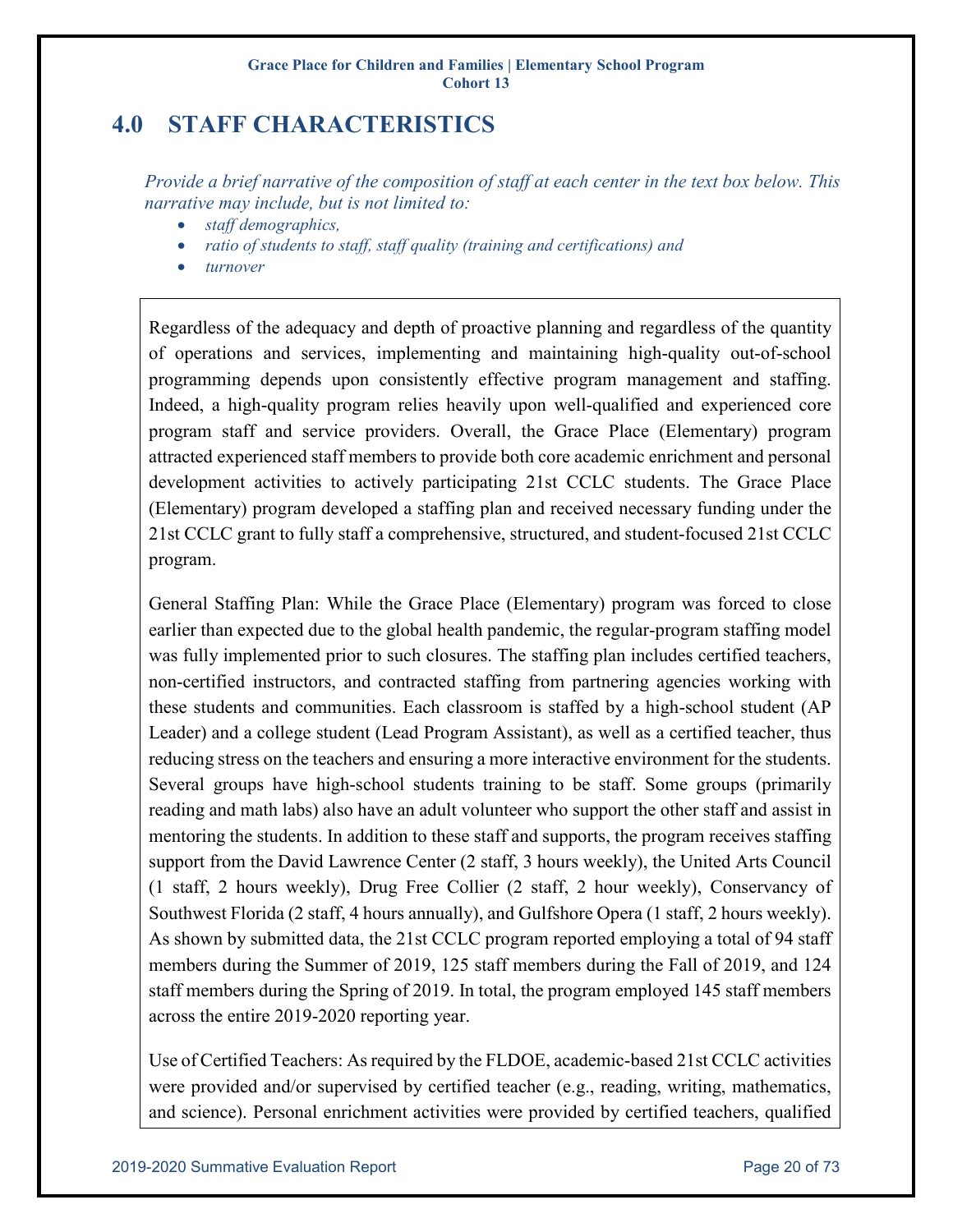non-certified instructions, and/or a combination of staff members. While the program was not necessarily required to have certified teachers provide all aspects of the lesson plans, best-practices for afterschool programs suggest an importance to having certified teachers directly provide the academic activities to maximize impact and effectiveness. As noted, of all 145 staff members, the program reported utilizing 11 certified teachers for use primarily during the English Language Arts, mathematics, science, and homework assistance components of the 21st CCLC program. The program may have utilized other certified teachers, but the reporting system only allows one category to be selected for each staff (e.g., an "administrator" can also be a "certified teacher", but if they did not provide academic remediation they would not be considered herein as a "certified teacher"). Overall, the Grace Place (Elementary) program reports having utilized certified teachers as proposed in the approved grant application, as approved budget narrative, and as required by the Florida Department of Education.

### <span id="page-20-0"></span>*4.1 Staff Demographics*

*Report the data elements outlined in the table below. Provide a brief narrative describing the data. (A bulleted summary is acceptable.) Note: This data must be reported for each center. Table 14 must be replicated if your program has more than one center.* 

| <b>Grace Place for Children and Families</b>  |                | <b>Summer</b><br>2019 | 2019-2020<br><b>Academic Year</b> |           |  |
|-----------------------------------------------|----------------|-----------------------|-----------------------------------|-----------|--|
| <b>Staff Type*</b>                            | Paid $1$       | <b>Volunteer</b>      | Paid                              | Volunteer |  |
| <b>Center Administrators and Coordinators</b> | 3              |                       | 5                                 |           |  |
| College Students                              |                |                       |                                   |           |  |
| <b>Community Members</b>                      |                | 55                    |                                   | 85        |  |
| <b>High School Students</b>                   |                |                       |                                   |           |  |
| Parents                                       |                |                       |                                   |           |  |
| School Day Teachers (former &<br>substitute)  | $\overline{4}$ |                       | 9                                 |           |  |
| Other Non-teaching School Day Staff           |                |                       |                                   |           |  |
| <b>Sub-contracted Staff</b>                   | 29             |                       | 25                                |           |  |
| Other**                                       | $\overline{2}$ |                       | $\overline{2}$                    |           |  |

### <span id="page-20-1"></span>*Table 14a. Regular Staff by Paid and Volunteer Status*

<sup>1</sup> For all staff categories, only staff paid with 21<sup>st</sup> CCLC funds are reported herein.

*\* These categories represent the regular responsibilities of program staff during the regular school day.* 

*\*\* This category is for staff members that do not fit in specific categories provided.*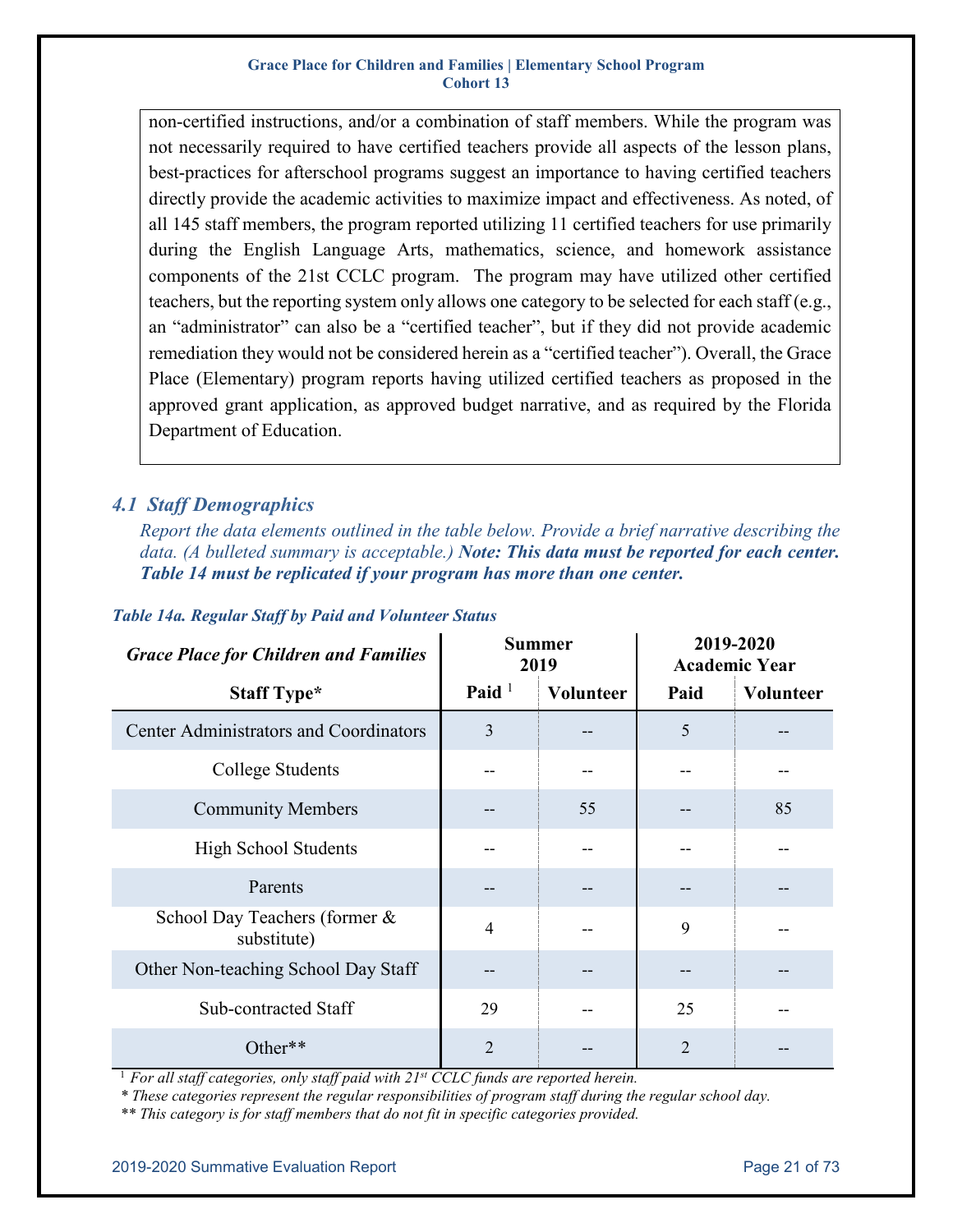### <span id="page-21-0"></span>*4.1 Staff Demographics Narrative*

The Grace Place (Elementary) program recruited and retained staff members from a range of backgrounds and demographic groups. It certainly enhances the overall 21st CCLC model to include some level of diversity among staff members - whether that be cultural, personal, or professional characteristics and backgrounds. The Grace Place (Elementary) program collected several demographics to better understand and demonstrate who is staffing the program and working with students. The 21st CCLC program is encouraged to ensure all demographic staffing data are entered into the EZReports system, including pay status, gender, and highest educational degree. The program is encouraged to maintain these records on an ongoing basis, such that changes in program administrators and site coordinators do not impact the accurate reporting of staffing data. Certainly, maintaining an ongoing and living list of staff members will help alleviate the 'lost data' caused by any unexpected leadership changes. The following provides a general briefing as to the most pertinent characteristics of staff members from data collected and provided by the 21st CCLC program.

- Staff Members Supporting Program
	- o 145 -- Total Staff Members
- Compensation Methods
	- o 59 -- Staff Members Paid by 21st CCLC
	- o 1 -- Staff Members Paid by Other Funds (Not Included in Tables)
	- o 85 -- Staff Members Volunteering to Support 21st CCLC
- Staff Gender
	- o 49 -- Paid Female Staff
	- o 11 -- Paid Male Staff
	- o 50 -- Volunteer Female Staff
	- o 35 -- Volunteer Male Staff
- Staff Educational Levels (Highest Level Only)
	- o 126 -- Bachelor's Degree
	- o 1 -- Associate's / Professional / Technical Degree
	- o 18 -- High School Diploma / GED / HS Student
- Staff Member "Regular Day" Assignment (No Duplication)
	- o 6 -- Administrators or Site Coordinators
	- o 85 -- Community Member
	- o 11 -- School Day Teachers (e.g., Certified, Substitute, Etc.)
	- o 41 -- Sub-Contracted Staff Member
	- o 2 -- Other Type of Staff Member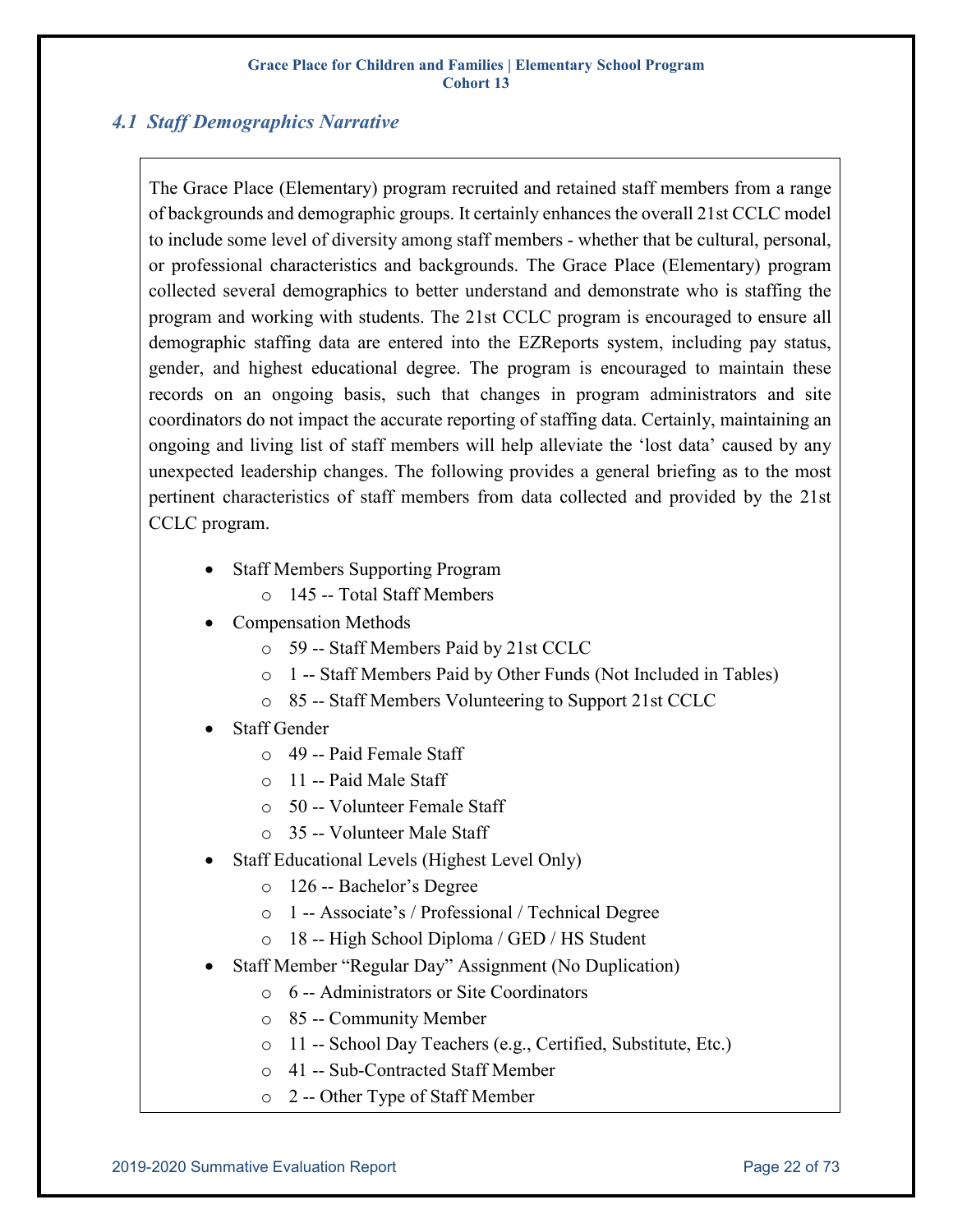### <span id="page-22-0"></span>*4.2 Students-to-Staff Ratio*

*Provide a narrative describing the ratio of students to staff at each center in the text box below. Explain how the ratio affects programming and instruction.*

The Grace Place (Elementary) program appears well-staffed and capable of maintaining the proposed ratio of students-to-teachers in both academic and personal enrichment activities. Within the afterschool and summer services, the 21st CCLC program ensured the studentto-staff ratio was at or below a 13:1 ratio for academic activities and 20:1 ratio for personal enrichment activities. In general, to maintain quality while controlling costs, the FLDOE allows personal enrichment activities to have a higher ratio than academic activities. Certainly, when the student-to-staff ratio is kept low in out-of-school programs, the students benefit from extra attention and instruction, while staff members are better able meet the needs of all students in their care. It is important to note that the table presented earlier in this section does not necessarily suggest that these are the number of staff members working each day of programming, but indicates only the total number of staff members that worked in the Grace Place (Elementary) program during the entire operational year (Summer 2019 and 2019-2020 Academic Year). When necessary and prudent, staff members can share a single position and would appear as two staff within the staffing table, as required for reporting requirements.

### <span id="page-22-1"></span>*4.3 Staff Training*

*Provide a narrative description of the professional development and training provided to staff at each center in the text box below. Explain how this training affects the delivery of services for the program.*

"In designing and implementing a quality educational program it is vital to ensure all stakeholders (e.g., program staff, students, teachers, parents, and community partners) are equipped with the skills they need to help achieve and support program objectives. Overall, the Grace Place (Elementary) 21st CCLC teachers and staff appear to be adequately qualified to provide the specific activities within the approved 21st CCLC program. As per the program, all staff members were trained in the federal and state 21st CCLC initiative prior to or shortly after beginning their work with 21st CCLC students and families. In addition, all staff members are provided training in the specific model proposed by the Grace Place (Elementary) program, including programmatic objectives and allowable activities (as per the approved grant). In addition to structured trainings, the program provided in-vivo trainings for 21st CCLC staff members (e.g., demonstrations, walk-throughs, guided implementation, etc.). The program also supported other training and professional development opportunities for all staff members through regular meetings and outside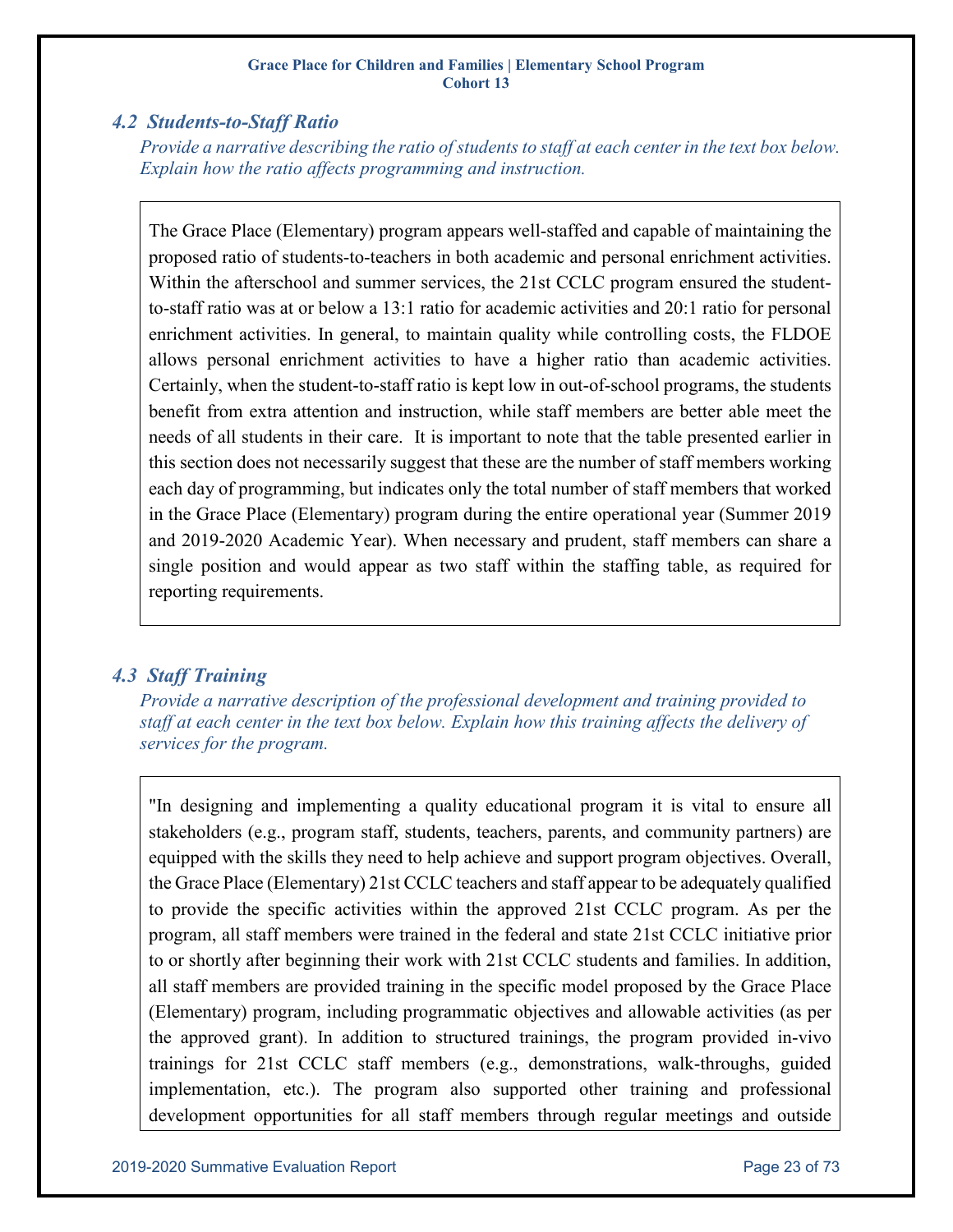training opportunity (e.g., FASA Learning Academy). Staff meetings helped review 21st CCLC policies and expectations, progress towards approved objectives, and continuous improvement of program activities. Indeed, program leadership report offering all 21st CCLC staff with professional trainings and providing technical assistance to ensure an optimal education program with measurable effects on students' academic performance and social behaviors.

Trainings are selected through informal surveying of all staff members to gather their interests and needs for professional development. However, most training tends to be governed by regulations and requirements of the grant (e.g., DCF trainings where required, CPR/First Aid, etc.). This year, trainings were focused on the 7 Habits to ensure program staff members were providing this keystone element of the program correctly and effectively. Ultimately, to support student services, the Grace Place (Elementary) program provided staff development through the following structured professional development opportunities:

September 2019 21st CCLC Training / Kick-off Attending: Director and Asst. Coordinator

November 2019 21st CCLC training / Educational Strategies and Student Engagement Institute Attending: Director

January 2020 7 Habits of Highly Effective People Attending: Teachers, Group Leaders, Coordinator, Asst Coordinator

January 2020 7 Habits Leadership Coaching Days Virtual Trainings Attending: All Key Staff

February 2020 7 Habits Symposium Attending: Director

Ongoing (As Needed for Certification) CPR Training / First Aid Training / Crowd Management Training Attending: All Key Staff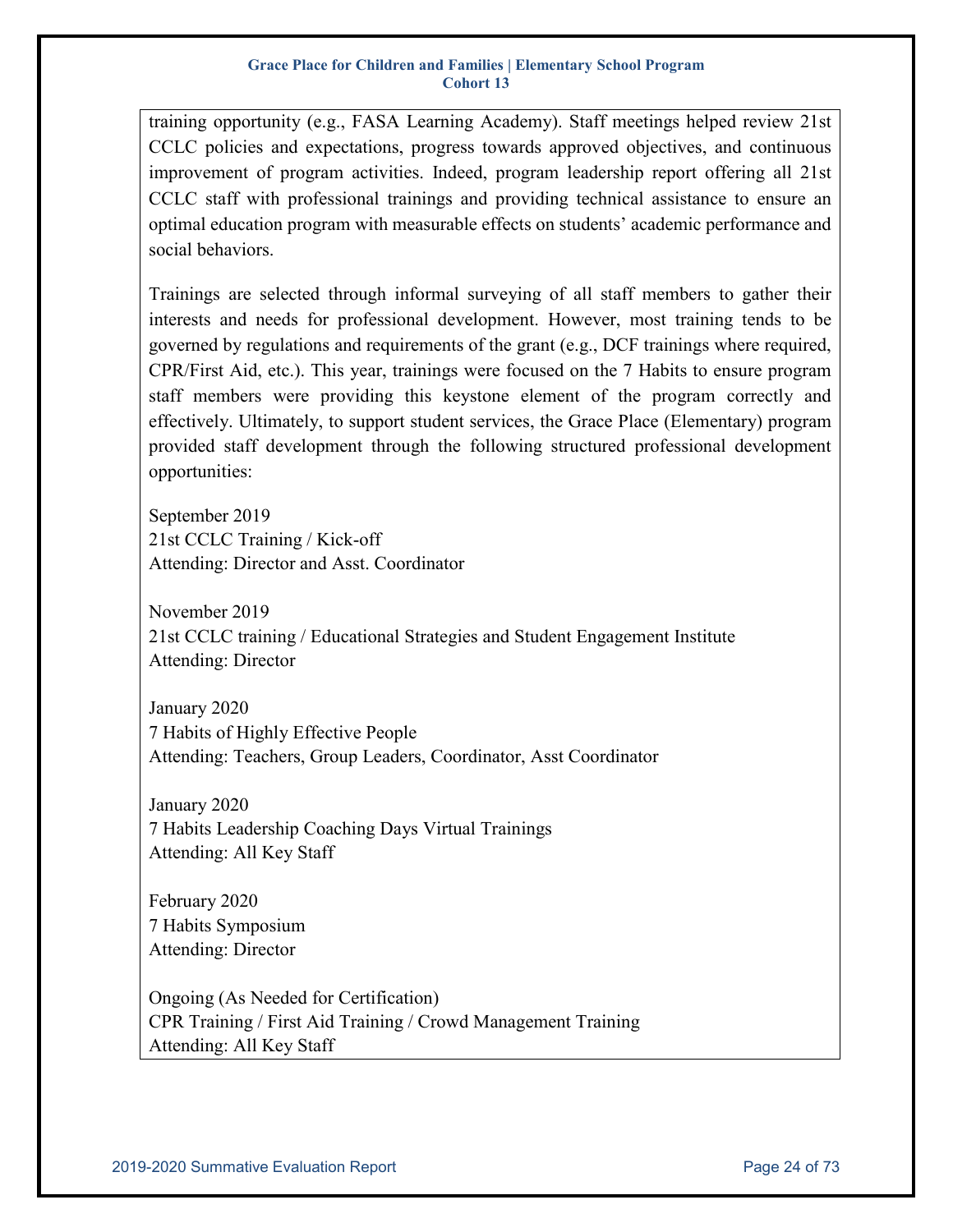### <span id="page-24-0"></span>*4.4 Staff Turnover*

*Provide a narrative addressing the data and information on staff turnover at each center in the text box below. Explain the circumstances leading to turnover and the program's efforts to mitigate turnover.*

The Grace Place (Elementary) program also provided data on staff turnover during the course of the 2019-2020 program year. As demonstrated by submitted data, the program had some turnover during the course of the program year, with 4 staff members leaving the program and being replaced by another staff member in the same position. With job sharing and back-up staff, as well as a large number of volunteers, the limited staff turnover did not impact the programming or the staffing provided. In every instance of the four departing staff members, the staff provided notice and the program was able to have a staff member trained and ready to take over for the departing staff. Had that not been the case, the shared staffing and back-up staff would have been able to cover for the departing staff member.

Turnover is not necessarily an indicator of program quality problems, as there are a number of non-performance reasons for staff members to depart the program (e.g., moving to new area, finishing their college degree, finding a new full-time job, being promoted, etc.). There are also performance-based reasons for staff turnover, such as the program firing a staff member due to poor performance or a staff member resigning under duress. However, due to confidentiality laws and restrictions about discussing personnel issues publicly, the program cannot provide specifics about why these staff members left the program. Regardless of the reasons for the staff turnover, the Grace Place (Elementary) program is encouraged to internally explore why staff left the program and ensure the program is being implemented in such a way as to promote satisfaction and engagement of all staff members, as well as the students. It is noted that the program employed several methods to reduce turnover, such as (1) providing helpful professional development and training for all staff members to help them understand expectations and feel more competent to do the job assigned; (2) employing more school day support staff to help reduce the workload for teachers; (3) focusing on hiring staff members that are more reliable and invested in the students and the program; and (4) providing flexibility with job sharing and back-up staff for when regular staff need time off. These methods seem consistent with research on reducing turnover and improving job satisfaction, such that it can be assumed these methods were helpful in reducing turnover. Without specific feedback from staff members that these are not desired, the program should continue applying these techniques for reducing turnover and improving satisfaction among staff members.

### **<<< ---- End of Section ---- >>>**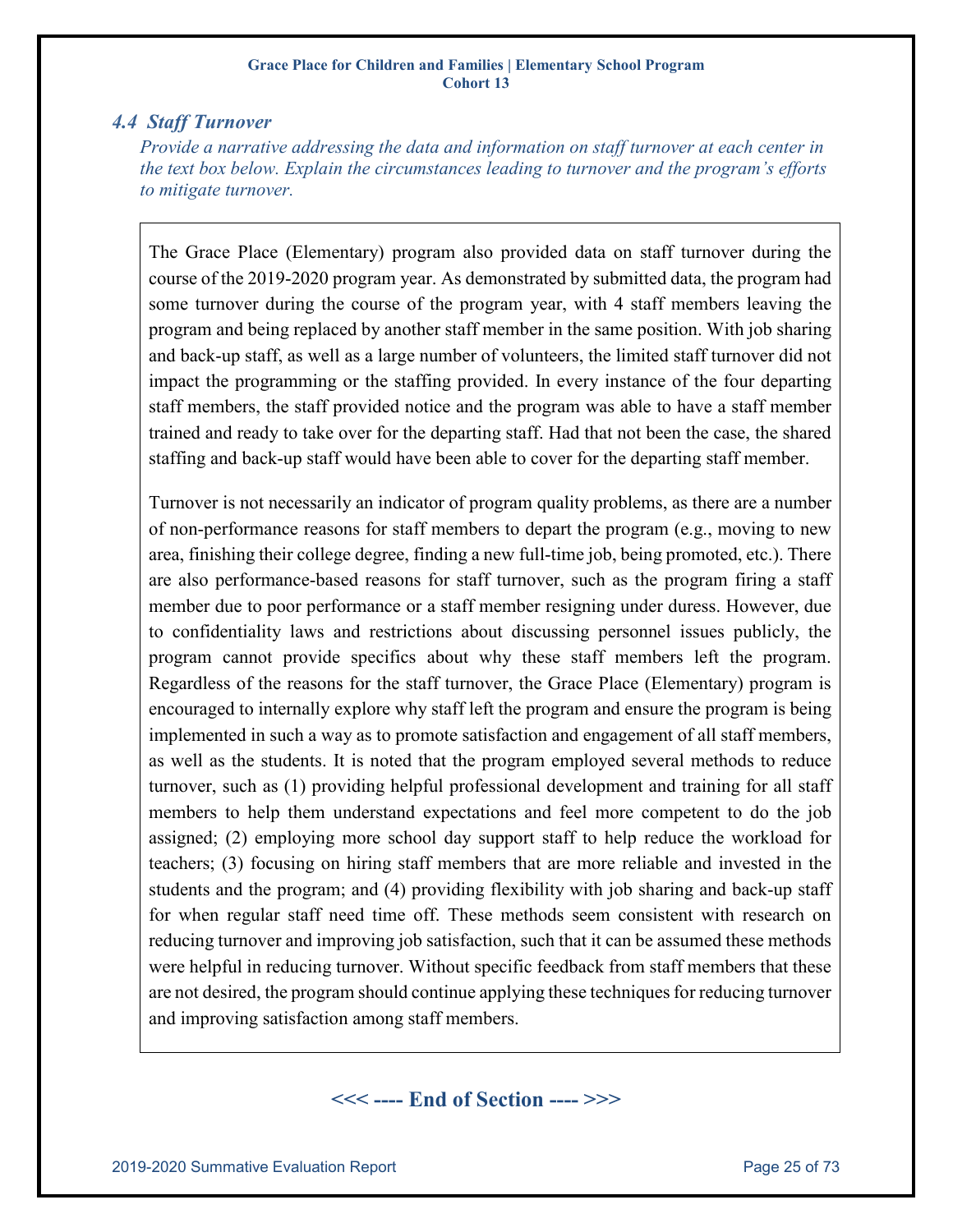# <span id="page-25-0"></span>**5.0 OUTCOMES**

*This section should outline each program objective, how those objectives are measured, data analysis methods, progress toward meeting the objectives, and findings, implications, and recommendations, considering the impact of the program on the populations served.*

The Grace Place (Elementary) program developed individual program-wide objectives based on an assessment of student, parent, family, and community needs in the year prior to the competitive grant submission in 2014-2015. In order to help ensure appropriate and challenging objectives were developed, the FLDOE provided programs guidance in developing strong goals and objectives prior to the first day of student services (programs are not permitted to change their objectives for the duration of the five-year grant award). Each of the annual objectives, as approved by the FLDOE, was designed to be measurable, quantitative, challenging (yet achievable), and assessed throughout the project year (continuous assessment). In essence, objective-focused implementation of the 21st CCLC program helps ensure a strong, consistent, and measurable impact on the students and families served. It is noted that these objectives are exactly as approved by the FLDOE using the Objective Assessment and Data Collection Tool (OADCT). Ultimately, the Grace Place (Elementary) program submitted elementary school objectives with the intent to: (1) improve academic achievement in English Language Arts (ELA), mathematics, and science; (2) improve fitness and healthy lifestyle choices; (3) decrease school absences and (4) increase adult literacy and parenting skills.

All objectives were assessed with similar activities. First, all programs were visited by the evaluator at least once during the course of the summer and academic year. This visit included a thorough review of program operations, data collection methods, and data integrity (including a check to matched entered data with hard-copy assessments). Site visits also provided a more subjective evaluation of program activities to inform both formative and summative recommendations for improvement. Second, in addition to site visits, data were reviewed throughout the year, including a thorough review of all data at mid-year (for mid-year reporting). Data were also reviewed at the end of the year, though no new performance data was added since March 15, 2020 (the due date for mid-year reporting and the date all programs due to the global health pandemic). During these evaluation events, data were reviewed for completeness, accuracy, and validity. At two points in the year, data were analyzed to determine progress towards the established objectives - first at mid-year and then at the end of the academic year (though the end-of-year analysis used the same data as mid-year due to no new performance data). Outcomes are reported both for all students (attending at least one day) and for regularly participating students (students attending 30 days or more). While the mid-year outcome data are being used for the summative evaluation (due to program closures of on-site operations), the FLDOE generally requests that end-of-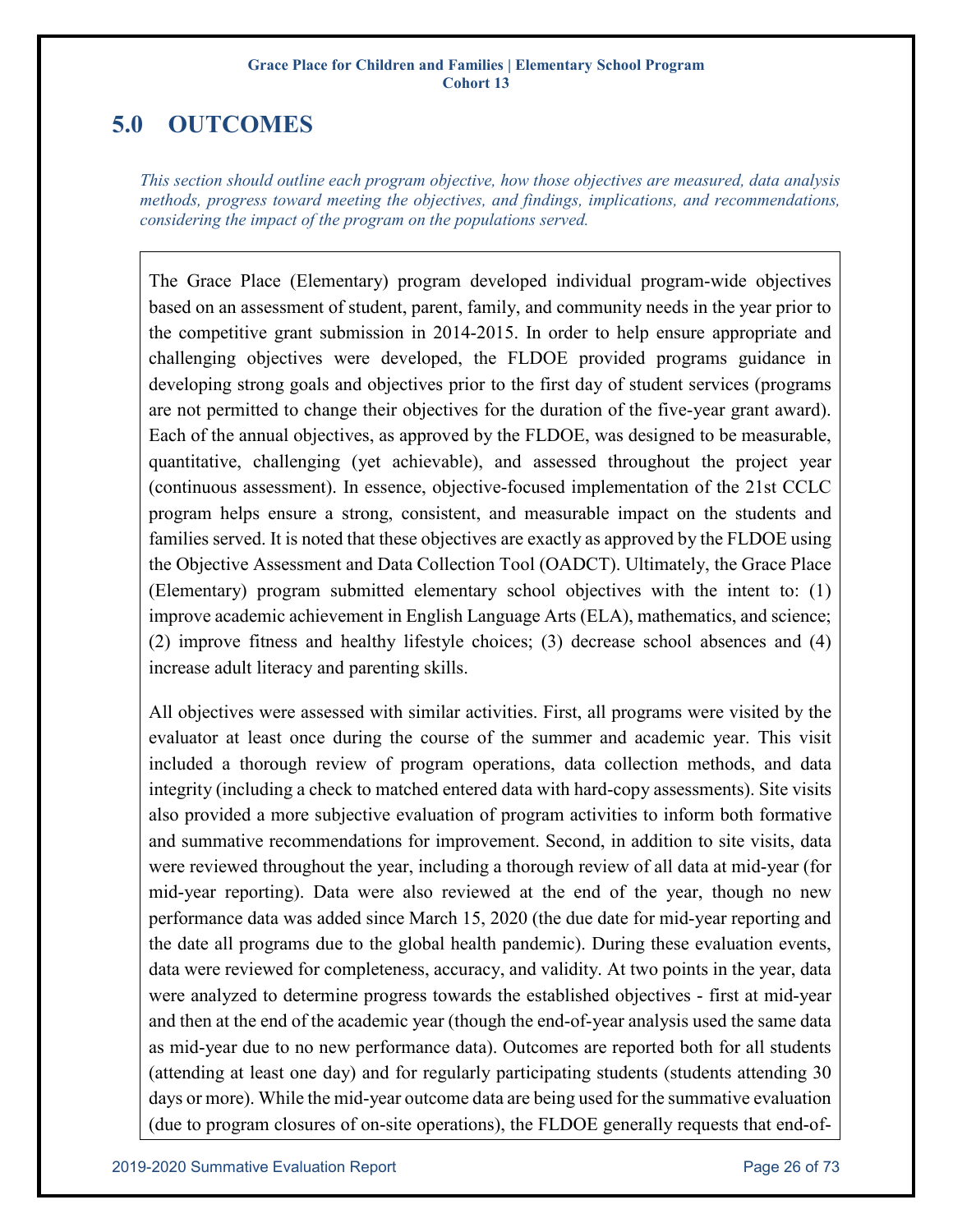year analysis be based on regularly participating students (as noted in the text of each objective). As such, data are analyzed both ways, though the program should put greater emphasis on findings related to regularly participating students, as they most likely received sufficient dosage to drive continuous improvement.

### <span id="page-26-0"></span>*5.1 Objectives, Activities, Data Collection Methodology and Outcomes*

*List the approved program objectives and the associated activities implemented to reinforce the content area along with the type of assessments used to measure the objective. Report the data elements outlined in the table below and provide a narrative describing the data presented. Be sure to include all approved objectives. For additional program objectives, add additional tables as needed. Include the following information:*

- *Measures and Data Collected: Provide a narrative description identifying in detail ALL specific measures and data sources used for the assessment of each objective (measures such as grades do not require detailed descriptions, though less standard measures and data sources require detailed descriptions). Indicate and define all variables examined using these measures and data sources.*
- *Data Timeline: Provide a detailed narrative of the data collection timeline for each of the measures and data sources identified. The narrative should reflect the data chain of custody from the moment the assessment score are collected to when the data is provided to the FDOE.*
- *Data Quality: Provide a narrative summary of the overall quality of data obtained for each program objective. If there are issues with data quality (e.g., a specific program center did not provide data, planned computer‐based assessment system did not save data, etc.), provide a detailed plan for how to address quality issues in subsequent years.*
- *Continuous Assessment: Provide a detailed narrative account of how the data was used for continuous (formative) assessment of progress toward each objective. Include an account of when and how the data was analyzed for formative assessment and how findings were used to guide refinements to services.*
- *Student Inclusion: Provide a narrative indicating whether all students for whom each objective is relevant were assessed. If students were excluded, detail which students were excluded and the reason for the exclusion. Reasons for excluding groups of students statistically (e.g., statistical outliers) must include the exclusion decisions and statistical results supporting the exclusion.*
- *Programmatic Changes and Rationale: Describe and provide a rationale for any planned adjustments to 21<sup>st</sup> CCLC programming for the next grant year.*
- *Data Collection Changes and Rationale: Describe and provide a rationale for any planned adjustments to the data collection or evaluation plan for the next grant year.*

*The 2019-2020 school year was impacted by COVID-19. These objectives will be evaluated based on the comparison between the two available data points. The End-of- Year evaluation deliverable has been waived. If the program was able to collect post-assessment data, it should be addressed here.*

*Programs are NOT permitted to change their objectives without specific written approval from the 21st CCLC Program Office.*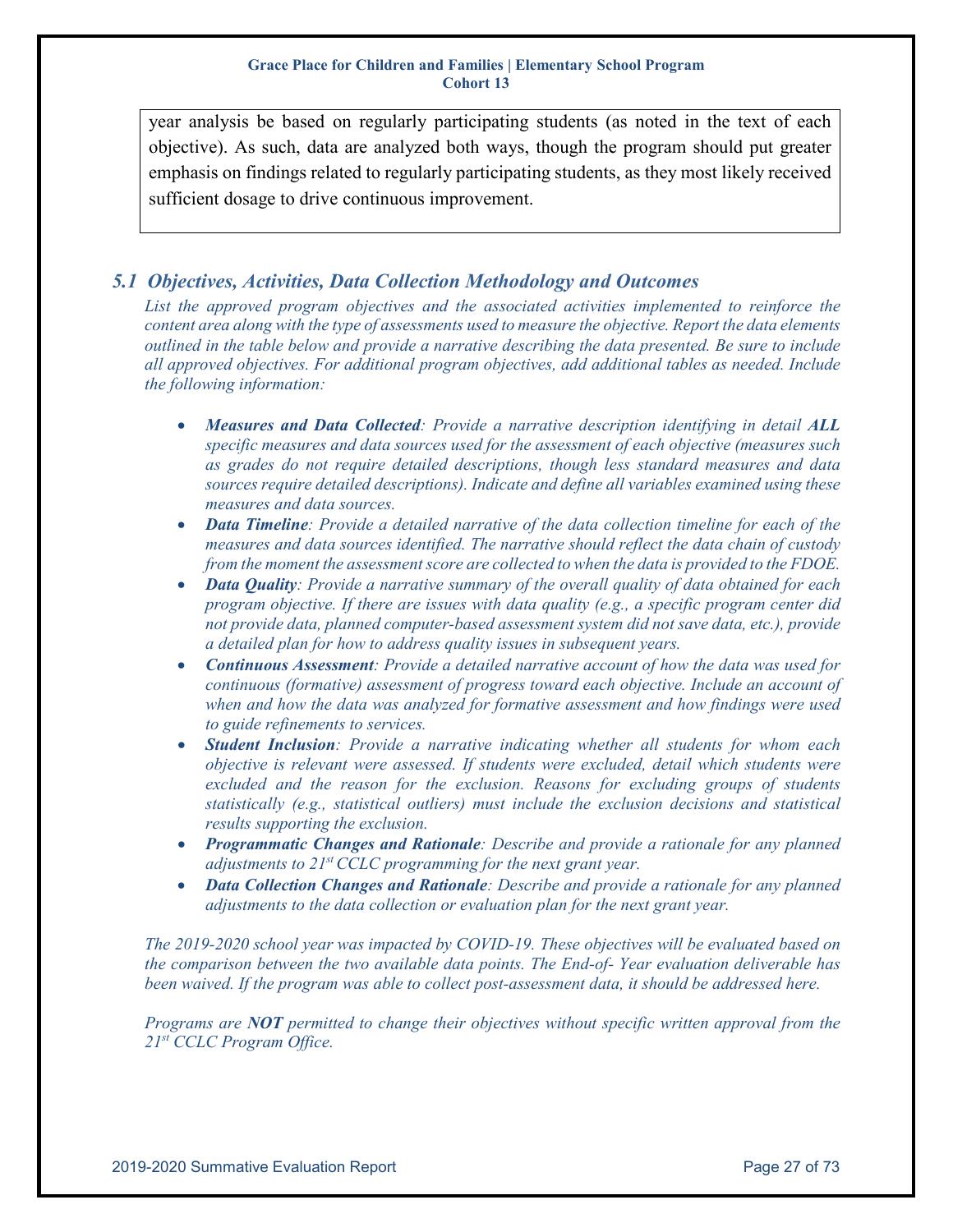### <span id="page-27-0"></span>*Table 15a. Objectives, Activities, Data Collection Methodology, and Outcomes (Objective 1)*

| <b>Objective 1:</b>                   | 65 % of regularly participating students1 will improve to a<br>satisfactory English Language Arts grade or above, or<br>maintain a high grade across the program year.                                                                                                                                                                                                                                                                                                                                                                                                                                                                                                                             |
|---------------------------------------|----------------------------------------------------------------------------------------------------------------------------------------------------------------------------------------------------------------------------------------------------------------------------------------------------------------------------------------------------------------------------------------------------------------------------------------------------------------------------------------------------------------------------------------------------------------------------------------------------------------------------------------------------------------------------------------------------|
| <b>Description of Activities:</b>     | <b>Regular Programming:</b> Students were offered 30 minutes of<br>homework time, daily. This academic support time allowed for<br>students to: receive extra help on daily assignments, reinforce<br>prior learning by participating in supplemental academic<br>enrichment activities, and benefit from direction instruction in<br>topics in which they are struggling. English language arts<br>instruction was primarily supported through integration into<br>hands-on, project-based learning activities.<br>Virtual Programming: Students received academic support<br>through "Footstepts2Brilliance," a curriculum specializing in<br>supporting ELL students.                           |
| <b>Description of Assessment:</b>     | <b>Report Card Grades in English Language Arts</b>                                                                                                                                                                                                                                                                                                                                                                                                                                                                                                                                                                                                                                                 |
| <b>Measure and Data</b><br>Collected: | This objective is measured using report card grades provided<br>by regular day teachers based on student performance in their<br>course work for this academic subject. Students are graded on<br>the standard A-F grading scale. When students are enrolled in<br>multiple classes under the same academic category, the<br>highest-level 'regular' course is selected for consideration<br>throughout the year (rather than remedial courses, pull out<br>courses, or subject support courses).                                                                                                                                                                                                  |
| <b>Data Timeline:</b>                 | All academic data is collected directly from the School District<br>using the StopWatch system (an online dashboard that houses<br>all student data and is made available under a formal data<br>sharing agreement). When students are enrolled, site<br>coordinators obtain their district student ID. The ID is placed<br>on the master student database and added to the StopWatch<br>system (to tell the system they are in our program). The<br>program director then downloads all academic data and<br>demographics from StopWatch and merges the file with the<br>master student database (which houses all assessment data). In-<br>kind staff then create the uploads for the EZReports. |
| Data Quality:                         | Data quality is excellent. The program has direct access to<br>district data using the StopWatch dashboard developed by the<br>School District of Collier County. Data are pulled directly from<br>that system, such that the data are complete and accurate. There<br>are no data quality issues with the data provided.                                                                                                                                                                                                                                                                                                                                                                          |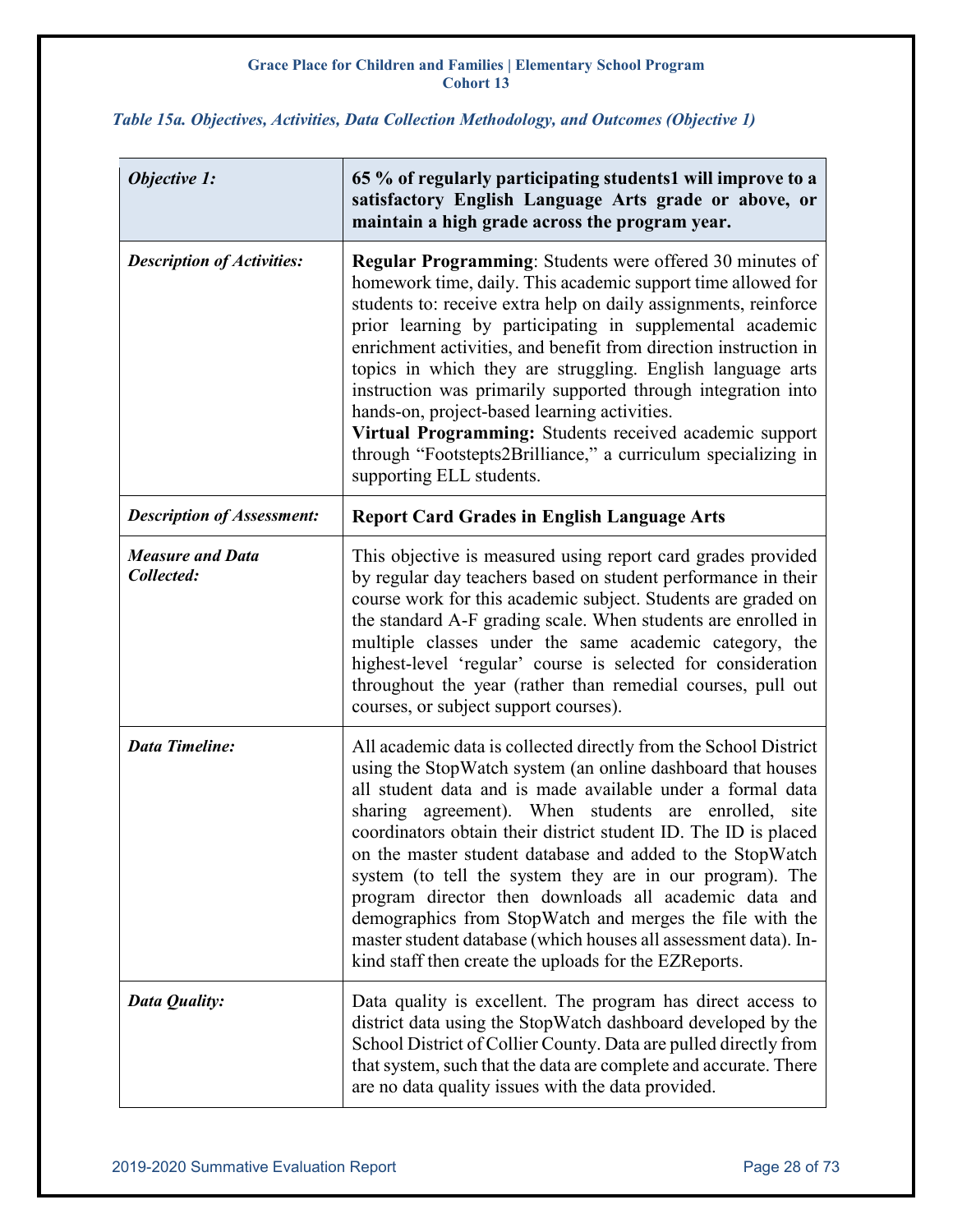| <b>Continuous Assessment:</b> |                                              | <b>Standard of Success</b> Maintain or improve to an A/B grade or<br>improve to a C from a D or F (or grading scale equivalent).                                                                                                                                                                                                                                                                                                                                                                                                                                                                                                                                                                                                                                                                                                                                                                                                                                                                                                                                                                                                                                                                                                       |            |  |  |  |  |  |  |
|-------------------------------|----------------------------------------------|----------------------------------------------------------------------------------------------------------------------------------------------------------------------------------------------------------------------------------------------------------------------------------------------------------------------------------------------------------------------------------------------------------------------------------------------------------------------------------------------------------------------------------------------------------------------------------------------------------------------------------------------------------------------------------------------------------------------------------------------------------------------------------------------------------------------------------------------------------------------------------------------------------------------------------------------------------------------------------------------------------------------------------------------------------------------------------------------------------------------------------------------------------------------------------------------------------------------------------------|------------|--|--|--|--|--|--|
|                               |                                              | Analysis and Interpretation: Grade analyses are based on<br>simple "improvement" and/or "maintenance" measurements,<br>such that each student is compared to their own baseline data<br>for most of the associated metrics. Such within-subjects<br>analysis is achieved by calculating whether each student<br>increased, maintained, or declined in course grades from<br>Quarter 1 to Quarter 2. Data are then aggregated to reveal the<br>percent of all students with data that demonstrated<br>improvement and maintenance based on success criteria.                                                                                                                                                                                                                                                                                                                                                                                                                                                                                                                                                                                                                                                                            |            |  |  |  |  |  |  |
|                               |                                              | <b>Continuous Assessment and Use of Data: Grace Place for</b><br>Children and Families operates using a community-model<br>approach, where they integrate with the community and are<br>themselves a small community. Within this small community,<br>Grace Place has created several mechanisms for consultation<br>and discussion about how to improve the program based on<br>data collected regarding student progress. Because the program<br>can collect district data in "real time" (rather than having to<br>request data), the teachers and staff can keep up to date with<br>student performance in school. The dashboard provides data<br>and also give early warnings about student challenges based on<br>grades, assessments and other district data. The program uses<br>these data to ensure students with the greatest challenges or<br>lowest performance are given extra attention or extra activities<br>that will help them push through and conquer their challenges.<br>Weekly (sometimes daily) meetings with Grace Place<br>administrators, program director, site coordinators, and other<br>stakeholders include discussions of small changes that will<br>help move the children towards their potential. |            |  |  |  |  |  |  |
| <b>Student Inclusion:</b>     | objective.                                   | All students on whom data were provided are included in the<br>analysis. No students were excluded from the analysis and<br>none were excluded from having data collected for this                                                                                                                                                                                                                                                                                                                                                                                                                                                                                                                                                                                                                                                                                                                                                                                                                                                                                                                                                                                                                                                     |            |  |  |  |  |  |  |
| <b>Benchmark</b>              | <b>Number of Students</b><br><b>Assessed</b> | <b>Number of Students</b><br><b>Achieving Benchmark</b>                                                                                                                                                                                                                                                                                                                                                                                                                                                                                                                                                                                                                                                                                                                                                                                                                                                                                                                                                                                                                                                                                                                                                                                | Percentage |  |  |  |  |  |  |
| 65%                           | 264                                          | 171                                                                                                                                                                                                                                                                                                                                                                                                                                                                                                                                                                                                                                                                                                                                                                                                                                                                                                                                                                                                                                                                                                                                                                                                                                    | 64.8%      |  |  |  |  |  |  |

### *Narrative:*

Given the unreliability of fourth quarter grades, particularly as the 21st CCLC program did not operate in-person during the last part of the year, the Florida Department of Education instructed programs to utilize mid-year data for the summative evaluation report. When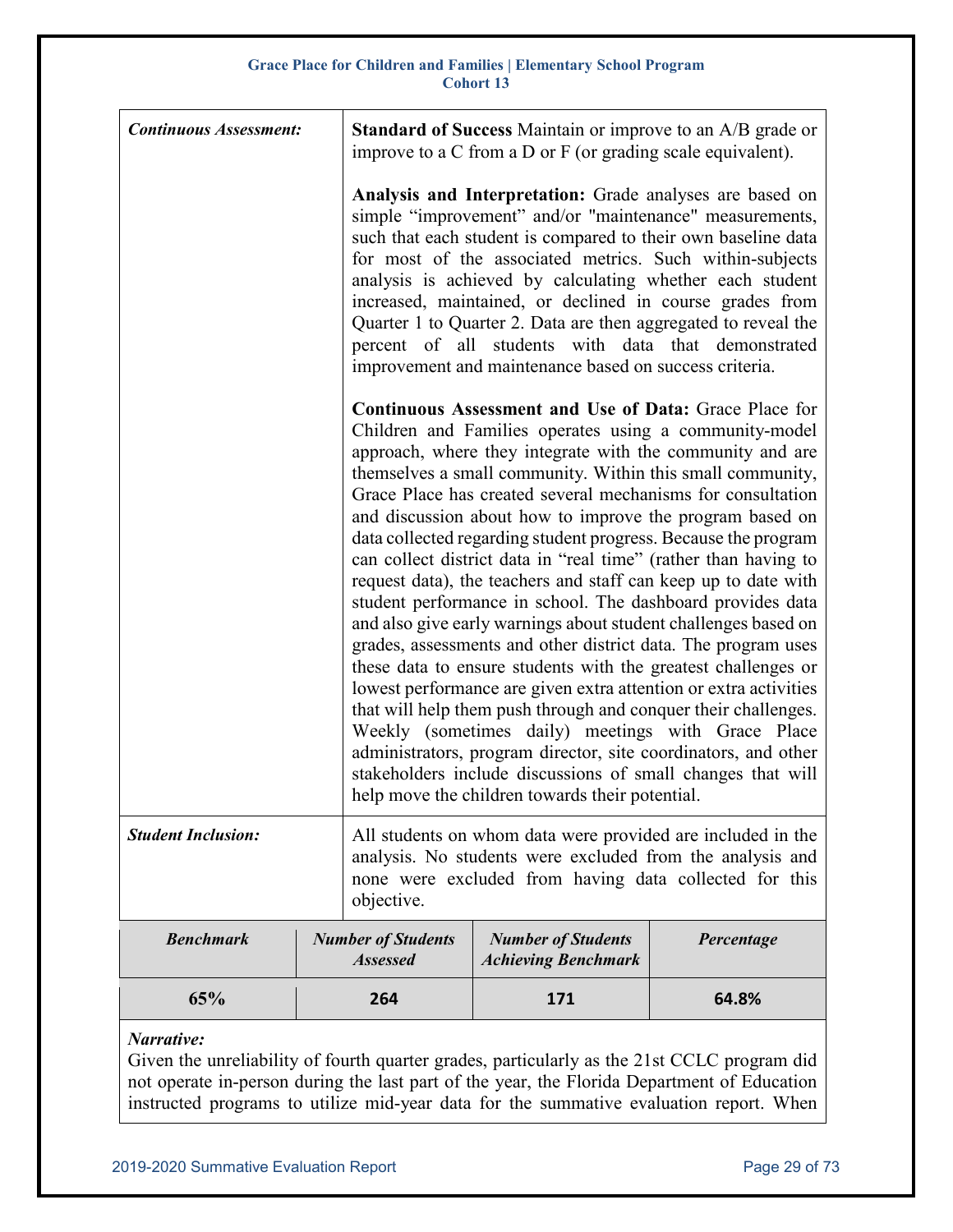looking at all students attending the program  $(1+ day)$ , 171 out of 264 elementary school students with comparison grades (64.8%) demonstrated improved knowledge based on their ELA grade performance from the first grading period to the second grading period of the 2019-2020 academic year. Similarly, 140 out of 218 regularly participating elementary school students  $(30+)$  days) with comparison grades  $(64.2%)$  demonstrated improved knowledge based on their ELA grade performance from the first grading period to the second grading period of the 2019-2020 academic year. This is lower than the proposed benchmark of 65% of elementary school students demonstrating progress.

### *Proposed Programmatic Changes and Rationale:*

Increase the time allotted to reading by 30 minutes per week. We are not meeting this benchmark. Additional reading time has been shown to enhance reading skills among elementary school students. An additional 30 minutes will be added to the current reading times, thus providing a significant increase to reading throughout the week.

### *Proposed Data Collection Changes and Rationale:*

No changes needed. We are provided access to all student academic and enrollment data directly from the Collier County School District using the StopWatch dashboard system - a system developed specifically for afterschool programs. We experienced no difficulty getting data on all enrolled students. We use the data from student academics to help inform our instruction by ensuring our teachers and staff know which students are struggling throughout the year and providing added supports to those with the greatest struggles. We have a large number of volunteers that are used to provide pull-outs for students we identify through StopWatch data as needing added supports.

| <b>Objective 2:</b>                   | 65 % of regularly participating students1 will improve to a<br>satisfactory mathematics grade or above, or maintain a<br>high grade across the program year.                                                                                                                                                                                                                                                                                                                                                                                                     |
|---------------------------------------|------------------------------------------------------------------------------------------------------------------------------------------------------------------------------------------------------------------------------------------------------------------------------------------------------------------------------------------------------------------------------------------------------------------------------------------------------------------------------------------------------------------------------------------------------------------|
| <b>Description of Activities:</b>     | Students were offered 30 minutes of homework time, daily.<br>This academic support time allowed for students to: receive<br>extra help on daily assignments, reinforce prior learning by<br>participating in supplemental academic enrichment activities,<br>and benefit from direction instruction in topics in which they<br>are struggling. Mathematics instruction was an integral part of<br>project-based learning time. Examples of integrated math skills<br>used as a part of PBL exploration are computation,<br>measurement, and order of operations. |
| <b>Description of Assessment:</b>     | <b>Report Card Grades in Science</b>                                                                                                                                                                                                                                                                                                                                                                                                                                                                                                                             |
| <b>Measure and Data</b><br>Collected: | This objective is measured using report card grades provided<br>by regular day teachers based on student performance in their                                                                                                                                                                                                                                                                                                                                                                                                                                    |

<span id="page-29-0"></span>*Table 15b. Objectives, Activities, Data Collection Methodology, and Outcomes (Objective 2)*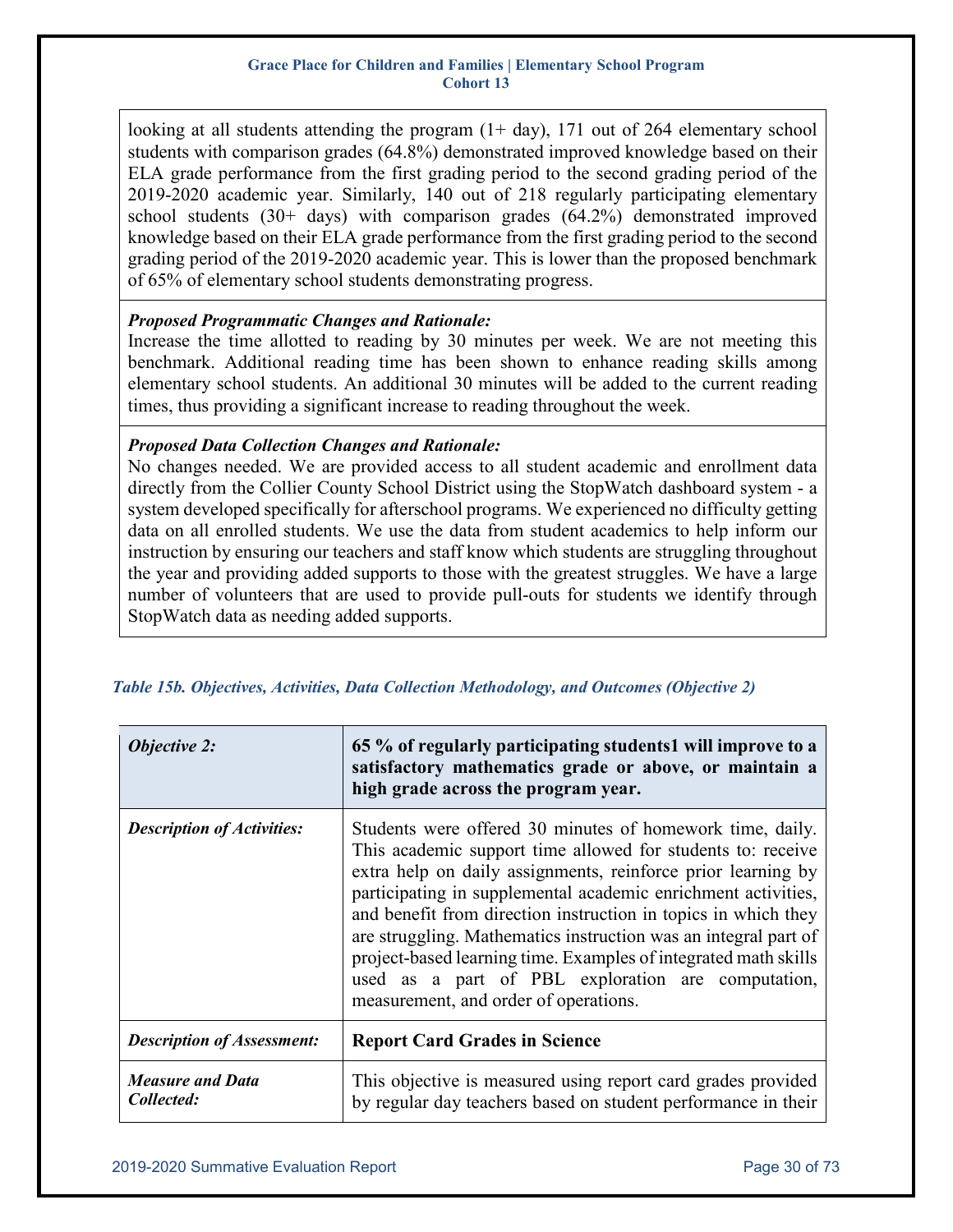|                               | course work for this academic subject. Students are graded on<br>the standard A-F grading scale. When students are enrolled in<br>multiple classes under the same academic category, the<br>highest-level 'regular' course is selected for consideration<br>throughout the year (rather than remedial courses, pull out<br>courses, or subject support courses).                                                                                                                                                                                                                                                                                                                                      |
|-------------------------------|-------------------------------------------------------------------------------------------------------------------------------------------------------------------------------------------------------------------------------------------------------------------------------------------------------------------------------------------------------------------------------------------------------------------------------------------------------------------------------------------------------------------------------------------------------------------------------------------------------------------------------------------------------------------------------------------------------|
| <b>Data Timeline:</b>         | All academic data is collected directly from the School District<br>using the StopWatch system (an online dashboard that houses<br>all student data and is made available under a formal data<br>sharing agreement). When students are enrolled,<br>site<br>coordinators obtain their district student ID. The ID is placed<br>on the master student database and added to the StopWatch<br>system (to tell the system they are in our program). The<br>program director then downloads all academic data and<br>demographics from StopWatch and merges the file with the<br>master student database (which houses all assessment data). In-<br>kind staff then create the uploads for the EZReports. |
| Data Quality:                 | Data quality is excellent. The program has direct access to<br>district data using the StopWatch dashboard developed by the<br>School District of Collier County. Data are pulled directly from<br>that system, such that the data are complete and accurate. There<br>are no data quality issues with the data provided.                                                                                                                                                                                                                                                                                                                                                                             |
| <b>Continuous Assessment:</b> | <b>Standard of Success</b> Maintain or improve to an A/B grade or<br>improve to a $C$ from a $D$ or $F$ (or grading scale equivalent).                                                                                                                                                                                                                                                                                                                                                                                                                                                                                                                                                                |
|                               | Analysis and Interpretation: Grade analyses are based on<br>simple "improvement" and/or "maintenance" measurements,<br>such that each student is compared to their own baseline data<br>for most of the associated metrics. Such within-subjects<br>analysis is achieved by calculating whether each student<br>increased, maintained, or declined in course grades from<br>Quarter 1 to Quarter 2. Data are then aggregated to reveal the<br>students with data that demonstrated<br>percent of all<br>improvement and maintenance based on success criteria.                                                                                                                                        |
|                               | <b>Continuous Assessment and Use of Data: Grace Place for</b><br>Children and Families operates using a community-model<br>approach, where they integrate with the community and are<br>themselves a small community. Within this small community,<br>Grace Place has created several mechanisms for consultation<br>and discussion about how to improve the program based on<br>data collected regarding student progress. Because the program<br>can collect district data in "real time" (rather than having to<br>request data), the teachers and staff can keep up to date with                                                                                                                  |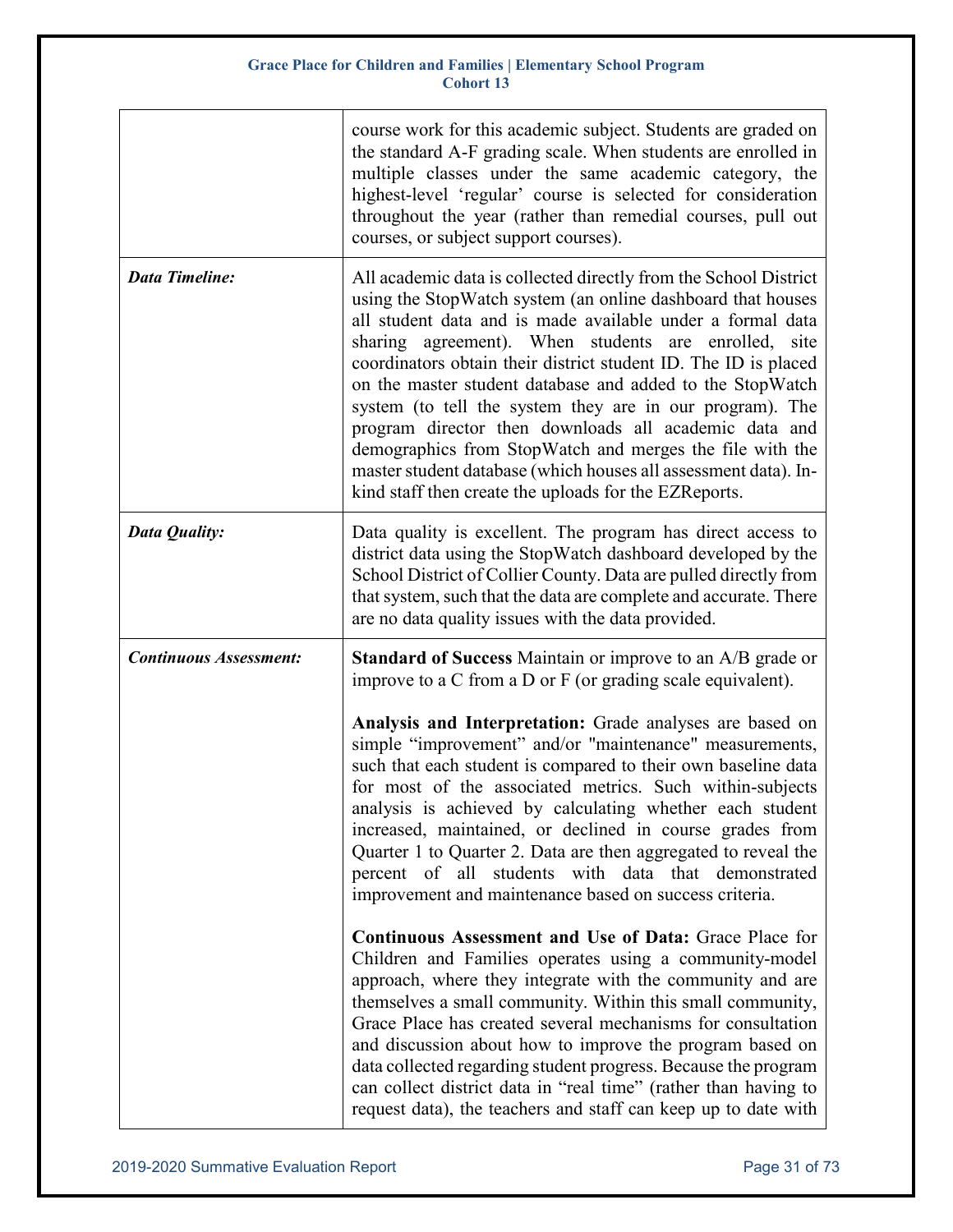|                           |                                              | student performance in school. The dashboard provides data<br>and also give early warnings about student challenges based on<br>grades, assessments and other district data. The program uses<br>these data to ensure students with the greatest challenges or<br>lowest performance are given extra attention or extra activities<br>that will help them push through and conquer their challenges.<br>Weekly (sometimes daily) meetings with Grace Place<br>administrators, program director, site coordinators, and other<br>stakeholders include discussions of small changes that will<br>help move the children towards their potential. |                                                         |            |  |  |
|---------------------------|----------------------------------------------|------------------------------------------------------------------------------------------------------------------------------------------------------------------------------------------------------------------------------------------------------------------------------------------------------------------------------------------------------------------------------------------------------------------------------------------------------------------------------------------------------------------------------------------------------------------------------------------------------------------------------------------------|---------------------------------------------------------|------------|--|--|
| <b>Student Inclusion:</b> |                                              | All students on whom data were provided are included in the<br>analysis. No students were excluded from the analysis and<br>none were excluded from having data collected for this<br>objective.                                                                                                                                                                                                                                                                                                                                                                                                                                               |                                                         |            |  |  |
| <b>Benchmark</b>          | <b>Number of Students</b><br><b>Assessed</b> |                                                                                                                                                                                                                                                                                                                                                                                                                                                                                                                                                                                                                                                | <b>Number of Students</b><br><b>Achieving Benchmark</b> | Percentage |  |  |
| 65%                       | 264                                          |                                                                                                                                                                                                                                                                                                                                                                                                                                                                                                                                                                                                                                                | 178                                                     | 67.4%      |  |  |

### *Narrative:*

Given the unreliability of fourth quarter grades, particularly as the 21st CCLC program did not operate in-person during the last part of the year, the Florida Department of Education instructed programs to utilize mid-year data for the summative evaluation report. When looking at all students attending the program  $(1+ day)$ , 178 out of 264 elementary school students with comparison grades (67.4%) demonstrated improved knowledge based on their mathematics grade performance from the first grading period to the second grading period of the 2019-2020 academic year. Similarly, 146 out of 218 regularly participating elementary school students (30+ days) with comparison grades (67.0%) demonstrated improved knowledge based on their mathematics grade performance from the first grading period to the second grading period of the 2019-2020 academic year. This is higher than the proposed benchmark of 65% of elementary school students demonstrating progress.

### *Proposed Programmatic Changes and Rationale:*

No changes needed. We will continue providing the high-quality mathematics support and direct instruction activities as currently provided. We are meeting this benchmark at the midyear assessment period.

### *Proposed Data Collection Changes and Rationale:*

No changes needed. We are provided access to all student academic and enrollment data directly from the Collier County School District using the StopWatch dashboard system - a system developed specifically for afterschool programs. We experienced no difficulty getting data on all enrolled students. We use the data from student academics to help inform our instruction by ensuring our teachers and staff know which students are struggling throughout the year and providing added supports to those with the greatest struggles. We have a large number of volunteers that are used to provided pull-outs for students we identify through StopWatch data as needing added supports.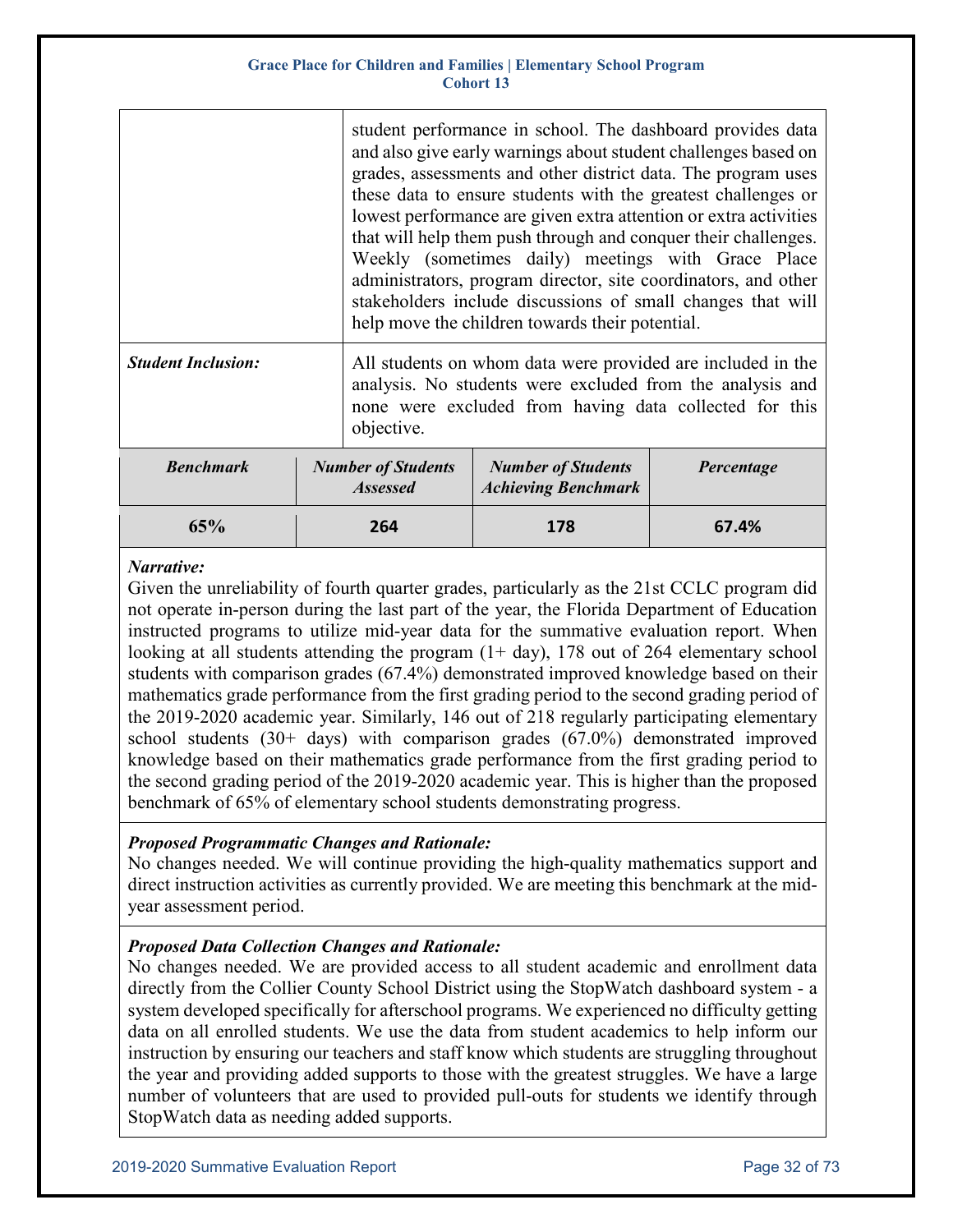### <span id="page-32-0"></span>*Table 15c. Objectives, Activities, Data Collection Methodology, and Outcomes (Objective 3)*

| <b>Objective 3:</b>                   | 65 % of regularly participating students1 will improve to a<br>satisfactory science grade or above, or maintain a high<br>grade across the program year.                                                                                                                                                                                                                                                                                                                                                                                                                                                                                                                                           |
|---------------------------------------|----------------------------------------------------------------------------------------------------------------------------------------------------------------------------------------------------------------------------------------------------------------------------------------------------------------------------------------------------------------------------------------------------------------------------------------------------------------------------------------------------------------------------------------------------------------------------------------------------------------------------------------------------------------------------------------------------|
| <b>Description of Activities:</b>     | <b>Regular Programming:</b> Project-based learning activities<br>rooted in science, technology, engineering, and math were<br>completed daily. Hands-on activities addressing engaging<br>topics, such as robotics, gardening, and changes in the weather<br>allowed students to solve real world problems while<br>collaborating with others.<br>Virtual Programming: Science, technology, engineering, and<br>math related videos found on YouTube and NASA.gov<br>allowed students to continue receiving academic support.                                                                                                                                                                      |
| <b>Description of Assessment:</b>     | <b>Report Card Grades in Science</b>                                                                                                                                                                                                                                                                                                                                                                                                                                                                                                                                                                                                                                                               |
| <b>Measure and Data</b><br>Collected: | This objective is measured using report card grades provided<br>by regular day teachers based on student performance in their<br>course work for this academic subject. Students are graded on<br>the standard A-F grading scale. When students are enrolled in<br>multiple classes under the same academic category, the<br>highest-level 'regular' course is selected for consideration<br>throughout the year (rather than remedial courses, pull out<br>courses, or subject support courses).                                                                                                                                                                                                  |
| <b>Data Timeline:</b>                 | All academic data is collected directly from the School District<br>using the StopWatch system (an online dashboard that houses<br>all student data and is made available under a formal data<br>sharing agreement). When students are enrolled, site<br>coordinators obtain their district student ID. The ID is placed<br>on the master student database and added to the StopWatch<br>system (to tell the system they are in our program). The<br>program director then downloads all academic data and<br>demographics from StopWatch and merges the file with the<br>master student database (which houses all assessment data). In-<br>kind staff then create the uploads for the EZReports. |
| <b>Data Quality:</b>                  | Data quality is excellent. The program has direct access to<br>district data using the StopWatch dashboard developed by the<br>School District of Collier County. Data are pulled directly from<br>that system, such that the data are complete and accurate. There<br>are no data quality issues with the data provided.                                                                                                                                                                                                                                                                                                                                                                          |
| <b>Continuous Assessment:</b>         | <b>Standard of Success</b> Maintain or improve to an A/B grade or<br>improve to a C from a D or $F$ (or grading scale equivalent).                                                                                                                                                                                                                                                                                                                                                                                                                                                                                                                                                                 |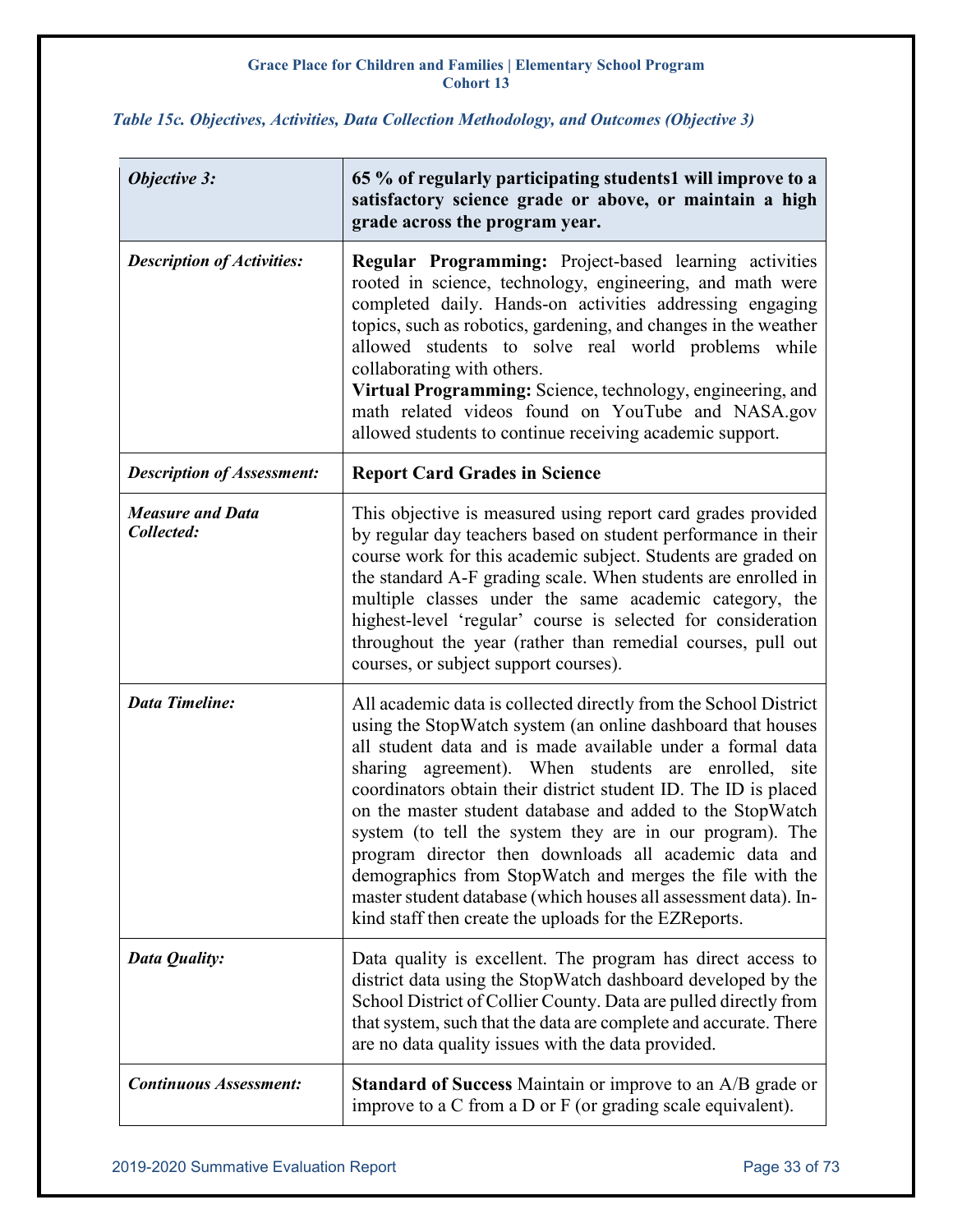|                           |     |                                              | Analysis and Interpretation: Grade analyses are based on<br>simple "improvement" and/or "maintenance" measurements,<br>such that each student is compared to their own baseline data<br>for most of the associated metrics. Such within-subjects<br>analysis is achieved by calculating whether each student<br>increased, maintained, or declined in course grades from<br>Quarter 1 to Quarter 2. Data are then aggregated to reveal the<br>percent of all students with data that demonstrated<br>improvement and maintenance based on success criteria.                                                                                                                                                                                                                                                                                                                                                                                                                                                                                                                                                                                                                                                                            |            |
|---------------------------|-----|----------------------------------------------|----------------------------------------------------------------------------------------------------------------------------------------------------------------------------------------------------------------------------------------------------------------------------------------------------------------------------------------------------------------------------------------------------------------------------------------------------------------------------------------------------------------------------------------------------------------------------------------------------------------------------------------------------------------------------------------------------------------------------------------------------------------------------------------------------------------------------------------------------------------------------------------------------------------------------------------------------------------------------------------------------------------------------------------------------------------------------------------------------------------------------------------------------------------------------------------------------------------------------------------|------------|
|                           |     |                                              | <b>Continuous Assessment and Use of Data: Grace Place for</b><br>Children and Families operates using a community-model<br>approach, where they integrate with the community and are<br>themselves a small community. Within this small community,<br>Grace Place has created several mechanisms for consultation<br>and discussion about how to improve the program based on<br>data collected regarding student progress. Because the program<br>can collect district data in "real time" (rather than having to<br>request data), the teachers and staff can keep up to date with<br>student performance in school. The dashboard provides data<br>and also give early warnings about student challenges based on<br>grades, assessments and other district data. The program uses<br>these data to ensure students with the greatest challenges or<br>lowest performance are given extra attention or extra activities<br>that will help them push through and conquer their challenges.<br>Weekly (sometimes daily) meetings with Grace Place<br>administrators, program director, site coordinators, and other<br>stakeholders include discussions of small changes that will<br>help move the children towards their potential. |            |
| <b>Student Inclusion:</b> |     | objective.                                   | All students on whom data were provided are included in the<br>analysis. No students were excluded from the analysis and<br>none were excluded from having data collected for this                                                                                                                                                                                                                                                                                                                                                                                                                                                                                                                                                                                                                                                                                                                                                                                                                                                                                                                                                                                                                                                     |            |
| <b>Benchmark</b>          |     | <b>Number of Students</b><br><b>Assessed</b> | <b>Number of Students</b><br><b>Achieving Benchmark</b>                                                                                                                                                                                                                                                                                                                                                                                                                                                                                                                                                                                                                                                                                                                                                                                                                                                                                                                                                                                                                                                                                                                                                                                | Percentage |
| 65%                       | 264 |                                              | 255                                                                                                                                                                                                                                                                                                                                                                                                                                                                                                                                                                                                                                                                                                                                                                                                                                                                                                                                                                                                                                                                                                                                                                                                                                    | 96.6%      |

### *Narrative:*

Given the unreliability of fourth quarter grades, particularly as the 21st CCLC program did not operate in-person during the last part of the year, the Florida Department of Education instructed programs to utilize mid-year data for the summative evaluation report. When looking at all students attending the program  $(1+ day)$ , 255 out of 264 elementary school students with comparison grades (96.6%) demonstrated improved knowledge based on their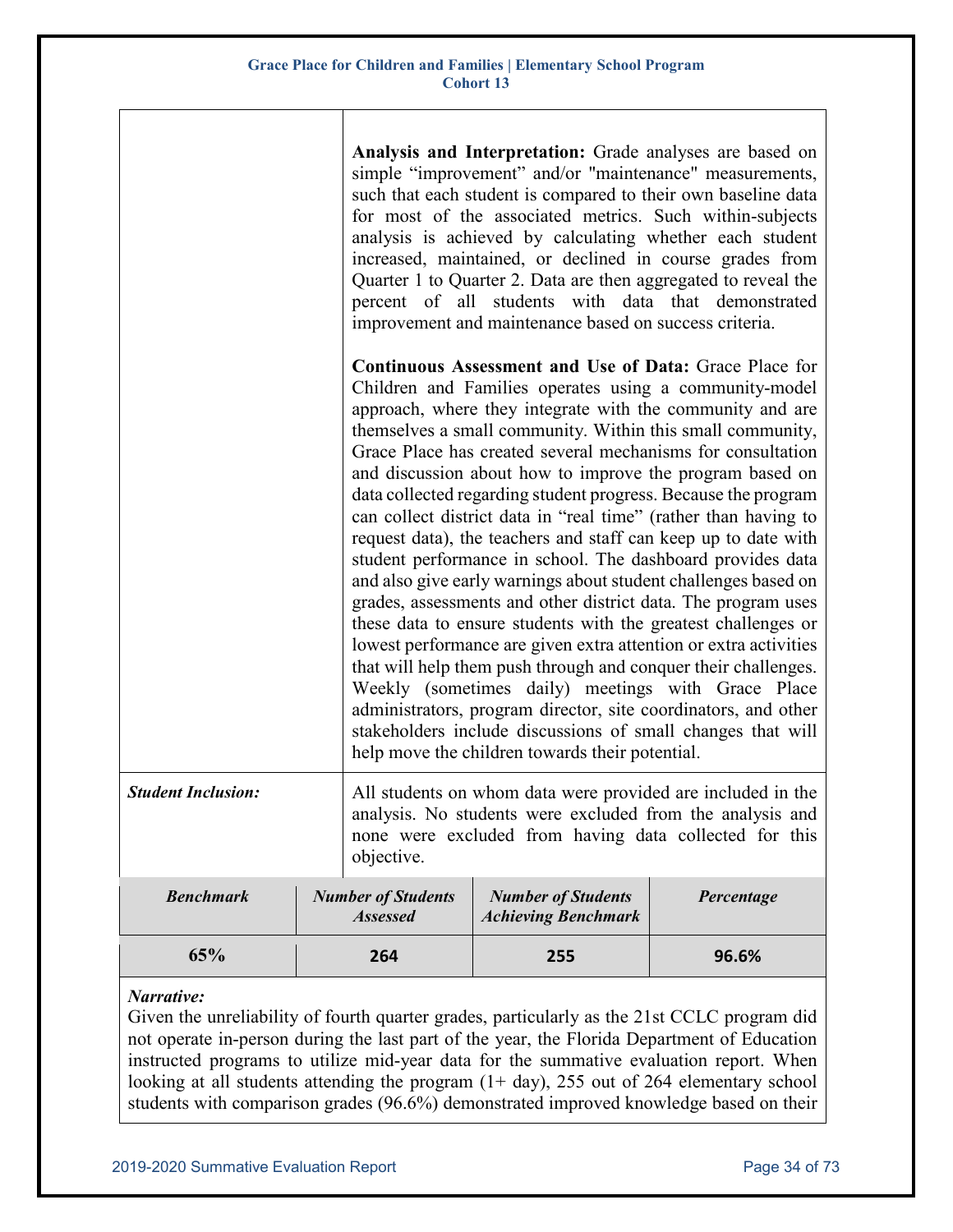science grade performance from the first grading period to the second grading period of the 2019-2020 academic year. Similarly, 210 out of 218 regularly participating elementary school students (30+ days) with comparison grades (96.3%) demonstrated improved knowledge based on their science grade performance from the first grading period to the second grading period of the 2019-2020 academic year. This is higher than the proposed benchmark of 65% of elementary school students demonstrating progress.

### *Proposed Programmatic Changes and Rationale:*

No changes needed. We are meeting this benchmark at the mid-year point. We will continue providing the same high-quality and engaging science programming as we have been providing all year.

### *Proposed Data Collection Changes and Rationale:*

No changes needed. We are provided access to all student academic and enrollment data directly from the Collier County School District using the StopWatch dashboard system - a system developed specifically for afterschool programs. We experienced no difficulty getting data on all enrolled students. We use the data from student academics to help inform our instruction by ensuring our teachers and staff know which students are struggling throughout the year and providing added supports to those with the greatest struggles. We have a large number of volunteers that are used to provide pull-outs for students we identify through StopWatch data as needing added supports.

| <b>Objective 4:</b>                   | 40 % of regularly participating students will achieve a<br>satisfactory level or above on English<br>language<br>Arts/Writing.                                                                                                                                                                                                                                                                                                                                                                                                                                                                                                                                           |  |  |
|---------------------------------------|--------------------------------------------------------------------------------------------------------------------------------------------------------------------------------------------------------------------------------------------------------------------------------------------------------------------------------------------------------------------------------------------------------------------------------------------------------------------------------------------------------------------------------------------------------------------------------------------------------------------------------------------------------------------------|--|--|
| <b>Description of Activities:</b>     | <b>Regular Programming:</b> Students were offered 30 minutes of<br>homework time, daily. This academic support time allowed for<br>students to: receive extra help on daily assignments, reinforce<br>prior learning by participating in supplemental academic<br>enrichment activities, and benefit from direction instruction in<br>topics in which they are struggling. English language arts<br>instruction was primarily supported through integration into<br>hands-on, project-based learning activities.<br>Virtual Programming: Students received academic support<br>through "Footstepts2Brilliance," a curriculum specializing in<br>supporting ELL students. |  |  |
| <b>Description of Assessment:</b>     | Florida Standards Assessment (FSA) - ELA                                                                                                                                                                                                                                                                                                                                                                                                                                                                                                                                                                                                                                 |  |  |
| <b>Measure and Data</b><br>Collected: | Florida Standards Assessment is the<br>The<br>statewide<br>standardized test managed by the FLDOE and administered to<br>all students starting in third grade. Scale scores on the FSA are<br>converted into 'levels' for the purpose of general consumption                                                                                                                                                                                                                                                                                                                                                                                                             |  |  |

### <span id="page-34-0"></span>*Table 15d. Objectives, Activities, Data Collection Methodology, and Outcomes (Objective 4)*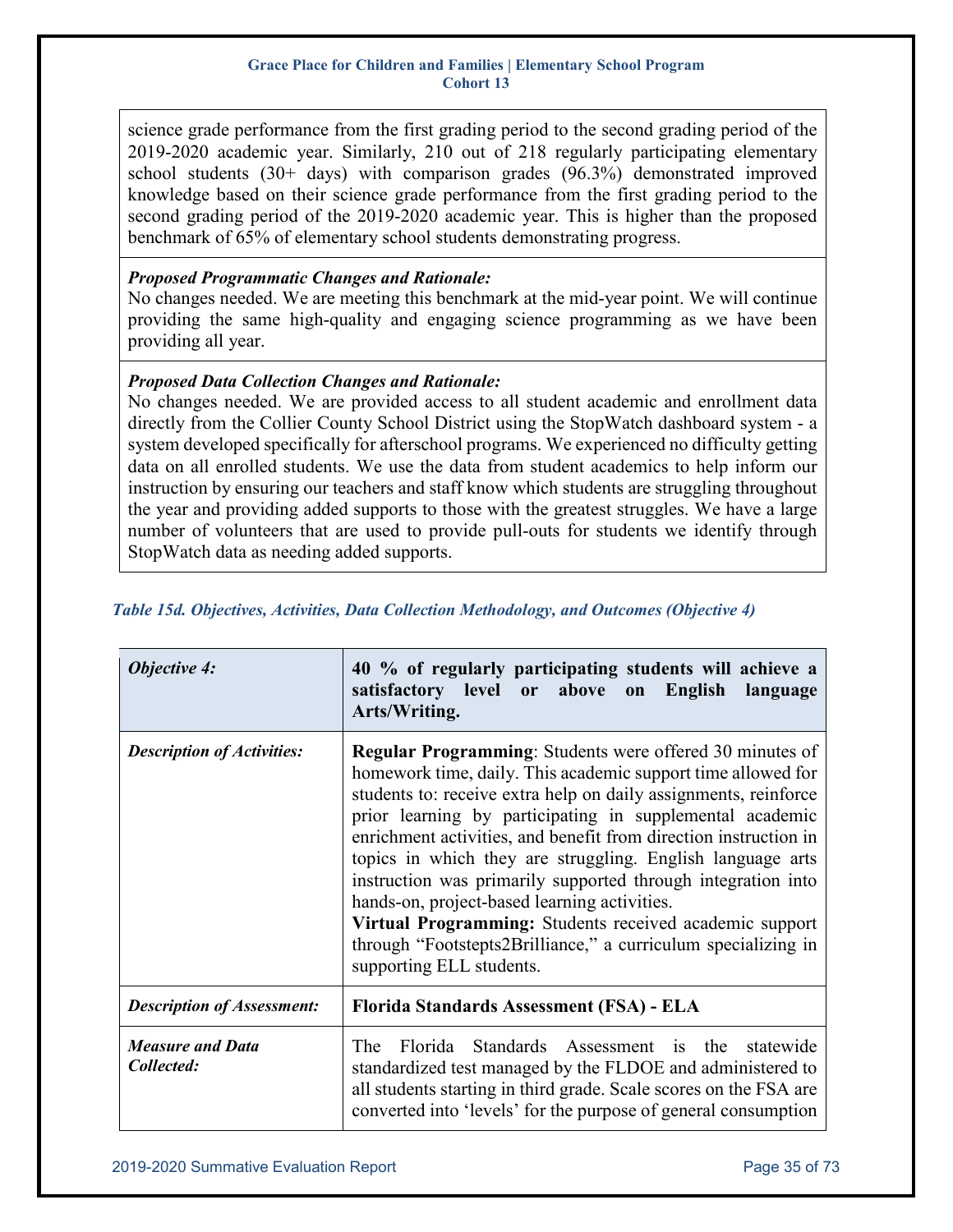|                               | and comparison across students and grade levels. In general, a<br>Level 3 is considered passing,                                                                                                                                                                                                                                                                                                                                                                                                                                                                                                                                                                                                   |
|-------------------------------|----------------------------------------------------------------------------------------------------------------------------------------------------------------------------------------------------------------------------------------------------------------------------------------------------------------------------------------------------------------------------------------------------------------------------------------------------------------------------------------------------------------------------------------------------------------------------------------------------------------------------------------------------------------------------------------------------|
| <b>Data Timeline:</b>         | All academic data is collected directly from the School District<br>using the StopWatch system (an online dashboard that houses<br>all student data and is made available under a formal data<br>sharing agreement). When students are enrolled, site<br>coordinators obtain their district student ID. The ID is placed<br>on the master student database and added to the StopWatch<br>system (to tell the system they are in our program). The<br>program director then downloads all academic data and<br>demographics from StopWatch and merges the file with the<br>master student database (which houses all assessment data). In-<br>kind staff then create the uploads for the EZReports. |
| Data Quality:                 | The FLDOE canceled all statewide standardized testing due to<br>unexpected school closures and challenges with switching to a<br>virtual learning platform across the state. As there were no<br>assessments administered, there are also no data for this end-<br>of-year metric. The program did not propose and did not collect<br>mid-year data pertaining to this objective.                                                                                                                                                                                                                                                                                                                  |
| <b>Continuous Assessment:</b> | <b>Standard of Success:</b> Attain an Achievement Level 3<br>(satisfactory) or higher.                                                                                                                                                                                                                                                                                                                                                                                                                                                                                                                                                                                                             |
|                               | <b>Analysis and Interpretation:</b> Analysis would be to identify<br>students achieving a Level 3 or higher on the SSA. However,<br>due to school closures across Florida, no SSA was<br>administered in the 2019-2020 program year, such that no<br>analysis could be performed.                                                                                                                                                                                                                                                                                                                                                                                                                  |
|                               | <b>Continuous Assessment and Use of Data:</b> The program had<br>full access to prior year FSA and SSA scores for all students<br>taking the assessment in the prior year (through StopWatch)<br>The program used these prior year scores to help place students<br>in groups and differentiate some interventions provided during<br>the program. For instance, students that struggled in reading<br>would be encouraged to engage in more reading activities,<br>while those that struggled in math would be encouraged to<br>complete added math exercises.                                                                                                                                    |
| <b>Student Inclusion:</b>     | The FLDOE canceled all statewide standardized testing due to<br>unexpected school closures and challenges with switching to a<br>virtual learning platform across the state. As there were no<br>assessments administered, there are also no data for this end-<br>of-year metric. The program did not propose and did not collect<br>mid-year data pertaining to this objective.                                                                                                                                                                                                                                                                                                                  |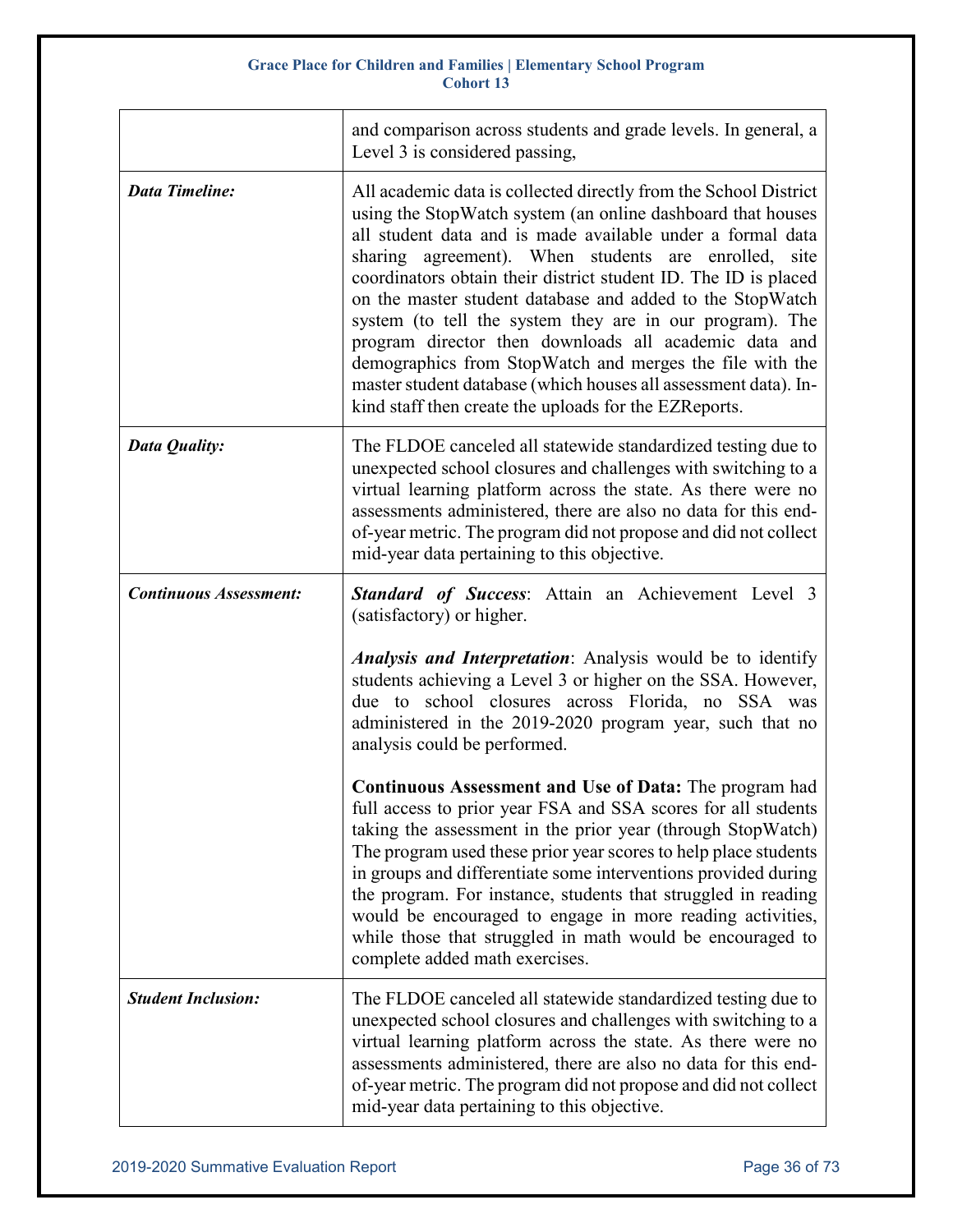| <b>Benchmark</b> | <b>Number of Students</b><br><b>Assessed</b> | <b>Number of Students</b><br><b>Achieving Benchmark</b> | Percentage |
|------------------|----------------------------------------------|---------------------------------------------------------|------------|
| 40%              | --                                           | --                                                      | --         |

### *Narrative:*

The FLDOE canceled all statewide standardized testing due to unexpected school closures and challenges with switching to a virtual learning platform across the state. There are no end-of-year data to narrate within this report.

## *Proposed Programmatic Changes and Rationale:*

No changes needed. There are no data to drive decision making for this objective.

## *Proposed Data Collection Changes and Rationale:*

No changes needed. We are provided access to all student academic and enrollment data directly from the Collier County School District using the StopWatch dashboard system - a system developed specifically for afterschool programs. We experienced no difficulty getting data on all enrolled students. We use the data from student academics to help inform our instruction by ensuring our teachers and staff know which students are struggling throughout the year and providing added supports to those with the greatest struggles. We have a large number of volunteers that are used to provide pull-outs for students we identify through StopWatch data as needing added supports.

|  |  |  | Table 15e. Objectives, Activities, Data Collection Methodology, and Outcomes (Objective 5) |  |
|--|--|--|--------------------------------------------------------------------------------------------|--|
|  |  |  |                                                                                            |  |

| <b>Objective 5:</b>                   | 55 % of regularly participating students will achieve a<br>satisfactory level or above on mathematics.                                                                                                                                                                                                                                                                                                                                                                                                                                                           |  |
|---------------------------------------|------------------------------------------------------------------------------------------------------------------------------------------------------------------------------------------------------------------------------------------------------------------------------------------------------------------------------------------------------------------------------------------------------------------------------------------------------------------------------------------------------------------------------------------------------------------|--|
| <b>Description of Activities:</b>     | Students were offered 30 minutes of homework time, daily.<br>This academic support time allowed for students to: receive<br>extra help on daily assignments, reinforce prior learning by<br>participating in supplemental academic enrichment activities,<br>and benefit from direction instruction in topics in which they<br>are struggling. Mathematics instruction was an integral part of<br>project-based learning time. Examples of integrated math skills<br>used as a part of PBL exploration are computation,<br>measurement, and order of operations. |  |
| <b>Description of Assessment:</b>     | Florida Standards Assessment (FSA) - MATH                                                                                                                                                                                                                                                                                                                                                                                                                                                                                                                        |  |
| <b>Measure and Data</b><br>Collected: | Florida Standards Assessment is the statewide<br>The <sub>.</sub><br>standardized test managed by the FLDOE and administered to<br>all students starting in third grade. Scale scores on the FSA are<br>converted into 'levels' for the purpose of general consumption<br>and comparison across students and grade levels. In general, a<br>Level 3 is considered passing,                                                                                                                                                                                       |  |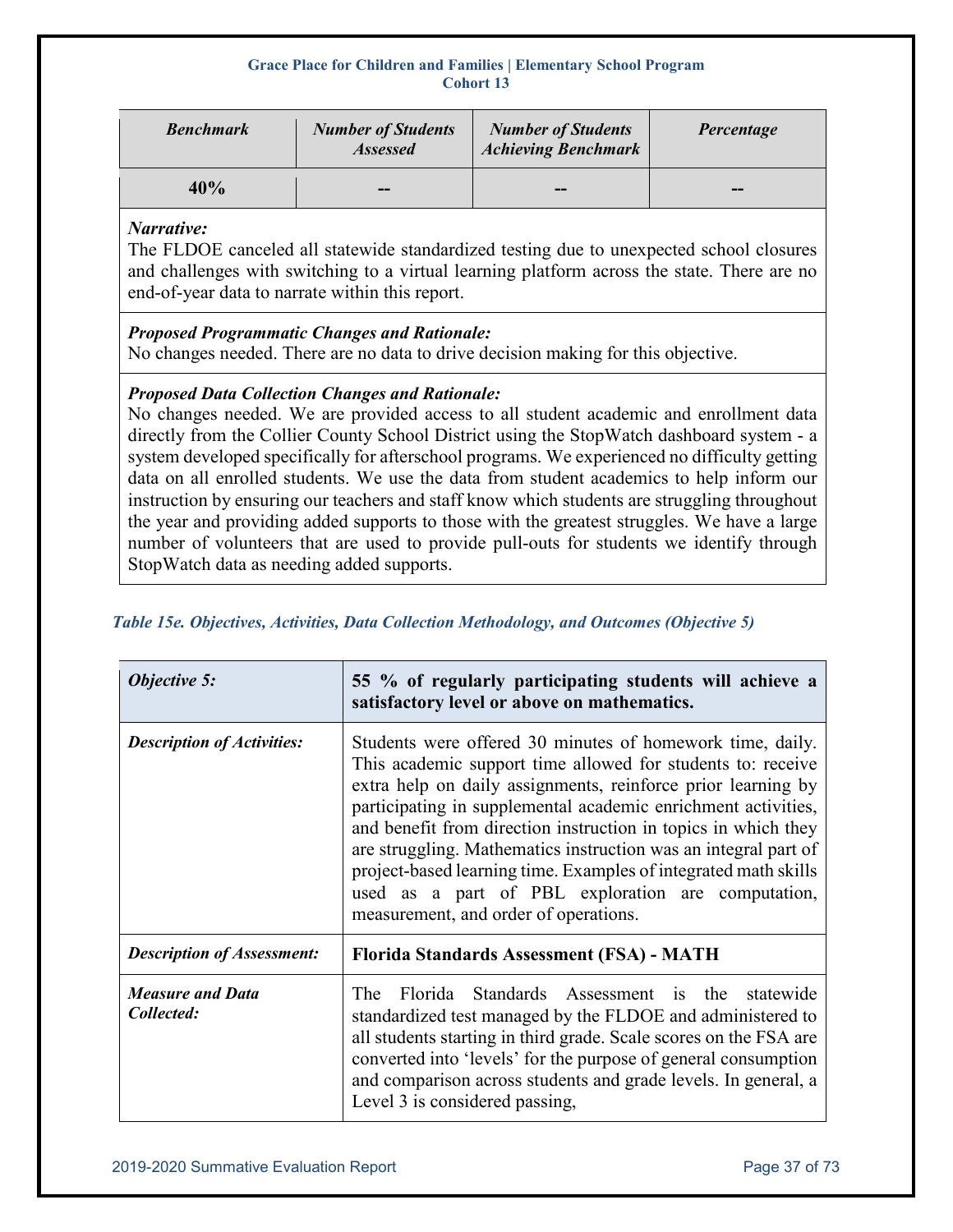| <b>Data Timeline:</b>         | All academic data is collected directly from the School District<br>using the StopWatch system (an online dashboard that houses<br>all student data and is made available under a formal data<br>sharing agreement). When students are enrolled, site<br>coordinators obtain their district student ID. The ID is placed<br>on the master student database and added to the StopWatch<br>system (to tell the system they are in our program). The<br>program director then downloads all academic data and<br>demographics from StopWatch and merges the file with the<br>master student database (which houses all assessment data). In-<br>kind staff then create the uploads for the EZReports.                                                                                                                                                                                                                                             |                                                                                                                                                                                                                                                                                                                                                                                   |            |
|-------------------------------|------------------------------------------------------------------------------------------------------------------------------------------------------------------------------------------------------------------------------------------------------------------------------------------------------------------------------------------------------------------------------------------------------------------------------------------------------------------------------------------------------------------------------------------------------------------------------------------------------------------------------------------------------------------------------------------------------------------------------------------------------------------------------------------------------------------------------------------------------------------------------------------------------------------------------------------------|-----------------------------------------------------------------------------------------------------------------------------------------------------------------------------------------------------------------------------------------------------------------------------------------------------------------------------------------------------------------------------------|------------|
| Data Quality:                 |                                                                                                                                                                                                                                                                                                                                                                                                                                                                                                                                                                                                                                                                                                                                                                                                                                                                                                                                                | The FLDOE canceled all statewide standardized testing due to<br>unexpected school closures and challenges with switching to a<br>virtual learning platform across the state. As there were no<br>assessments administered, there are also no data for this end-<br>of-year metric. The program did not propose and did not collect<br>mid-year data pertaining to this objective. |            |
| <b>Continuous Assessment:</b> | <b>Standard of Success:</b> Attain an Achievement Level 3<br>(satisfactory) or higher.<br><i>Analysis and Interpretation:</i> Analysis would be to identify<br>students achieving a Level 3 or higher on the SSA. However,<br>due to school closures across Florida, no SSA was<br>administered in the 2019-2020 program year, such that no<br>analysis could be performed.<br><b>Continuous Assessment and Use of Data:</b> The program had<br>full access to prior year FSA and SSA scores for all students<br>taking the assessment in the prior year (through StopWatch)<br>The program used these prior year scores to help place students<br>in groups and differentiate some interventions provided during<br>the program. For instance, students that struggled in reading<br>would be encouraged to engage in more reading activities,<br>while those that struggled in math would be encouraged to<br>complete added math exercises. |                                                                                                                                                                                                                                                                                                                                                                                   |            |
| <b>Student Inclusion:</b>     | The FLDOE canceled all statewide standardized testing due to<br>unexpected school closures and challenges with switching to a<br>virtual learning platform across the state. As there were no<br>assessments administered, there are also no data for this end-<br>of-year metric. The program did not propose and did not collect<br>mid-year data pertaining to this objective.                                                                                                                                                                                                                                                                                                                                                                                                                                                                                                                                                              |                                                                                                                                                                                                                                                                                                                                                                                   |            |
| <b>Benchmark</b>              | <b>Number of Students</b><br><b>Assessed</b>                                                                                                                                                                                                                                                                                                                                                                                                                                                                                                                                                                                                                                                                                                                                                                                                                                                                                                   | <b>Number of Students</b><br><b>Achieving Benchmark</b>                                                                                                                                                                                                                                                                                                                           | Percentage |
| 55%                           |                                                                                                                                                                                                                                                                                                                                                                                                                                                                                                                                                                                                                                                                                                                                                                                                                                                                                                                                                |                                                                                                                                                                                                                                                                                                                                                                                   |            |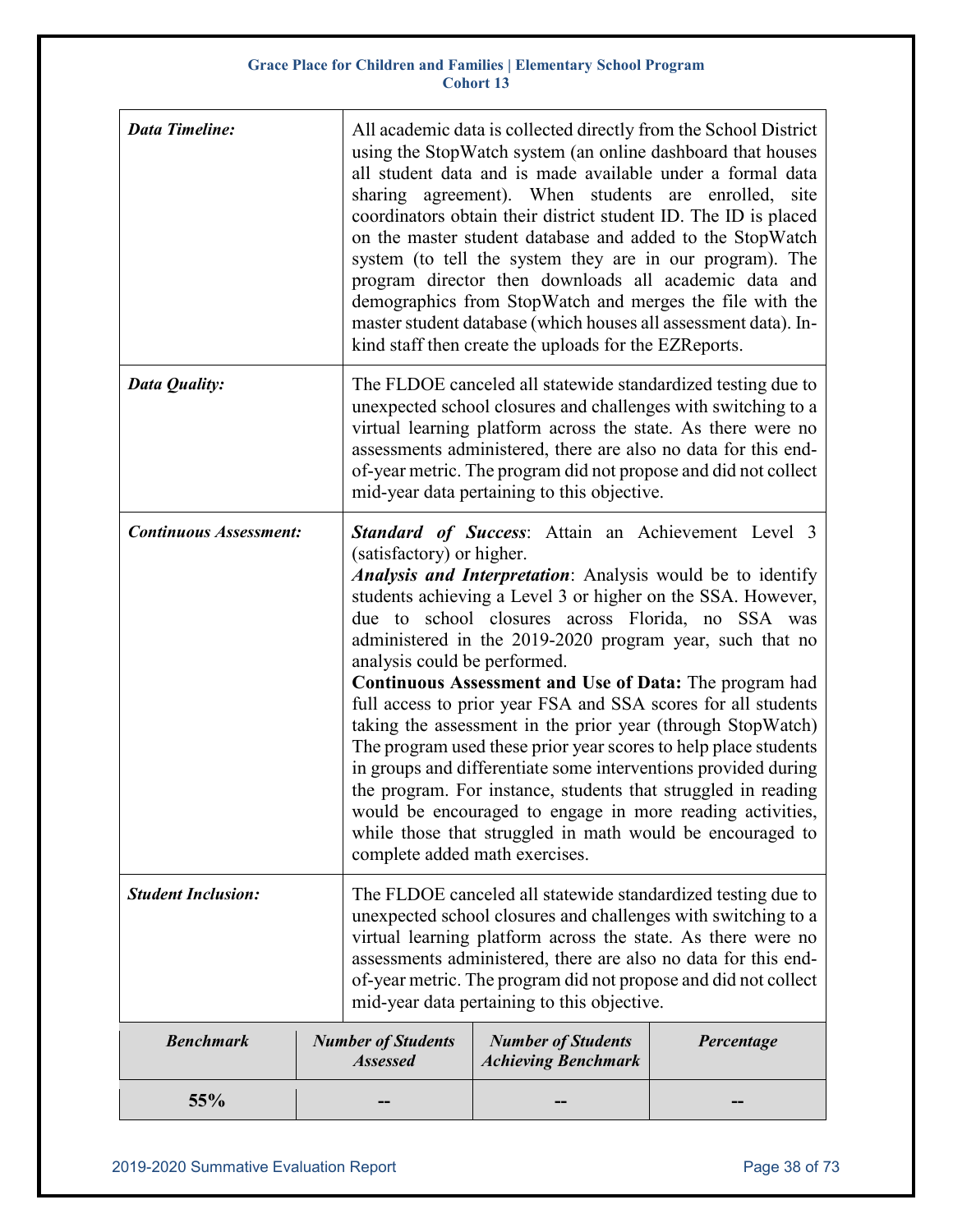## *Narrative:*

The FLDOE canceled all statewide standardized testing due to unexpected school closures and challenges with switching to a virtual learning platform across the state. There are no end-of-year data to narrate within this report.

## *Proposed Programmatic Changes and Rationale:*

No changes needed. There are no data to drive decision making for this objective.

### *Proposed Data Collection Changes and Rationale:*

No changes needed. We are provided access to all student academic and enrollment data directly from the Collier County School District using the StopWatch dashboard system - a system developed specifically for afterschool programs. We experienced no difficulty getting data on all enrolled students. We use the data from student academics to help inform our instruction by ensuring our teachers and staff know which students are struggling throughout the year and providing added supports to those with the greatest struggles. We have a large number of volunteers that are used to provide pull-outs for students we identify through StopWatch data as needing added supports.

## *Table 15f. Objectives, Activities, Data Collection Methodology, and Outcomes (Objective 6)*

| Objective 6:                          | 55 % of regularly participating students will achieve a<br>satisfactory level or above on science.                                                                                                                                                                                                                                                                                                                                                                                                                     |
|---------------------------------------|------------------------------------------------------------------------------------------------------------------------------------------------------------------------------------------------------------------------------------------------------------------------------------------------------------------------------------------------------------------------------------------------------------------------------------------------------------------------------------------------------------------------|
| <b>Description of Activities:</b>     | Regular Programming: Project-based learning activities<br>rooted in science, technology, engineering, and math were<br>completed daily. Hands-on activities addressing engaging<br>topics, such as robotics, gardening, and changes in the weather<br>allowed students to solve real world problems while<br>collaborating with others.<br>Virtual Programming: Science, technology, engineering, and<br>math related videos found on YouTube and NASA.gov<br>allowed students to continue receiving academic support. |
| <b>Description of Assessment:</b>     | <b>Statewide Science Assessment (SSA)</b>                                                                                                                                                                                                                                                                                                                                                                                                                                                                              |
| <b>Measure and Data</b><br>Collected: | Florida Standards Assessment is<br>The<br>the<br>statewide<br>standardized test managed by the FLDOE and administered to<br>all students starting in third grade. Scale scores on the FSA are<br>converted into 'levels' for the purpose of general consumption<br>and comparison across students and grade levels. In general, a<br>Level 3 is considered passing,                                                                                                                                                    |
| <b>Data Timeline:</b>                 | All academic data is collected directly from the School District<br>using the StopWatch system (an online dashboard that houses<br>all student data and is made available under a formal data<br>sharing agreement). When students are enrolled,<br>site                                                                                                                                                                                                                                                               |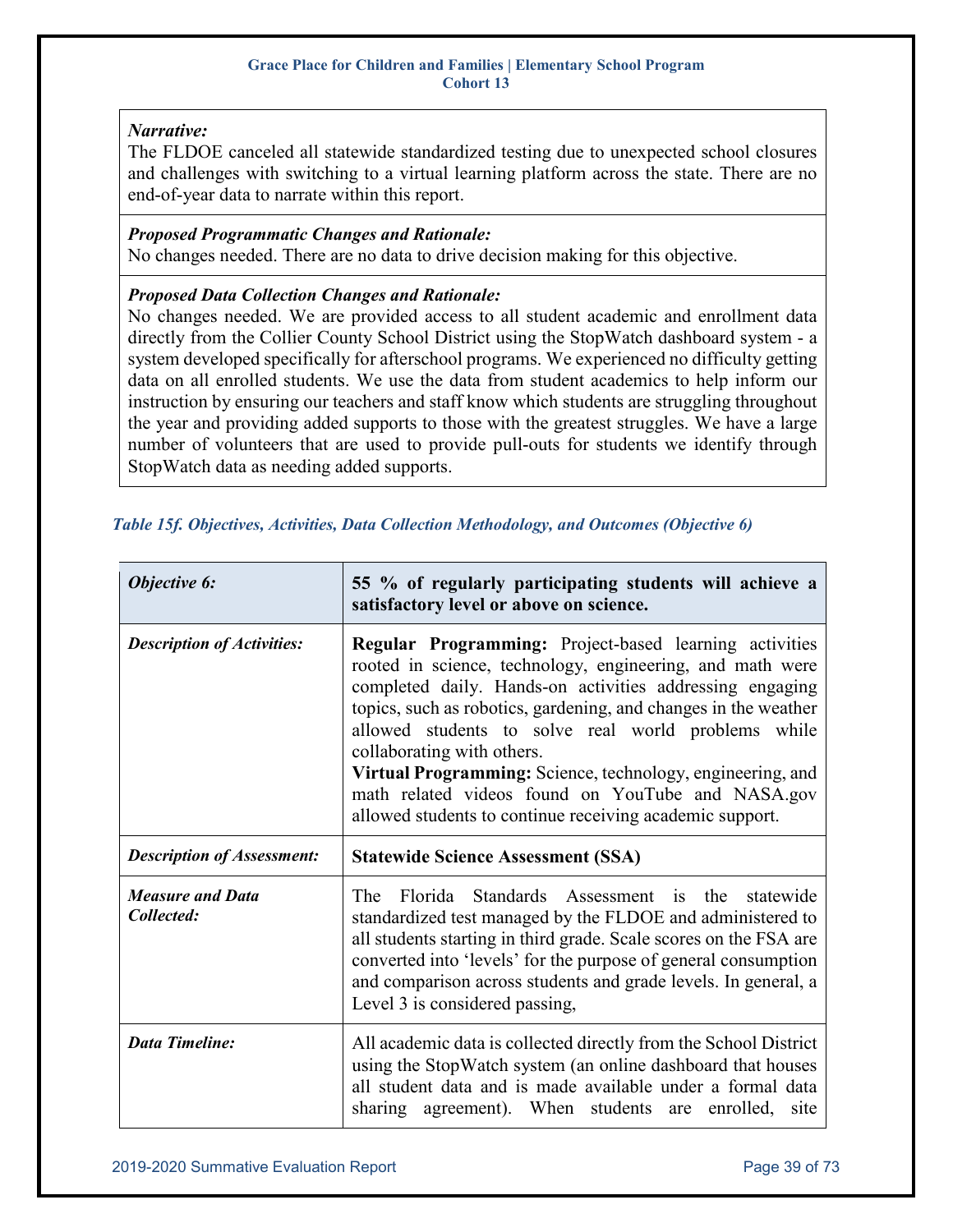|                               |  |                                                                                                                                                                                                                                                                                                                                                                                   | coordinators obtain their district student ID. The ID is placed<br>on the master student database and added to the StopWatch<br>system (to tell the system they are in our program). The<br>program director then downloads all academic data and<br>demographics from StopWatch and merges the file with the<br>master student database (which houses all assessment data). In-<br>kind staff then create the uploads for the EZReports.                                                                                                                       |            |
|-------------------------------|--|-----------------------------------------------------------------------------------------------------------------------------------------------------------------------------------------------------------------------------------------------------------------------------------------------------------------------------------------------------------------------------------|-----------------------------------------------------------------------------------------------------------------------------------------------------------------------------------------------------------------------------------------------------------------------------------------------------------------------------------------------------------------------------------------------------------------------------------------------------------------------------------------------------------------------------------------------------------------|------------|
| Data Quality:                 |  | The FLDOE canceled all statewide standardized testing due to<br>unexpected school closures and challenges with switching to a<br>virtual learning platform across the state. As there were no<br>assessments administered, there are also no data for this end-<br>of-year metric. The program did not propose and did not collect<br>mid-year data pertaining to this objective. |                                                                                                                                                                                                                                                                                                                                                                                                                                                                                                                                                                 |            |
| <b>Continuous Assessment:</b> |  | (satisfactory) or higher.                                                                                                                                                                                                                                                                                                                                                         | <b>Standard of Success:</b> Attain an Achievement Level 3                                                                                                                                                                                                                                                                                                                                                                                                                                                                                                       |            |
|                               |  | <b>Analysis and Interpretation:</b> Analysis would be to identify<br>students achieving a Level 3 or higher on the SSA. However,<br>due to school closures across Florida, no SSA was<br>administered in the 2019-2020 program year, such that no<br>analysis could be performed.                                                                                                 |                                                                                                                                                                                                                                                                                                                                                                                                                                                                                                                                                                 |            |
|                               |  |                                                                                                                                                                                                                                                                                                                                                                                   | <b>Continuous Assessment and Use of Data:</b> The program had<br>full access to prior year FSA and SSA scores for all students<br>taking the assessment in the prior year (through StopWatch)<br>The program used these prior year scores to help place students<br>in groups and differentiate some interventions provided during<br>the program. For instance, students that struggled in reading<br>would be encouraged to engage in more reading activities,<br>while those that struggled in math would be encouraged to<br>complete added math exercises. |            |
| <b>Student Inclusion:</b>     |  | The FLDOE canceled all statewide standardized testing due to<br>unexpected school closures and challenges with switching to a<br>virtual learning platform across the state. As there were no<br>assessments administered, there are also no data for this end-<br>of-year metric. The program did not propose and did not collect<br>mid-year data pertaining to this objective. |                                                                                                                                                                                                                                                                                                                                                                                                                                                                                                                                                                 |            |
| <b>Benchmark</b>              |  | <b>Number of Students</b><br><b>Assessed</b>                                                                                                                                                                                                                                                                                                                                      | <b>Number of Students</b><br><b>Achieving Benchmark</b>                                                                                                                                                                                                                                                                                                                                                                                                                                                                                                         | Percentage |
| 55%                           |  |                                                                                                                                                                                                                                                                                                                                                                                   |                                                                                                                                                                                                                                                                                                                                                                                                                                                                                                                                                                 |            |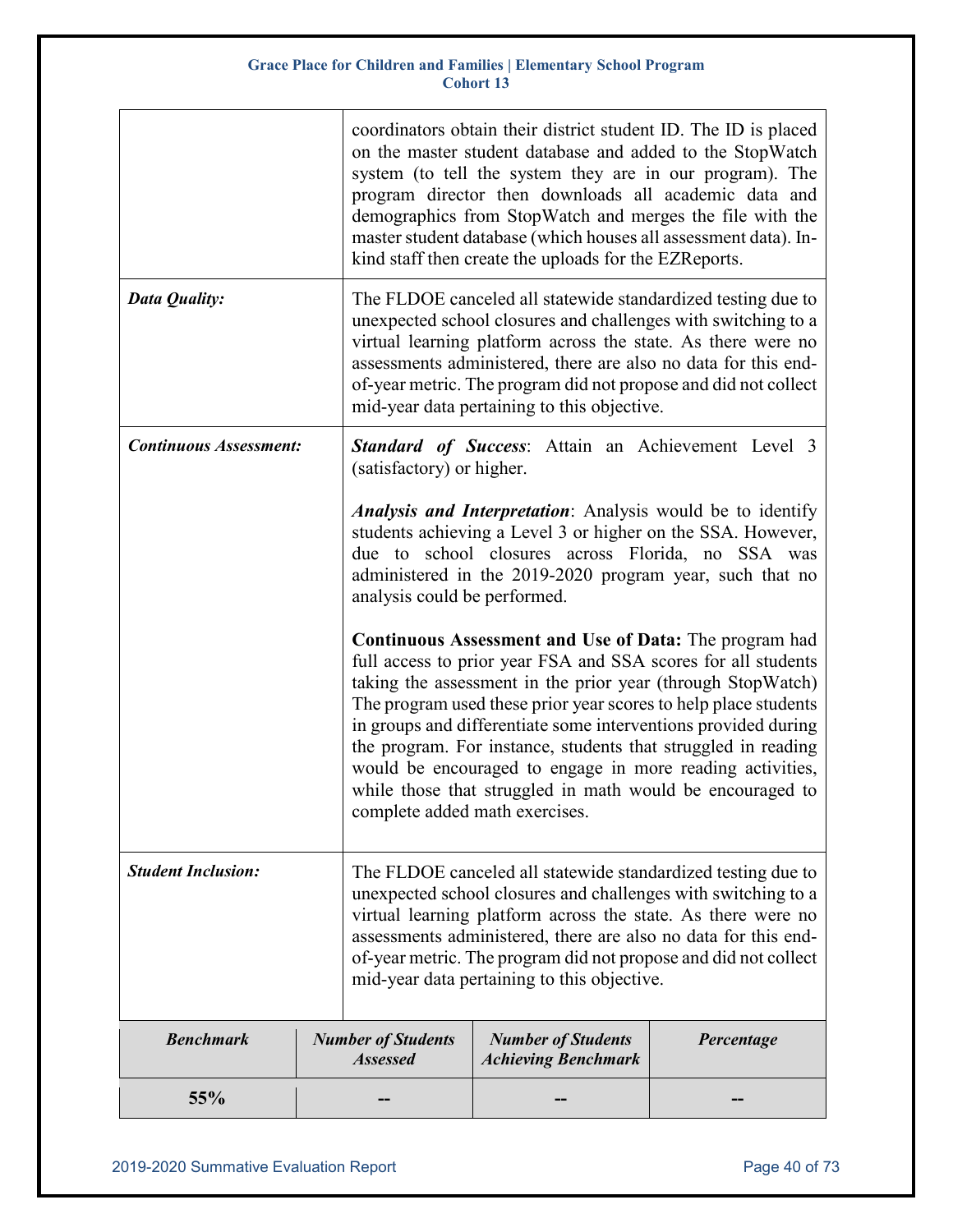## *Narrative:*

The FLDOE canceled all statewide standardized testing due to unexpected school closures and challenges with switching to a virtual learning platform across the state. There are no end-of-year data to narrate within this report.

### *Proposed Programmatic Changes and Rationale:*

No changes needed. There are no data to drive decision making for this objective.

### *Proposed Data Collection Changes and Rationale:*

No changes needed. We are provided access to all student academic and enrollment data directly from the Collier County School District using the StopWatch dashboard system - a system developed specifically for afterschool programs. We experienced no difficulty getting data on all enrolled students. We use the data from student academics to help inform our instruction by ensuring our teachers and staff know which students are struggling throughout the year and providing added supports to those with the greatest struggles. We have a large number of volunteers that are used to provide pull-outs for students we identify through StopWatch data as needing added supports.

| Objective 7:                          | 75% of regularly participating students will maintain high<br>performance or improve their physical fitness as measured<br>by pre-post assessment.                                                                                                                                                                                                                                                                                                                                                                                                                                                                                                                                                                                                                                                 |
|---------------------------------------|----------------------------------------------------------------------------------------------------------------------------------------------------------------------------------------------------------------------------------------------------------------------------------------------------------------------------------------------------------------------------------------------------------------------------------------------------------------------------------------------------------------------------------------------------------------------------------------------------------------------------------------------------------------------------------------------------------------------------------------------------------------------------------------------------|
| <b>Description of Activities:</b>     | <b>Regular Programming:</b> Students were offered daily physical<br>activity opportunities, focusing on non-exclusionary activities,<br>such as soccer, yoga and field games, allowing everyone to<br>participate, regardless of skill.<br>Virtual Programming: Supplemental fitness materials found<br>on YouTube and posted to the Grace Place website allowed<br>students to stay activity and healthy at home.                                                                                                                                                                                                                                                                                                                                                                                 |
| <b>Description of Assessment:</b>     | <b>Physical Fitness Combined Assessment</b>                                                                                                                                                                                                                                                                                                                                                                                                                                                                                                                                                                                                                                                                                                                                                        |
| <b>Measure and Data</b><br>Collected: | As per The Cooper Institute, the FitnessGram "has set the<br>standard of youth fitness measurement and data collection.<br>Research gives decision-makers at all levels the data needed to<br>improve fitness and fight childhood obesity." The Fitness Gram<br>measures are designed to help child build healthy habits and<br>demonstrate their needs regarding fitness and wellness. There<br>are five components of the FitnessGram: aerobic capacity;<br>body composition; flexibility; muscular strength; and muscular<br>endurance. The 21 <sup>st</sup> CCLC program focused on the aerobic<br>capacity and muscular strength components for all measures<br>used to assess this objective. Only tests with "counts" were<br>used so that they could be readily added as an overall score. |

### *Table 15g. Objectives, Activities, Data Collection Methodology, and Outcomes (Objective 7)*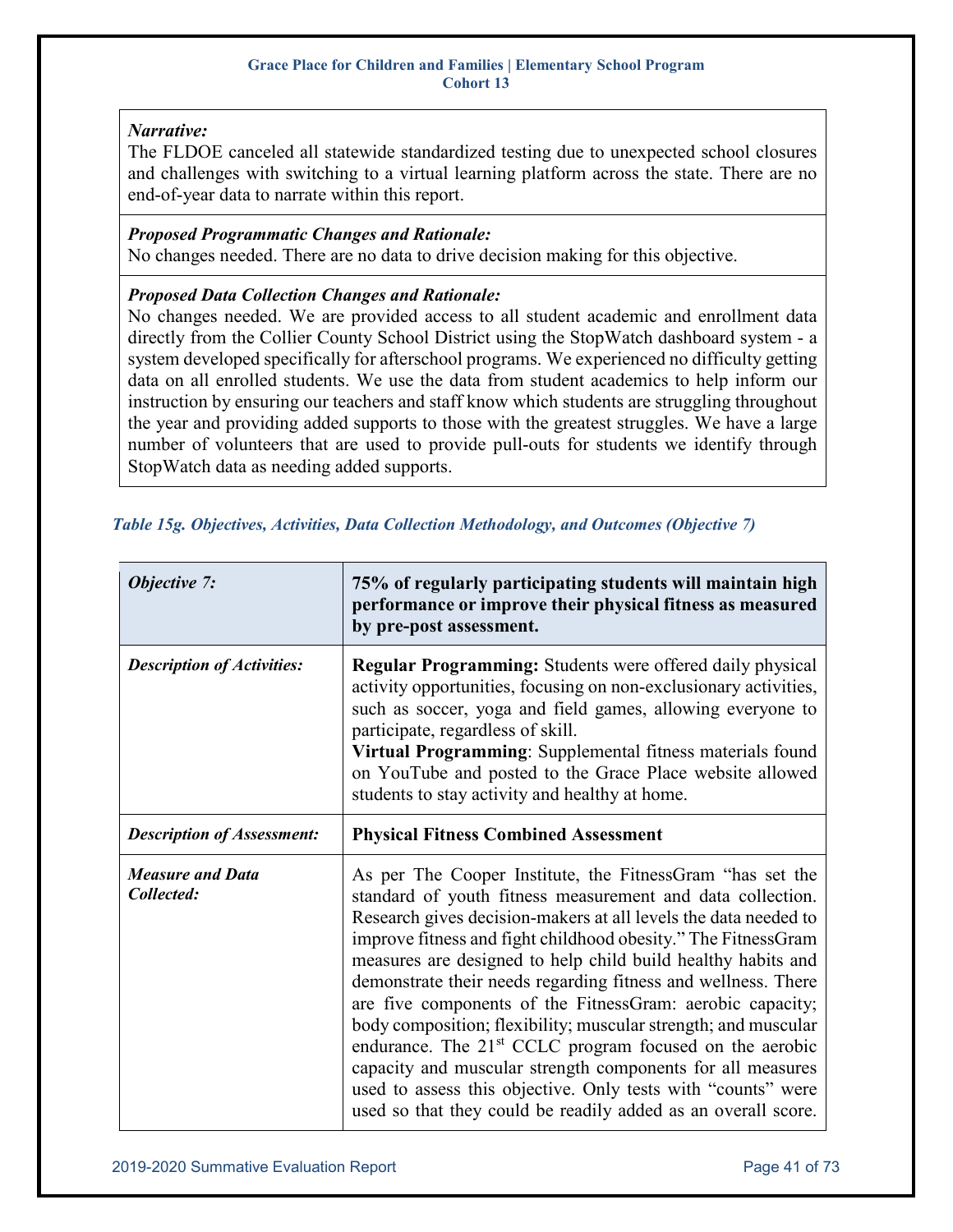|                               | Scores could range from 0 to infinity (while there is certainly<br>a ceiling, most children would not be able to hit that ceiling).<br>With this system, higher scores indicate higher performance.                                                                                                                                                                                                                                                                                                                                                                                                                                                                                                                                                                                                                                                                                                                                                                                                                                                                                                                                                                                                                                                                                                                                                                                                                                                                                                                                                                                                                                                                                                                                                                                                                       |
|-------------------------------|---------------------------------------------------------------------------------------------------------------------------------------------------------------------------------------------------------------------------------------------------------------------------------------------------------------------------------------------------------------------------------------------------------------------------------------------------------------------------------------------------------------------------------------------------------------------------------------------------------------------------------------------------------------------------------------------------------------------------------------------------------------------------------------------------------------------------------------------------------------------------------------------------------------------------------------------------------------------------------------------------------------------------------------------------------------------------------------------------------------------------------------------------------------------------------------------------------------------------------------------------------------------------------------------------------------------------------------------------------------------------------------------------------------------------------------------------------------------------------------------------------------------------------------------------------------------------------------------------------------------------------------------------------------------------------------------------------------------------------------------------------------------------------------------------------------------------|
| <b>Data Timeline:</b>         | All assessment data are collected during the course of normal<br>program operations. The assessments are administered and<br>collected by the site teachers and volunteers working with the<br>students. They are then provided to the site coordinator who,<br>in turn, provides them to the program director. The program<br>director works with in-kind Grace Place staff to help enter the<br>scores into the master database (which has the student ID and<br>connects to other data for each student). In kind staff then<br>create the uploads for EZReports when necessary.                                                                                                                                                                                                                                                                                                                                                                                                                                                                                                                                                                                                                                                                                                                                                                                                                                                                                                                                                                                                                                                                                                                                                                                                                                       |
| Data Quality:                 | Overall, the quality of the data that was provided is strong. The<br>data appear accurate and there are no concerns that would<br>preclude the analysis of available data.                                                                                                                                                                                                                                                                                                                                                                                                                                                                                                                                                                                                                                                                                                                                                                                                                                                                                                                                                                                                                                                                                                                                                                                                                                                                                                                                                                                                                                                                                                                                                                                                                                                |
| <b>Continuous Assessment:</b> | <b>Standard of Success:</b> Maintain the pre-score or above.<br>Analysis and Interpretation: Analysis of comparative<br>assessment scores (pre-mid) is based on "improvement" and/or<br>"maintenance" measurements (as indicated in the standards of<br>success), such that each student is compared to their own<br>baseline data. Such within-subjects analysis is achieved by<br>calculating whether each student increased, maintained, or<br>declined in each of the grade-based metrics (as detailed in the<br>'success criterion' indicated immediately above). After<br>individual calculations, aggregation indicates the percent of<br>these students meeting the criteria for success.<br><b>Continuous Assessment and Use of Data: Grace Place for</b><br>Children and Families operates using a community-model<br>approach, where they integrate with the community and are<br>themselves a small community. Within this small community,<br>Grace Place has created several mechanisms for consultation<br>and discussion about how to improve the program based on<br>data collected regarding student progress. Because the program<br>can collect district data in "real time" (rather than having to<br>request data), the teachers and staff can keep up to date with<br>student performance in school. The dashboard provides data<br>and also give early warnings about student challenges based on<br>grades, assessments and other district data. The program uses<br>these data to ensure students with the greatest challenges or<br>lowest performance are given extra attention or extra activities<br>that will help them push through and conquer their challenges.<br>Weekly (sometimes daily) meetings with Grace Place<br>administrators, program director, site coordinators, and other |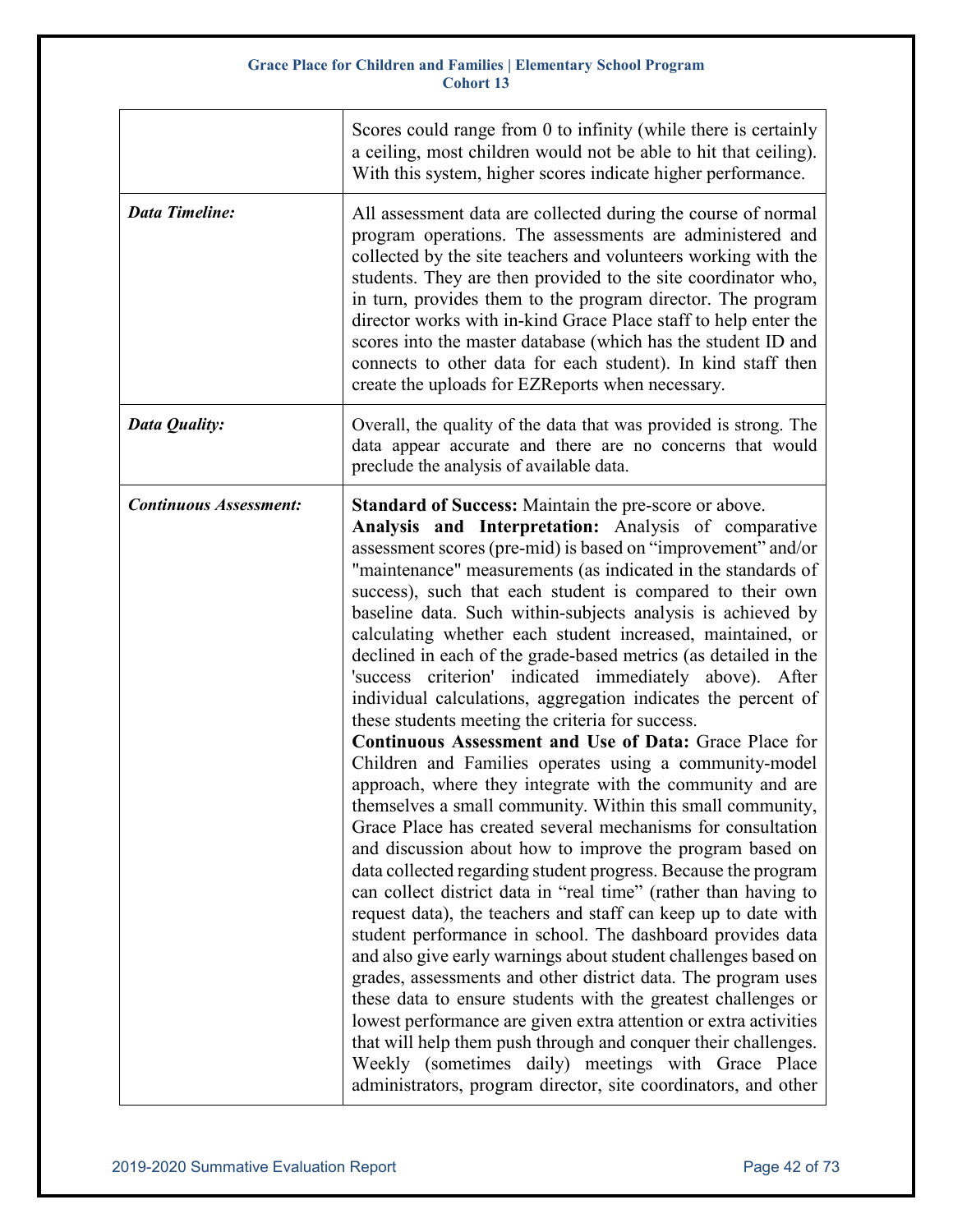|                           |                                              | stakeholders include discussions of small changes that will<br>help move the children towards their potential.                                                                     |            |  |
|---------------------------|----------------------------------------------|------------------------------------------------------------------------------------------------------------------------------------------------------------------------------------|------------|--|
| <b>Student Inclusion:</b> | objective.                                   | All students on whom data were provided are included in the<br>analysis. No students were excluded from the analysis and<br>none were excluded from having data collected for this |            |  |
| <b>Benchmark</b>          | <b>Number of Students</b><br><b>Assessed</b> | <b>Number of Students</b><br><b>Achieving Benchmark</b>                                                                                                                            | Percentage |  |
| 75%                       | 213                                          | 117                                                                                                                                                                                | 54.9%      |  |

## *Narrative:*

The 21st CCLC Program collected performance-based pre-mid assessments in physical fitness from a total of 210 out of 221 regularly participating elementary school students during the course of the 2019-2020 program year. Due to the closure of all schools in Florida and subsequent closure of the 21st CCLC program to on-site programming, there were no post-tests collected at the end of the year (as students did not return to in-person programming prior to the end of the academic year). Of these 210 regularly participating elementary school students (attending 30+ days), a total of 116 students (55.2%) demonstrated achievement of this performance-based objective during the course of the program year. When looking at all 275 students who attended at least one day during the academic year, the program collected pre-mid comparison data on 213 students, with 117 of these students (54.9%) demonstrating achievement of this objective at the end of the year (based on mid-year data). Based on results from regularly participating students, the program did not meet the established benchmark for this objective.

## *Proposed Programmatic Changes and Rationale:*

We will provide a training to all staff members on SPARK PE, which will include specific skills for chosen curriculum components (i.e., which fitness activities will be provided). SPARK PE is provided each day for 30 minutes, which will be continued (with greater focus on improving reading). We will select three new fitness activities from the SPARK PE manual to help bolster the current fitness component.

We are not meeting the benchmark at mid-year, but we believe the SPARK PE curriculum has been effective and can be more effective with better training. Selecting new activities under SPARK PE will help improve the overall program while providing new fitness skills for all students.

## *Proposed Data Collection Changes and Rationale:*

Develop a new plan to collect fitness data using the same 'assessor' to help improve accuracy and reliability of data. We do not understand why the fitness data shows a decrease over the course of time, as the students have been engaged in regular daily fitness activities based on established curriculum. We believe the demonstrated decline is due to a different staff member doing the pre-test and mid-test, and we believe this will be rectified for the post-test by using the same assessor as the pre-test.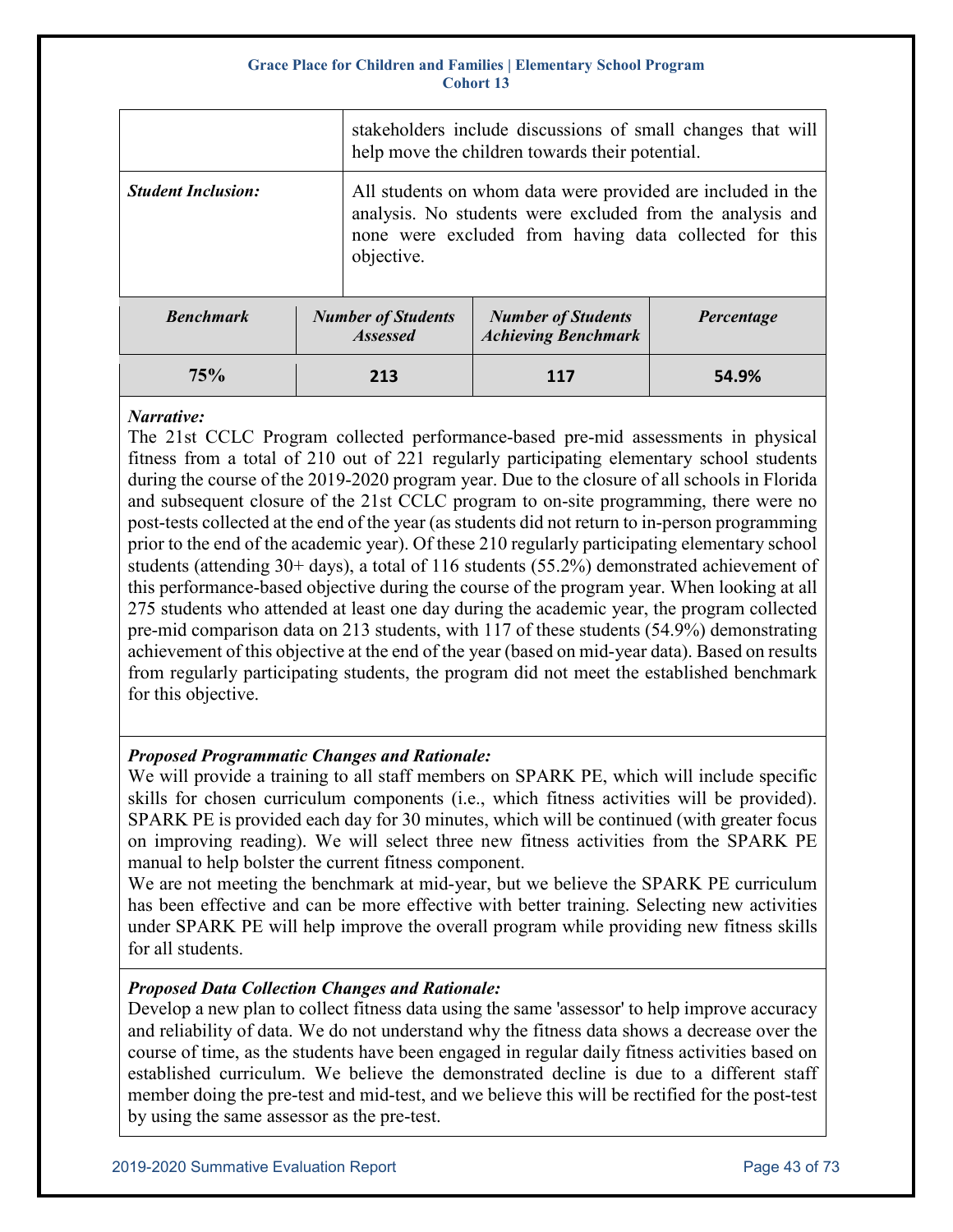| <b>Objective 8:</b>                   | 65% of regularly participating students will maintain high<br>performance or improve their absences as measured by<br>school/district records.                                                                                                                                                                                                                                                                                                                                                                                                                                                                                                                                                     |  |
|---------------------------------------|----------------------------------------------------------------------------------------------------------------------------------------------------------------------------------------------------------------------------------------------------------------------------------------------------------------------------------------------------------------------------------------------------------------------------------------------------------------------------------------------------------------------------------------------------------------------------------------------------------------------------------------------------------------------------------------------------|--|
| <b>Description of Activities:</b>     | The program utilized Junior Achievement's curriculum to<br>encourage healthy habits including decision<br>making,<br>resiliency, study skills, and refusal techniques.                                                                                                                                                                                                                                                                                                                                                                                                                                                                                                                             |  |
| <b>Description of Assessment:</b>     | <b>School Absences</b>                                                                                                                                                                                                                                                                                                                                                                                                                                                                                                                                                                                                                                                                             |  |
| <b>Measure and Data</b><br>Collected: | School Absences represent the number of days the student was<br>absent from the regular school day.                                                                                                                                                                                                                                                                                                                                                                                                                                                                                                                                                                                                |  |
| <b>Data Timeline:</b>                 | All academic data is collected directly from the School District<br>using the StopWatch system (an online dashboard that houses<br>all student data and is made available under a formal data<br>sharing agreement). When students are enrolled, site<br>coordinators obtain their district student ID. The ID is placed<br>on the master student database and added to the StopWatch<br>system (to tell the system they are in our program). The<br>program director then downloads all academic data and<br>demographics from StopWatch and merges the file with the<br>master student database (which houses all assessment data). In-<br>kind staff then create the uploads for the EZReports. |  |
| Data Quality:                         | Data quality is excellent. The program has direct access to<br>district data using the StopWatch dashboard developed by the<br>School District of Collier County. Data are pulled directly from<br>that system, such that the data are complete and accurate. There<br>are no data quality issues with the data provided.                                                                                                                                                                                                                                                                                                                                                                          |  |
| <b>Continuous Assessment:</b>         | Standard of Success: For Mid-Year progress monitoring,<br>students who were absent 9 days or less are considered to have<br>met this metric.                                                                                                                                                                                                                                                                                                                                                                                                                                                                                                                                                       |  |
|                                       | <b>Continuous Assessment and Use of Data: Grace Place for</b><br>Children and Families operates using a community-model<br>approach, where they integrate with the community and are<br>themselves a small community. Within this small community,<br>Grace Place has created several mechanisms for consultation<br>and discussion about how to improve the program based on<br>data collected regarding student progress. Because the program<br>can collect district data in "real time" (rather than having to<br>request data), the teachers and staff can keep up to date with<br>student performance in school. The dashboard provides data                                                 |  |

## *Table 15h. Objectives, Activities, Data Collection Methodology, and Outcomes (Objective 8)*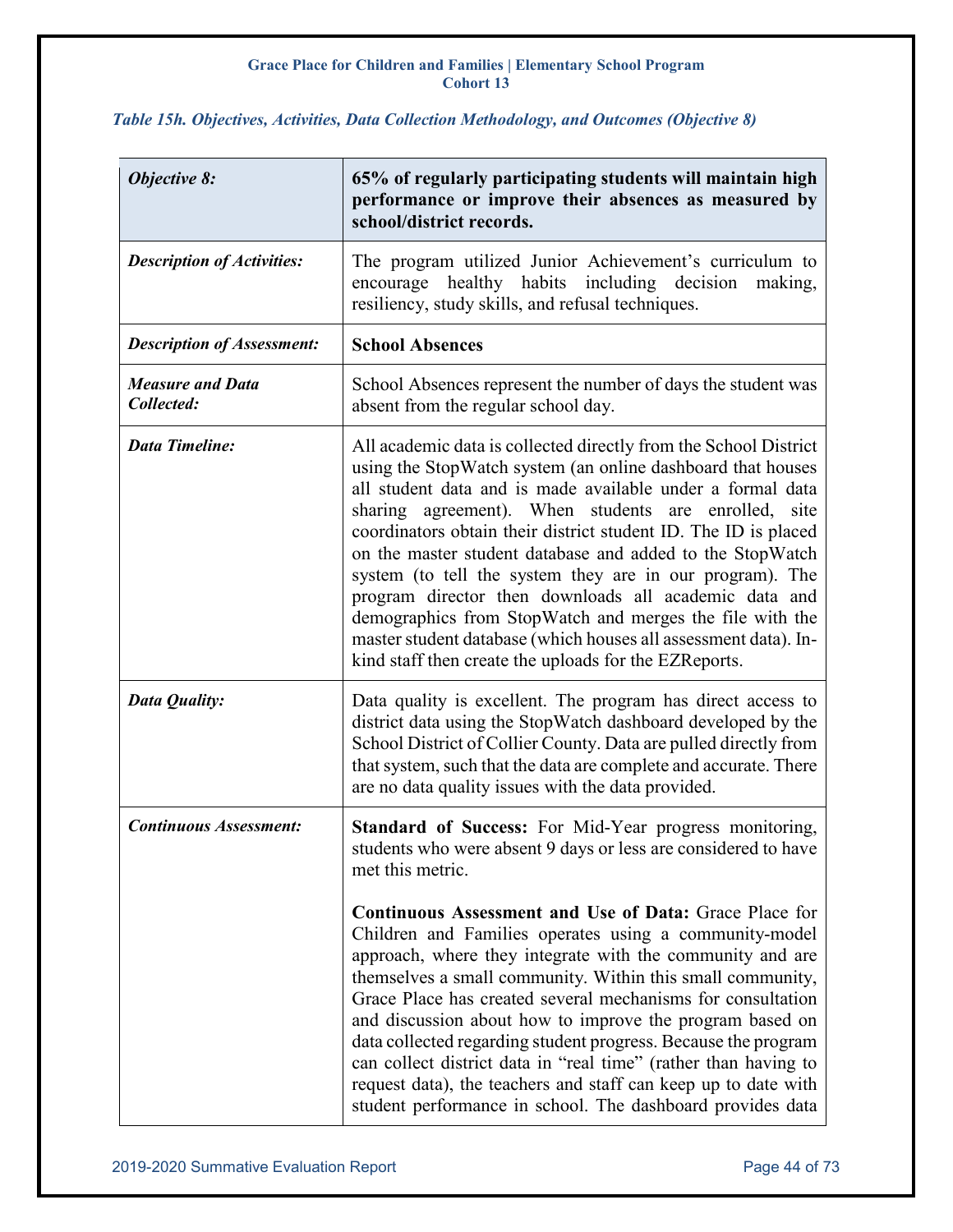|                           |     |                                              | and also give early warnings about student challenges based on<br>grades, assessments and other district data. The program uses<br>these data to ensure students with the greatest challenges or<br>lowest performance are given extra attention or extra activities<br>that will help them push through and conquer their challenges.<br>Weekly (sometimes daily) meetings with Grace Place<br>administrators, program director, site coordinators, and other<br>stakeholders include discussions of small changes that will<br>help move the children towards their potential. |            |
|---------------------------|-----|----------------------------------------------|----------------------------------------------------------------------------------------------------------------------------------------------------------------------------------------------------------------------------------------------------------------------------------------------------------------------------------------------------------------------------------------------------------------------------------------------------------------------------------------------------------------------------------------------------------------------------------|------------|
| <b>Student Inclusion:</b> |     | objective.                                   | All students on whom data were provided are included in the<br>analysis. No students were excluded from the analysis and<br>none were excluded from having data collected for this                                                                                                                                                                                                                                                                                                                                                                                               |            |
| <b>Benchmark</b>          |     | <b>Number of Students</b><br><b>Assessed</b> | <b>Number of Students</b><br><b>Achieving Benchmark</b>                                                                                                                                                                                                                                                                                                                                                                                                                                                                                                                          | Percentage |
| 65%                       | 275 |                                              | 268                                                                                                                                                                                                                                                                                                                                                                                                                                                                                                                                                                              | 98%        |

### *Narrative:*

Of the 221 regularly participating students, a total of 216 students had fewer than 10 school absences during the first half of the 2019-2020 program year. Across all 275 students with at least one day of program attendance, 268 had fewer than 10 days of attendance (98%).

## *Proposed Programmatic Changes and Rationale:*

No changes needed. We will continue providing a high-energy and engaging afterschool program for the students. As part of the program, we encourage and support students in attending school regularly. As of mid-year assessment, we are doing well and are on-track to meet this metric at the end of the academic year.

## *Proposed Data Collection Changes and Rationale:*

No changes needed. We are provided access to all student academic and enrollment data directly from the Collier County School District using the StopWatch dashboard system - a system developed specifically for afterschool programs. We experienced no difficulty getting data on all enrolled students. We use the data from student academics to help inform our instruction by ensuring our teachers and staff know which students are struggling throughout the year and providing added supports to those with the greatest struggles. We have a large number of volunteers that are used to provide pull-outs for students we identify through StopWatch data as needing added supports.

## *Table 15i. Objectives, Activities, Data Collection Methodology, and Outcomes (Objective 9)*

| <b>Objective 9:</b> | 50% of the adult family members of regularly participating    |
|---------------------|---------------------------------------------------------------|
|                     | students will report their knowledge (in a specified area) as |
|                     | measured by perceptual survey (parent).                       |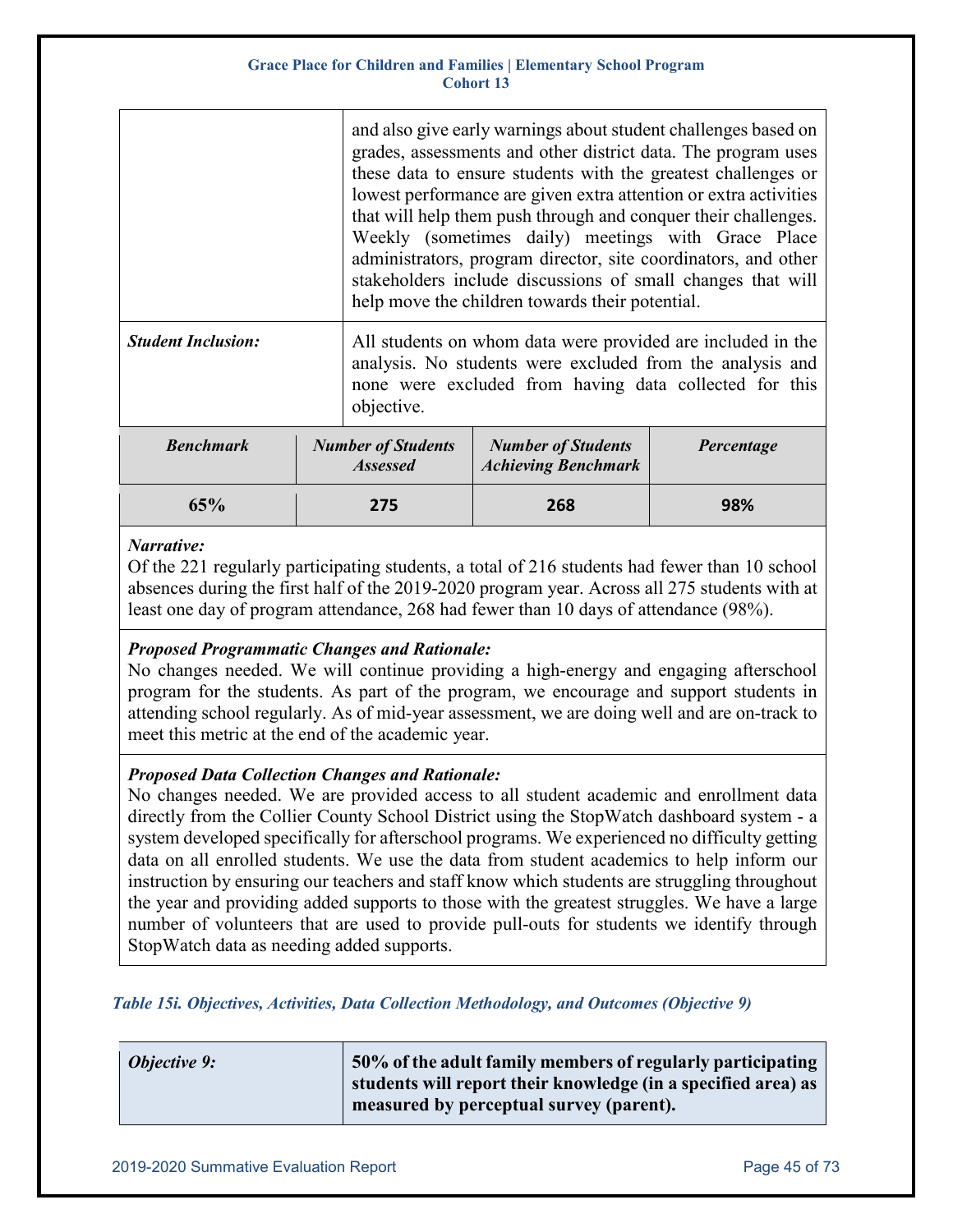| <b>Description of Activities:</b>     | <b>Regular Programming:</b> The program proposed to provide<br>four adult family literacy sessions. As per the program, adult<br>family member events were designed to provide support in<br>topics including literacy skills, health and wellness, and mental<br>health resources<br>Virtual Programming: While the global pandemic and<br>unexpected closures may have impacted the program's ability<br>to provide all proposed events, the program strived to engage<br>parents and adult family members in grant related services<br>through emails, and well check phone calls                                                                                                                                                                                                                                                                                                                                                                                                                                                                                                                                                                                                                                                                       |  |  |
|---------------------------------------|------------------------------------------------------------------------------------------------------------------------------------------------------------------------------------------------------------------------------------------------------------------------------------------------------------------------------------------------------------------------------------------------------------------------------------------------------------------------------------------------------------------------------------------------------------------------------------------------------------------------------------------------------------------------------------------------------------------------------------------------------------------------------------------------------------------------------------------------------------------------------------------------------------------------------------------------------------------------------------------------------------------------------------------------------------------------------------------------------------------------------------------------------------------------------------------------------------------------------------------------------------|--|--|
| <b>Description of Assessment:</b>     | <b>Adult Literacy Performance Survey (ALPS)</b>                                                                                                                                                                                                                                                                                                                                                                                                                                                                                                                                                                                                                                                                                                                                                                                                                                                                                                                                                                                                                                                                                                                                                                                                            |  |  |
| <b>Measure and Data</b><br>Collected: | The Adult Literacy Performance Survey (ALPS) is a seven-<br>question inventory with face-validity that is completed after an<br>adult family member literacy event. Success is measured by the<br>number of parents responding positively to the seven questions<br>on the ALPS. The ALPS assesses self-reported impact on<br>knowledge and conative impacts on parenting and educational<br>involvement. Using a Likert-Type scale from 5 (Strongly Agree)<br>to 1 (Strongly Disagree), the ALPS asks adult family members to<br>indicate whether the information provided in the training: (1)<br>increased knowledge in the content area; (2) taught them<br>something new; (3) will be useful in helping their family and<br>children; (4) will change how they parent their children; (5)<br>provided resources to help their children succeed; (6) will<br>increase their involvement in their child's education; and (7)<br>helped them understand the importance of education. Although<br>not all questions are used for this metric, the program is able to<br>mine the responses to help guide future adult family member<br>events. Only parents actively participating in the adult family<br>literacy events will be assessed with the ALPS. |  |  |
| <b>Data Timeline:</b>                 | The survey is provided at the start of each family event, asking<br>parents to fill it out before leaving at the end of the event. The<br>parents are asked to complete the survey if they are<br>comfortable doing so, and they turn in the survey as they leave.<br>Providing it during the event has proven the most effective for<br>response rates. The completed surveys are given to the<br>program director, who works with in-kind Grace Place staff<br>and volunteers to enter the surveys into a special database<br>(designed for these surveys). That database is then uploaded in<br>its entirety to the EZReports by the program director.                                                                                                                                                                                                                                                                                                                                                                                                                                                                                                                                                                                                  |  |  |
| Data Quality:                         | The program collected accurate ALPS data from most adult<br>literacy events. The surveys were completed at the end of the<br>adult literacy event, and the program states that there were no<br>systematic issues or indications that specific groups of adults                                                                                                                                                                                                                                                                                                                                                                                                                                                                                                                                                                                                                                                                                                                                                                                                                                                                                                                                                                                            |  |  |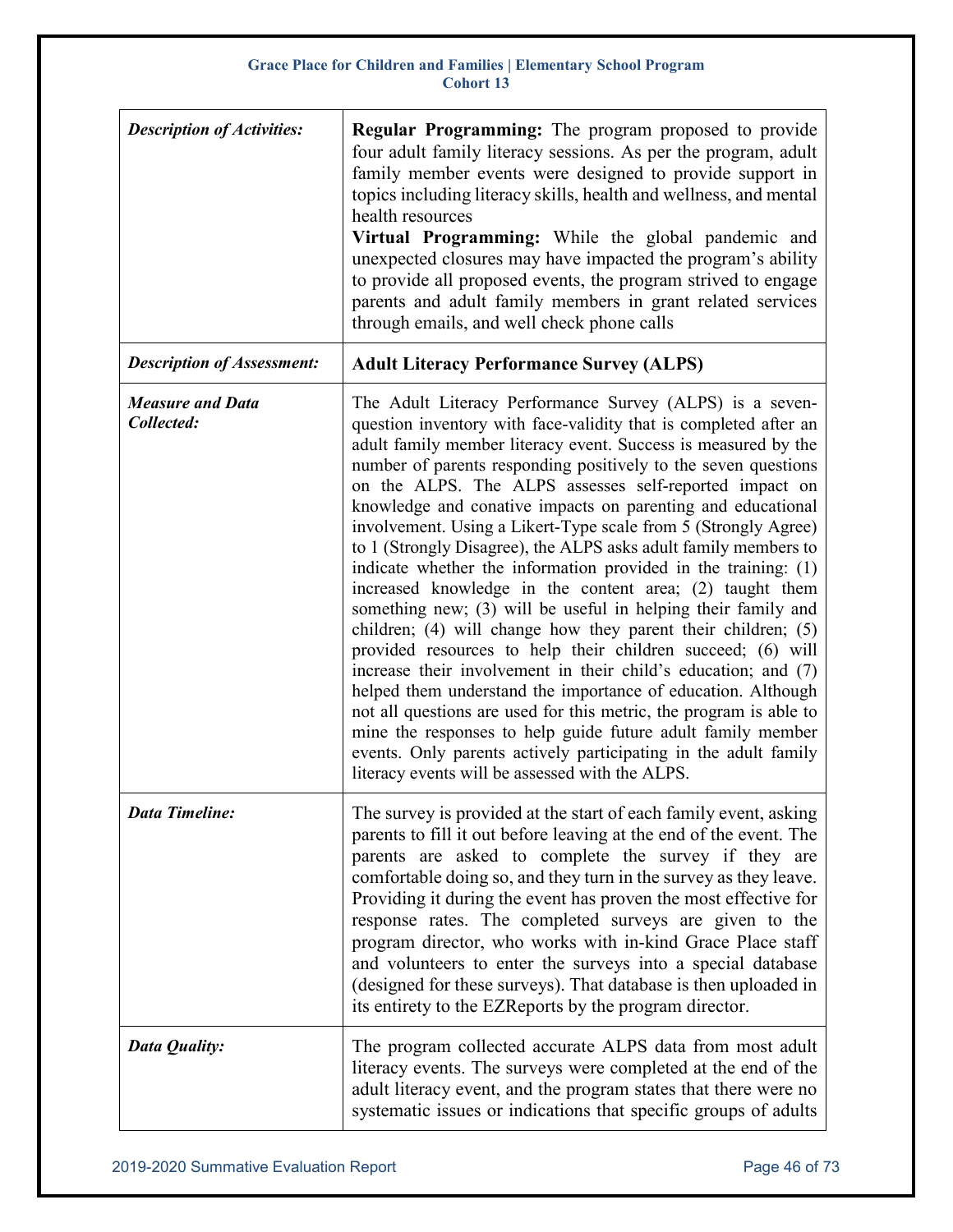|                               |  | did not complete the survey (which was provided in four<br>languages). Based on an analysis of data and response patters<br>(using color-based response analysis to identify patterns), there<br>appear to be no data quality issues, with most adults attending<br>the literacy events receiving the and completing the surveys.                                                                                                                                                                                                                                  |                                                         |            |  |
|-------------------------------|--|--------------------------------------------------------------------------------------------------------------------------------------------------------------------------------------------------------------------------------------------------------------------------------------------------------------------------------------------------------------------------------------------------------------------------------------------------------------------------------------------------------------------------------------------------------------------|---------------------------------------------------------|------------|--|
| <b>Continuous Assessment:</b> |  | <b>Standard of Success:</b> The number of participants measured<br>represents the number of surveys collected, while the number<br>meeting success criteria are the number indicating they 'agree'<br>(Score 4) or 'strongly agree' (Score 5) with the item from the<br>ALPS pertaining to whether the information provided at the<br>adult family member increased their knowledge (Question 1).                                                                                                                                                                  |                                                         |            |  |
|                               |  | <i>Analysis and Interpretation</i> : This survey-based program<br>objective is assessed with the number of adults endorsing the<br>question(s) of interest as 'Agree' or 'Strongly Agree' (scores<br>of 4 or 5). Completed surveys meeting this objective will report<br>that the training or literacy event improved their literacy skills.                                                                                                                                                                                                                       |                                                         |            |  |
|                               |  | <b>Continuous Assessment and Use of Data: Grace Place for</b><br>Children and Families operates using a community-model<br>approach, where they integrate with the community and are<br>themselves a small community. Grace Place used data from the<br>ALPS during planning meetings to determine which events<br>were well-received and which had the greatest impact on the<br>adults attending. Those that scored the highest were brought<br>back, if possible. Those that scored low were not included in<br>the scheduling of future adult literacy events. |                                                         |            |  |
| <b>Student Inclusion:</b>     |  | No adults completing the surveys or attending the adult literacy<br>events were excluded from the analyses, with all adults on<br>whom data were submitted being included. Overall, all adult<br>family members providing data were included in the data<br>collection and analysis process.                                                                                                                                                                                                                                                                       |                                                         |            |  |
| <b>Benchmark</b>              |  | <b>Number of Students</b><br><b>Assessed</b>                                                                                                                                                                                                                                                                                                                                                                                                                                                                                                                       | <b>Number of Students</b><br><b>Achieving Benchmark</b> | Percentage |  |
| 50%                           |  | 56                                                                                                                                                                                                                                                                                                                                                                                                                                                                                                                                                                 | 53                                                      | 94%        |  |

## *Narrative:*

According to data submitted by the program at the end of the operational year, the program was able to collect a total of 56 completed ALPS, which are anonymous and are not connected to individual students. A single adult could complete multiple surveys over the course of several events, though would not complete more than one per event. In looking at all 56 ALPS completed during the 2018-2019 program year, 53 surveys indicated progress towards this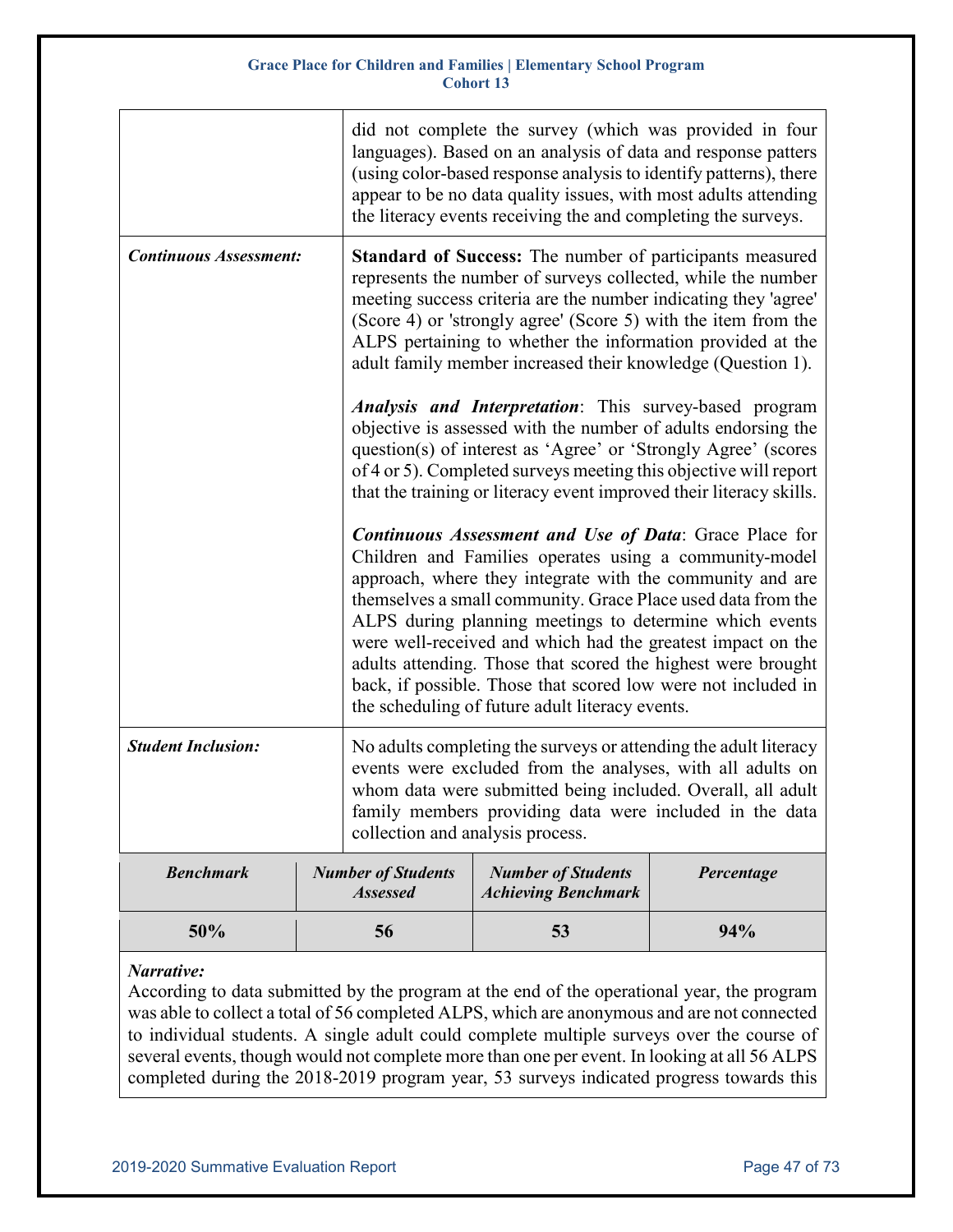metric. More specifically, data reported by the program indicated that 94% of adults felt the program increased their knowledge in the content area.

### *Proposed Programmatic Changes and Rationale:*

No changes needed. We will continue providing outstanding adult literacy events to support our students and the communities in which they live.

## *Proposed Data Collection Changes and Rationale:*

No changes needed. We will continue collecting data using the ALPS survey. The method we have used has been successful in collecting surveys from nearly every adult attending (we cannot force them to complete them if they do not want). We have the survey in four languages (English, Spanish, Portuguese, and Haitian-Creole), so all adults should be able to complete without issue. We then use these surveys to see whether our programming was impactful and whether we need to change the focus of our parent events.

## *5.2 Stakeholder Surveys*

*Provide a brief narrative summary of the findings from the student, family member, and teacher end‐ of‐year stakeholder surveys as a program. This summary does not need to be broken out by center.*

## *Statewide Teacher Survey of Student Progress*

The Grace Place (Elementary) program was able to obtain a limited number of completed 21st CCLC end-of-year teacher surveys. As with most programs in Florida, the 21st CCLC program experienced some challenges in obtaining completed surveys from teachers, largely because the teachers were otherwise occupied trying to redevelop their entire teaching method to provide virtual instruction. The 21st CCLC program would have been able to engage teachers directly had they been teaching live classes, but they found it harder to reach out to teachers and provide reminders while the teachers were working from home. More specifically, the program was able to obtain 39 completed teacher surveys, which is equivalent to 15.1% of the 259 students regularly participating in the 21st CCLC program (attending at least 30 days of programming). In general, a 25% response rate is acceptable for drawing conclusions as to whether the surveys demonstrate change in students and/or families, and the Grace Place (Elementary) program approached this threshold, such that results can be considered relatively valid for interpretation. The following represent a general overview of findings from the 21st CCLC Teacher Survey:

• Of students needing to improve, teachers reported that 72.7% of 21st CCLC students demonstrated improvement in their effort towards completing assigned work; and 70.3% of regularly participating students demonstrated improvement in their overall academic performance.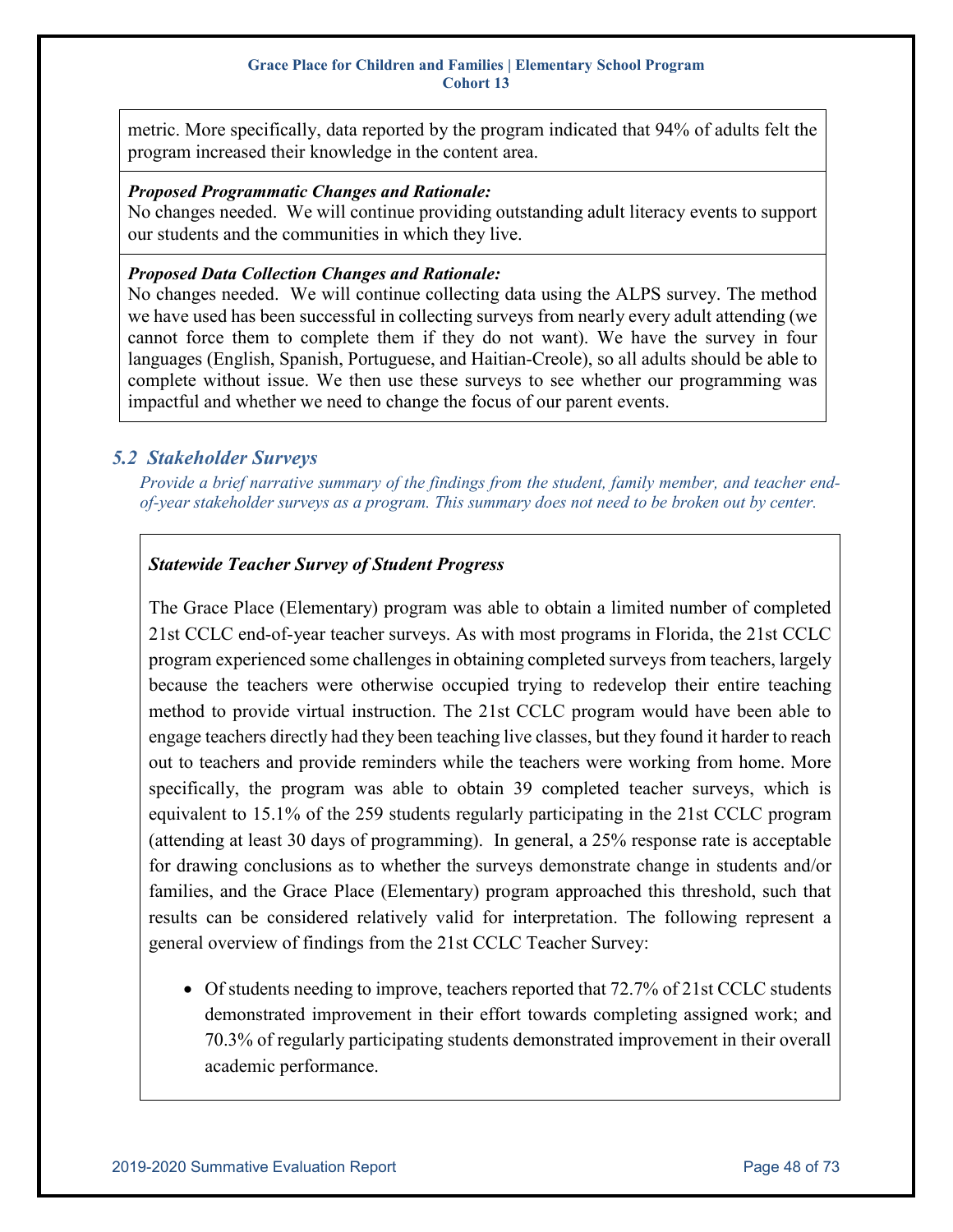- Teachers reported 76.5% of students in need of improvement demonstrated improvement in completing their homework to the teacher's satisfaction.
- Of students needing to improve, 78.8% of students paid more attention and participated more in class; 63.6% volunteered more in class; and 65.5% attended class more regularly - all indicators of increased motivation and dedication to the overall educational process.
- While in the classroom environment, teachers reported that 71.9% of students needing to improve were more attentive in class and 78.1% came to school more motivated to learn.
- Of students needing to improve behaviors, teachers reported that 65.4% improved their in-class behavior and 82.1% improved in getting along with other students (i.e., positive interactions).
- 75.0% of participating students in need of improvement demonstrated teacher-rated improvement in self-efficacy (i.e., belief they can do well in school).
- Of those families where teachers felt improvement was needed, regular-day teachers reported 59.4% of 21st CCLC student's parents were more interested and involved in their child's education.

## *Statewide Student Satisfaction Survey*

In addition to the teacher survey, the Grace Place (Elementary) program collected data using the statewide student satisfaction and feedback survey. A total of 33 students completed the required statewide student satisfaction inventory. The 21st CCLC program experienced some difficulties in collecting student surveys at the end of the year, as the program had ended in-person operations due to the global pandemic. If still providing on-site services, the program would have collected the student satisfaction surveys during program hours to ensure completion and accuracy. Regardless, of the students completing the survey, 100.0% reported enjoying the activities in the program and 100.0% felt safe in the afterschool program. Overall, the program was relatively successful in producing satisfaction among regularly participating students based on the questions within the statewide student survey. However, should the program continue providing services under the 21st CCLC model or other structured model (as this is the final year of this grant funding cycle), then the program is encouraged to explore why some students were not "definitely" satisfied with the 21st CCLC program and only "somewhat" or "not at all" satisfied. The following provides the overall findings from the student satisfaction survey provided by the FLDOE at the end of the 2019-2020 academic year.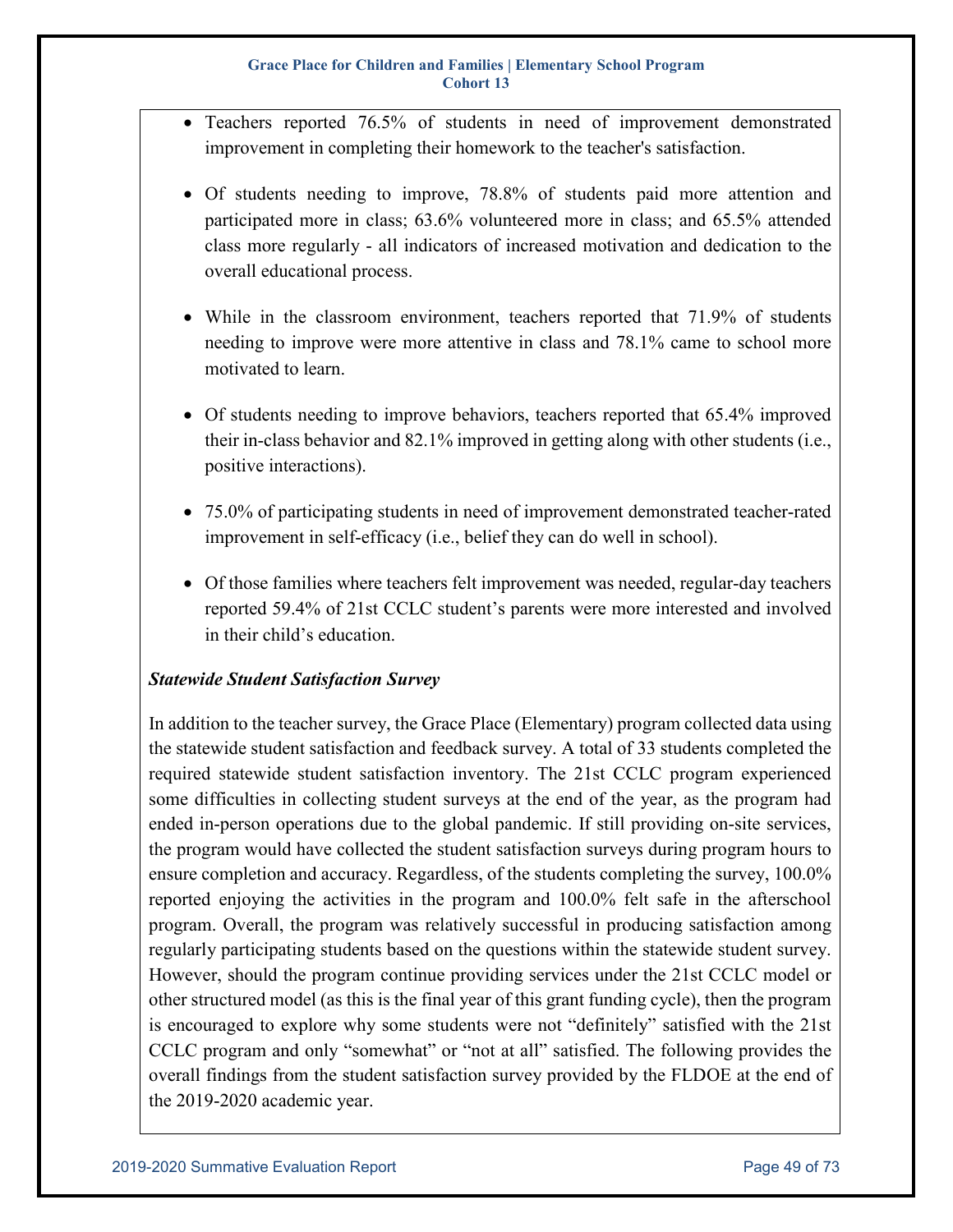- Academics
	- o 97.0% of students reported the 21st CCLC program definitely helped them with their homework.
	- o 90.9% of students reported the 21st CCLC program definitely helped them improve their course grades.

### • Behavior

- o 87.9% of students reported the 21st CCLC program definitely helped them get along better with others.
- o 75.8% of students reported the 21st CCLC program definitely helped them learn to solve problems in positive ways.
- o 93.9% of students reported the 21st CCLC program definitely helped them understand that following rules is important.

## • Overall Satisfaction

- o 90.9% of students reported the 21st CCLC program definitely provided enjoyable activities.
- o 97.0% of students reported the 21st CCLC program definitely had adults who cared about them.
- o 93.9% of students reported the 21st CCLC program definitely helped give them a safe place to learn.

## *Statewide Parent Satisfaction Surveys*

The Grace Place (Elementary) program was successful in obtaining responses to the statemandated end-of-year parent satisfaction inventory administered in April 2020 (after the closure of all on-site 21st CCLC programs in Florida). The satisfaction survey assessed parental opinions on several aspects of the 21st CCLC program and perceived impacts on the participating students. The survey is focused on more general aspects of satisfaction, with some specific items regarding expected outcomes of all 21st CCLC programs. Overall, of the 234 regular student participants (and 259 total student participants) a total of 54 were returned partially or fully completed, which represented approximately 85 student participants (based on parent responses). Most definitely, the global pandemic and program closure negatively impacted the response rate on this statewide survey, as most programs had difficulty connecting with parents to get this survey completed without in-person contact. Regardless of the challenges, the completed surveys are evaluated to help guide continuous improvement of the 21st CCLC program. Overall, 100.0% of parents responding to the survey reported general satisfaction with the 21st CCLC program, with none of the parents reporting a lack of satisfaction. The Grace Place (Elementary) program is specifically encouraged to work towards improving all parent satisfaction survey responses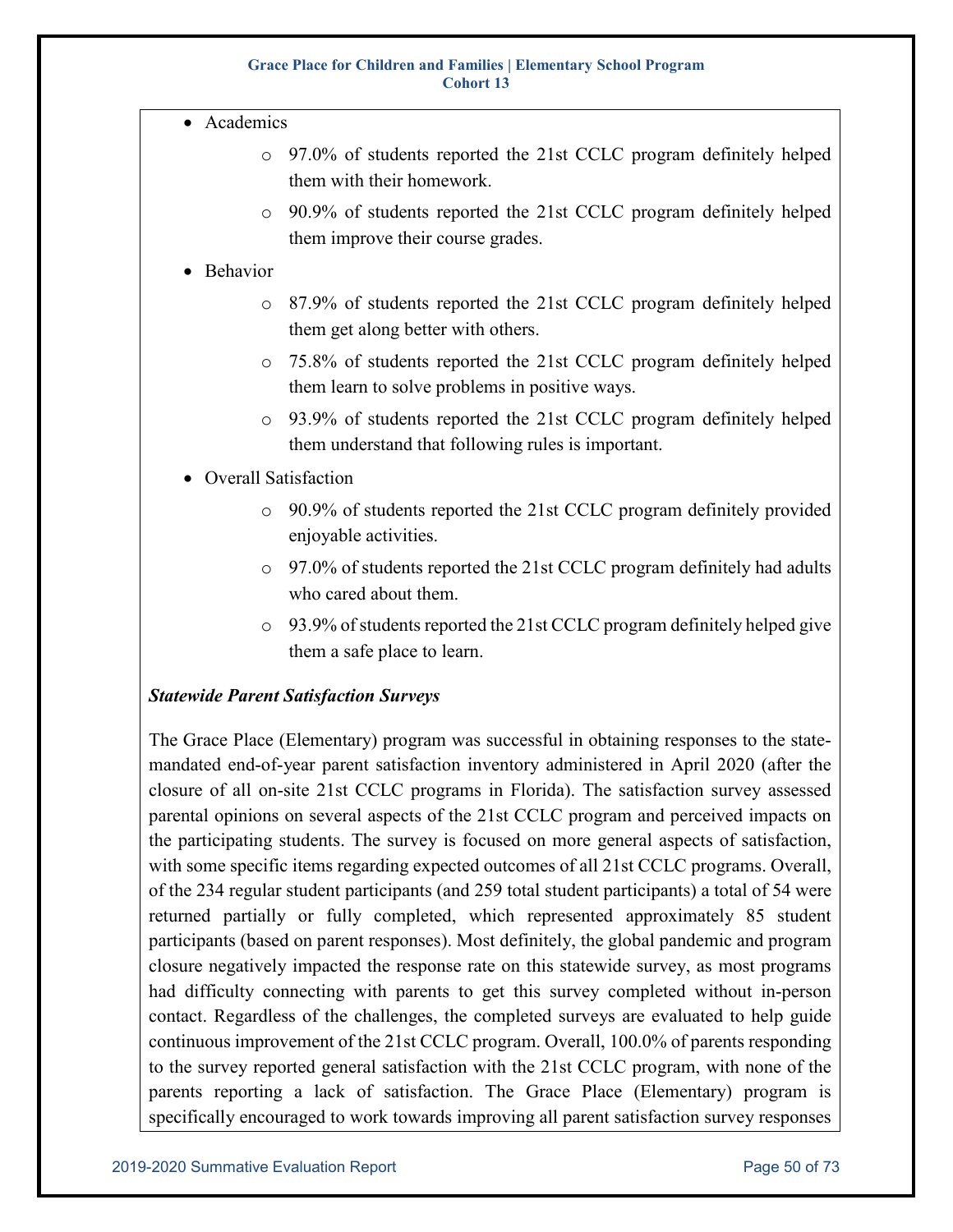to 100% satisfaction, where possible. It is important to note that 94.3% of respondents indicated they would sign up their child(ren) again next year if the program is offered, 62.3% of the responding adults reported participating in adult family events, and 87.2% indicated they found the adult family member events helpful to their needs as family members of the students. Overall, the parents appeared to be satisfied with the Grace Place (Elementary) program. The following are the most salient findings of the overall parent satisfaction survey using those variables most commonly reported by Florida's 21st CCLC programs.

- 100.0% of parents reported being satisfied with the 21st CCLC program as a whole, with 100.0% of parents being 'very satisfied' or 'satisfied' with the warmth and friendliness of the 21st CCLC staff members.
- 100.0% of parents reported being 'very satisfied' or 'satisfied' with the ability of the 21st CCLC staff to relate to their child(ren).
- 96.3% of parents reported satisfaction with the variety of 21st CCLC activities provided to their child(ren); 98.1% reported satisfaction with their child(ren)'s happiness with the overall 21st CCLC program; and 100.0% reported satisfaction with the 21st CCLC program providing a safe environment for activities.
- 94.3% of parents reported they would again sign up their child(ren) for this 21st CCLC program, and only 5.9% stated their children would be in another afterschool program if the 21st CCCL program was not available.
- 98.1% of parents reported being 'very satisfied' or 'satisfied' with the ability of the 21st CCLC staff to relate and reach out to them as parents.
- 98.1% of parents reported satisfaction with the 21st CCLC program helping them become more involved with their child(ren)'s education.
- 98.1% of parents reported satisfaction with their child(ren)'s improvement in their overall academic performance, and 92.3% were satisfied with their child(ren)'s improvement in completing their homework.
- 96.2% of parents reported satisfaction with their child(ren)'s improvement in getting along with others, and 98.0% reported satisfaction with their child(ren)'s improvements in staying out of trouble.

## *Stakeholder Survey Response Rates*

While the program felt that they had a respectable amount of stakeholder survey responses, they also understand that the number returned is less than would have been possible if the students were still being served on-site at the end of the academic year. The program felt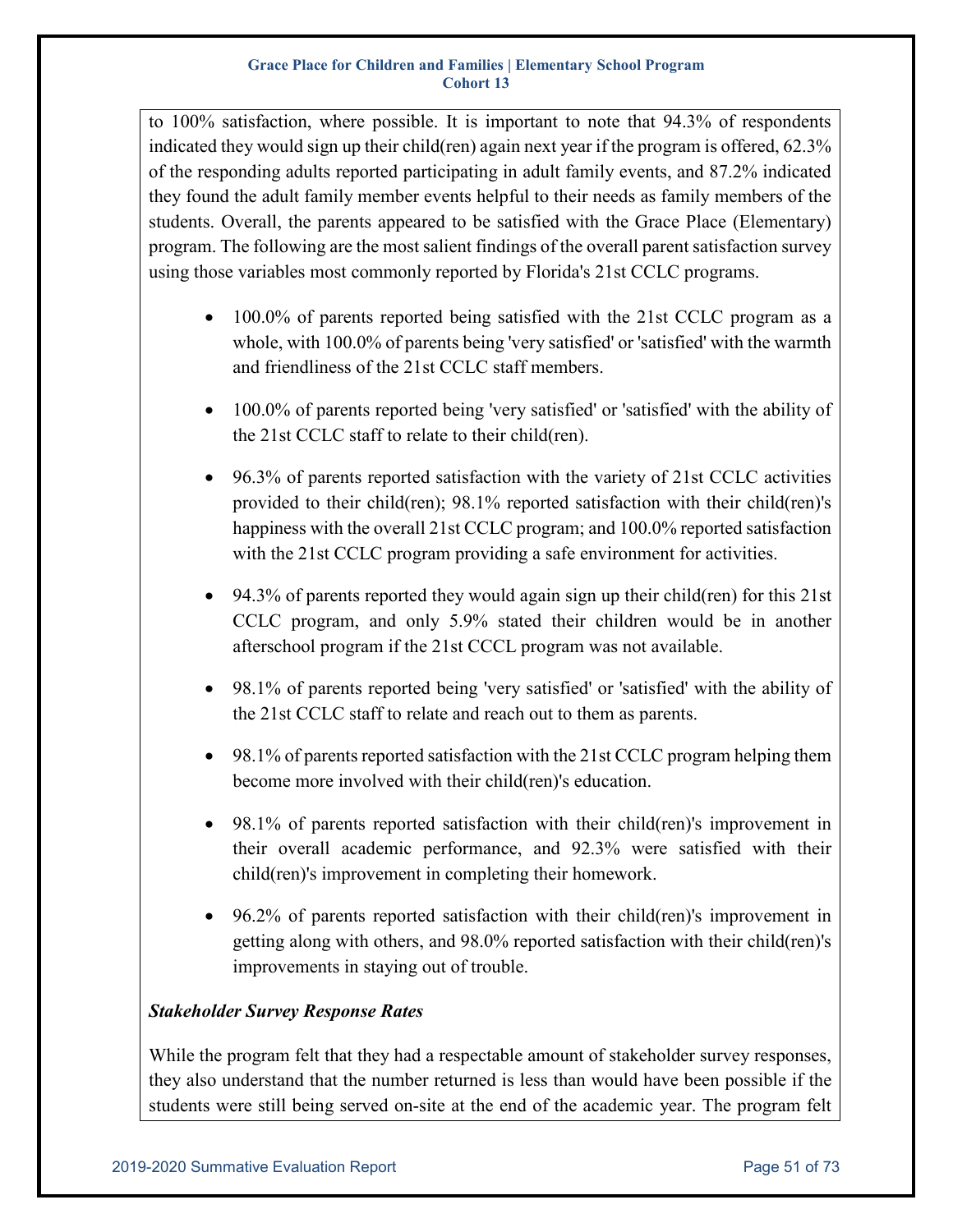like the students, parents, and teachers did not feel 'compelled' or motivated to complete these surveys, as they were not actively at Grace Place or with Grace Place staff members. Certainly, all stakeholders were tending to other pressures related to the pandemic, such as day school, virtual learning, work, family, and possibly illness. The program also notes that the communities surrounding the centers are among the lowest income areas in the state, and these families had significant connectivity issues, such that completing online surveys may have been a challenge. To be certain, afterschool and the 21st CCLC grant were not high on their list of priorities (versus safety and security). Having only a skeleton staff during the pandemic closures, Grace Place staff expended many hours contacting, re-contacting, and supporting stakeholders with these surveys - though with only limited success. The program notes that the response rates would have been far higher without the site closures, as students would have completed the surveys at the site, parents would have completed surveys when picking up their children or at a parent night, and teachers would have been easier to approach and request they complete the surveys.

## *5.3 Student Success Snapshot*

*Select a participating student that has demonstrated success on one or more of the program's objective assessments. In the text box below, create a brief narrative of*

- *the student's experiences with the 21st CCLC program,*
- *the student's progress and outcomes (based on data collected during the year and prior years if available) and*
- *how the program may have played a role in the student's success*.

*Be sure NOT to identify the student by name or through other student identifying information. If a picture is included, it should be angled in a way that the student's face is not identifiable.* 

The 21<sup>st</sup> CCLC program prides itself on providing the most comprehensive and structured programming to students. For the purposes of this snapshot, the student will be referred to as "Lohan", a name chosen by the Site Coordinator. Lohan, a tall, thin 7 year old is a Hispanic female, who moved to the United States with her father in 2019. Lohan's father is illiterate in Spanish and speaks no English. Due to his lack of literacy skills, Lohan's father was unable to register her for school. A kind neighbor reached out them and suggested services through Grace Place Children and Families. Lohan was eventually registered for Kindergarten during the 2019-2020 school year. Prior to attending school in the United States, Lohan had not been in any sort of structured school setting. She is still at least a year behind her classmates academically and her living conditions are difficult as her father works in Sarasota (at least an hour away) and get home late at night. She began the school year with very poor attendance because of her father's work schedule and childcare issues.

Once enrolled in the program, Lohan began attending daily and would stay the duration. Snack and dinner time are very important to Lohan, as this is the only food she receives until she gets breakfast at school in the morning. After mealtime Lohan is able to work with a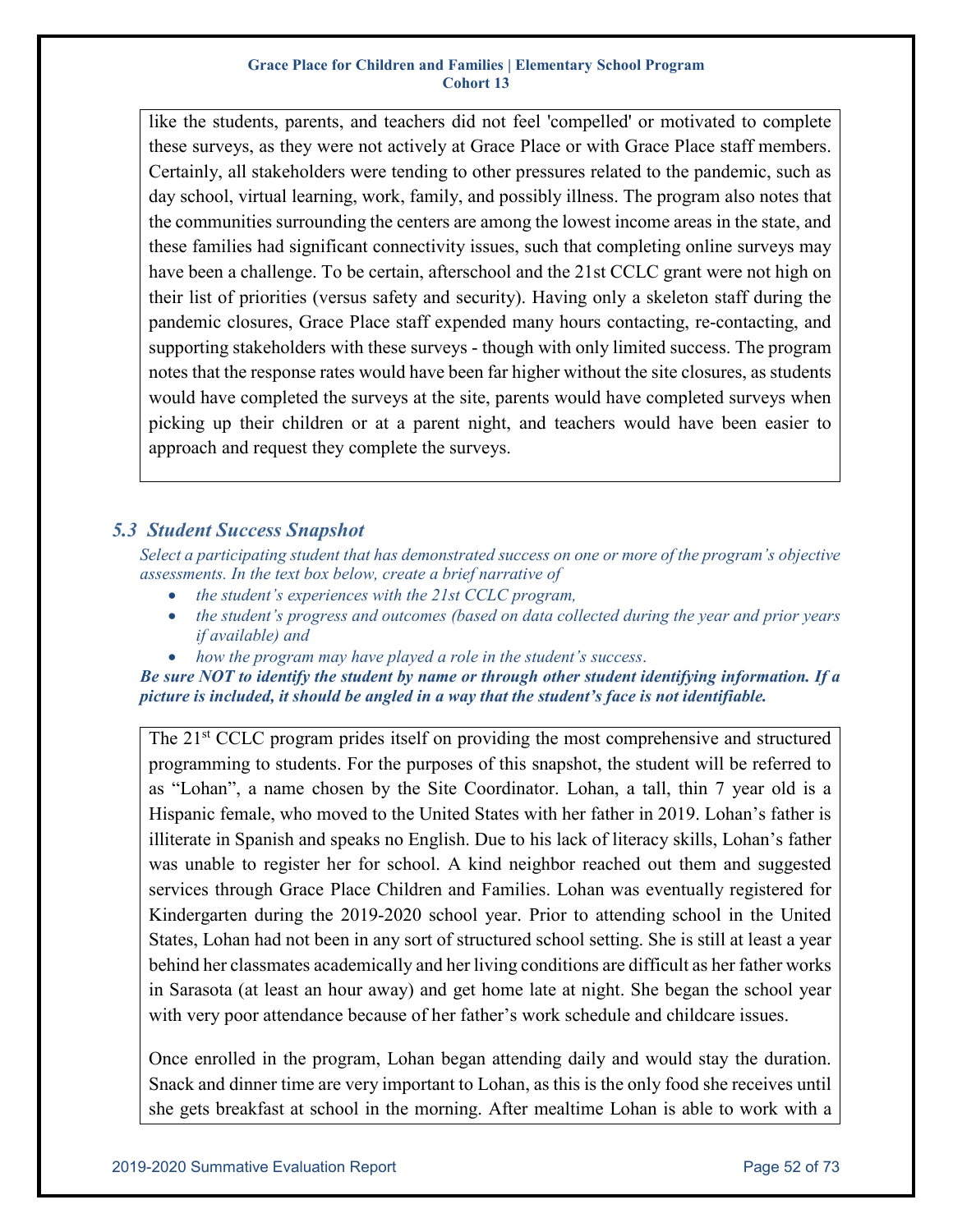bilingual staff member who helps her with her homework. Similar to her father, Lohan is illiterate in Spanish and is learning to read and write both languages. After homework Lohan participates in all academic activities and enrichment opportunities offered by the 21<sup>st</sup> CCLC program. Physical fitness, gardening and hands-on STEM activities interest Lohan greatly and she readily participates. During virtual programming a staff member was able to assist Lohan via video conferencing every day to assist her with her homework.

Since joining the  $21<sup>st</sup>$  CCLC program, Lohan's letter and sound recognition has improved and she is now able to identify 59 sight words. She follows simple directions in English and has started communicating with the other students in her class. Her father is grateful to the 21<sup>st</sup> CCLC program, providing opportunities for his daughter he never enjoyed. He knows his daughter is well taken care of, fed, and supported emotionally and academically during this difficult time.

## *5.4 Other Outcomes*

In the text box below, include any other relevant findings pertaining to this 21<sup>st</sup> CCLC program. *Potential findings could address, but are not limited to,*

- *statements from students and family members,*
- *administrators and/or teachers,*
- *community impact,*
- *performance outcomes and*
- *results of recent needs assessments.*

## *Adult Literacy Outcomes: Adult Literacy Performance Survey (ALPS)*

In addition to the statewide parent survey, the Grace Place (Elementary) program utilized the Adult Literacy Performance Survey (ALPS) to assess the impact of adult family literacy events and trainings on participating adults. The program is reminded that 'literacy' is not limited to reading and writing, but covers any knowledge-based enhancement. This can include a wide range of programing, such as reading literacy, homework literacy, computer literacy, financial literacy, or parenting literacy. The ALPS assesses self-reported impact on knowledge and conative impacts on parenting and educational involvement. As per the instructions on the ALPS: 'Literacy is more than reading – it is competence or knowledge in any specific area. Today's training was focused on providing you information about specific topics to help your family and your student(s) succeed. We are interested in whether the training was helpful and whether your knowledge was improved. Please answer the following questions to the best of your ability. It is okay to leave questions blank if you do not know how to answer.'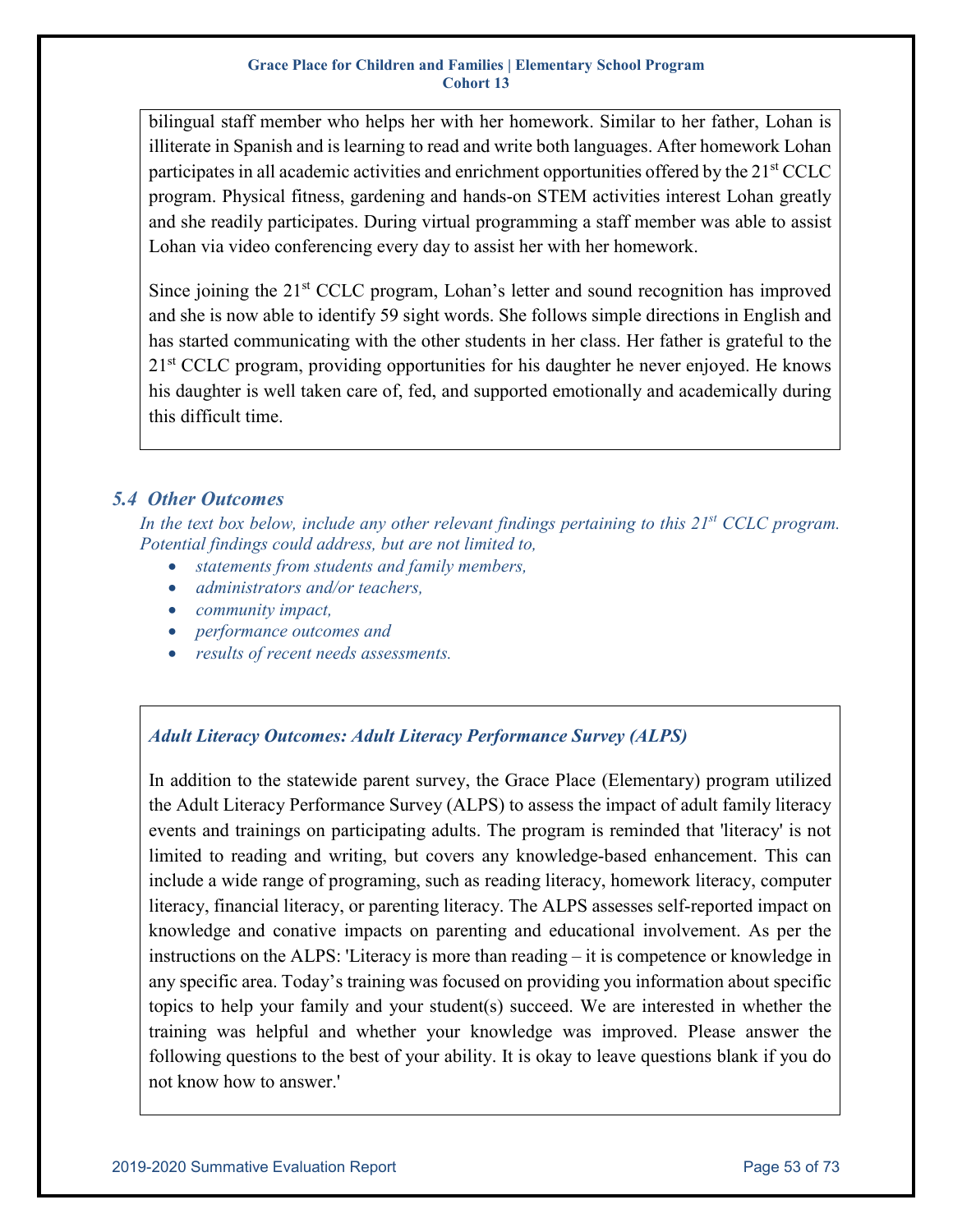For the 2019-2020 program year, data collected by the ALPS may not have been connected to a specific student, as anonymous data are most likely to provide realistic and more accurate responses and feedback. After collection, data are provided to the evaluator for analysis and feedback to the program. The following table provides the outcomes of the ALPS based on data submitted by the program and provided by adult family members. Note that surveys are provided after the adult literacy events, such that there can be more surveys returned than students in the program. While the objectives may have explored a limited number of ALPS questions, this section provides the findings from the entire seven-question survey. The following are the most salient findings from the survey:

- Of the 56 surveys received following adult literacy trainings and events, 94.6% of adults reported they 'strongly agree' or 'agree' that the information provided during the training(s) increased their knowledge in the content area.
- Of the 56 surveys received following adult literacy trainings and events, 98.2% of adults reported they 'strongly agree' or 'agree' that the training(s) would increase their involvement in their child's education.
- Of the 56 surveys received following adult literacy trainings and events, 94.6% of adults reported they 'strongly agree' or 'agree' that the information provided would be useful in helping their family and children.

| The information provided in this training            | N  | Agree            | Neutral                                  | Disagree              |
|------------------------------------------------------|----|------------------|------------------------------------------|-----------------------|
| has increased my knowledge in the content area.      | 56 | 53<br>$(94.6\%)$ | 3<br>$(5.4\%)$                           | $\Omega$<br>$(0.0\%)$ |
| has taught me something new.                         | 56 | 54<br>$(96.4\%)$ | $\mathcal{D}_{\mathcal{L}}$<br>$(3.6\%)$ | $\theta$<br>$(0.0\%)$ |
| will be useful in helping my family and child (ren). | 56 | 53<br>$(94.6\%)$ | $(5.4\%)$                                | $(0.0\%)$             |
| will change how I parent my child(ren).              | 56 | 53<br>$(94.6\%)$ | $(3.6\%)$                                | $(1.8\%)$             |
| provided resources to help my child(ren) succeed.    | 56 | 53<br>$(94.6\%)$ | 3<br>$(5.4\%)$                           | $(0.0\%)$             |
| will increase involvement in my child's education.   | 56 | 55<br>$(98.2\%)$ | $(1.8\%)$                                | $\theta$<br>$(0.0\%)$ |
| helped me understand the importance of education.    | 56 | 54<br>$(96.4\%)$ | $\mathcal{D}_{\mathcal{L}}$<br>$(3.6\%)$ | $\theta$<br>$(0.0\%)$ |

## *ALPS Program Level Survey Result Table*

*Note: The number of surveys submitted can exceed the number of students in the program, as the program collects the ALPS after the adult family literacy events and adults can attend multiple events in the year.*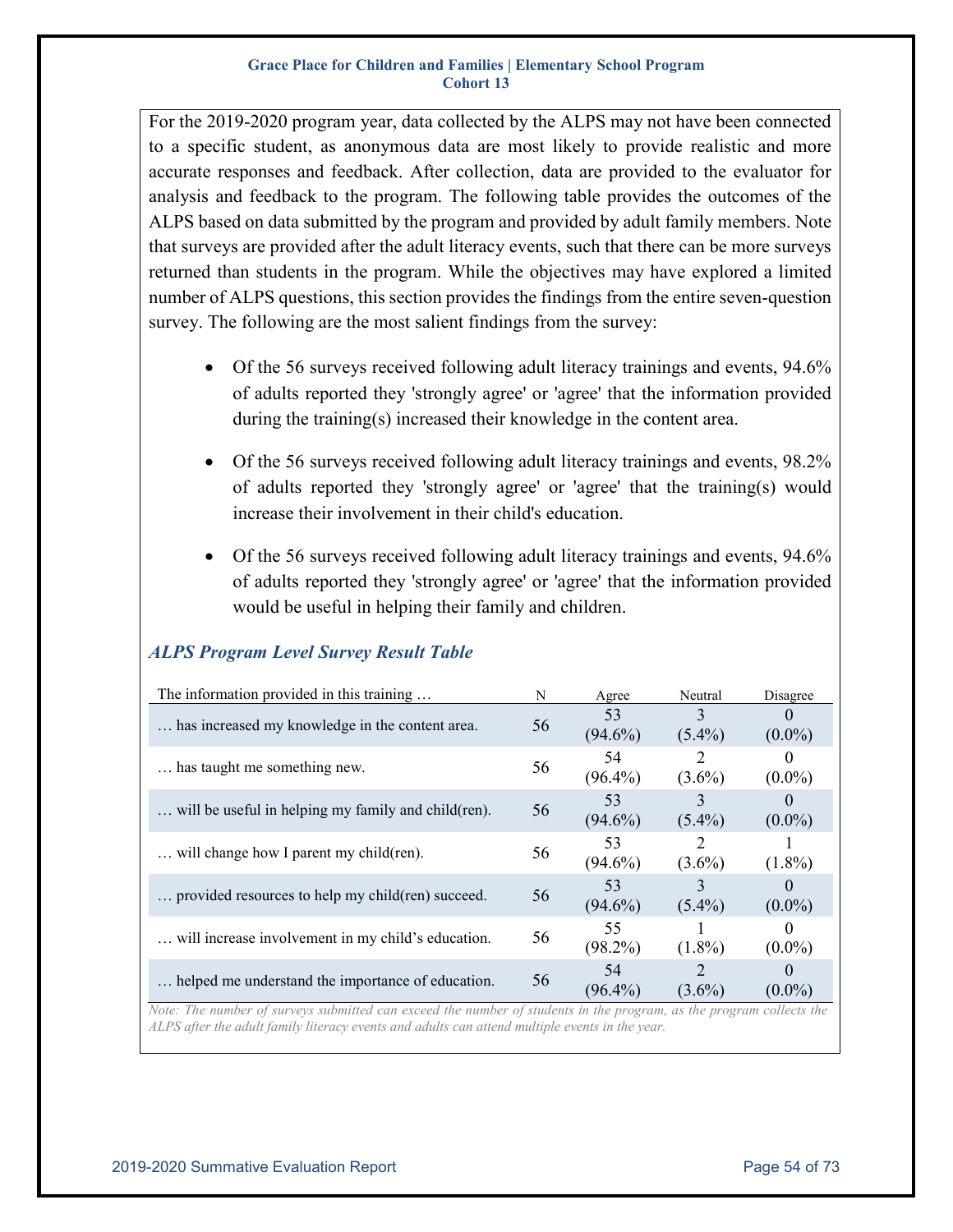# **6.0 CHALLENGES AND ADAPTABILITY**

*In the text box below, provide a narrative of the challenges and disruptions faced during the 2019- 2020 grant year and how the program's staff worked to become adaptable during this time. This may include, but is not limited to:*

- *school closures*
- *epidemics and pandemics*
- *natural disasters*
- *district changes*
- *extreme staffing turnover*
- *curricula*
- *enrollment changes*
- *grant processes*
- *renewability*

As with any educational program, the Grace Place (Elementary) program endured several challenges and disruptions during the 2019-2020 grant year. Certainly, the program worked to overcome these challenges and address the disruptions the best they could. For instance, the program worked quickly to create a virtual afterschool program to maintain their connection with 21st CCLC students while schools were closed and students were thrust into unknown territory (virtual learning). When dedicated program leadership and staff members focus on the needs of students, almost no obstacle is 'too big' to overcome. However, as with any grant-funded program in their fifth year of operations, the Grace Place (Elementary) program faced some unique challenges this past year. Without a doubt, every program in Florida was impacted by the global health pandemic and the unexpected closures of all 21st CCLC programs and all public schools on March 15, 2020. After 89 days of afterschool operations, the program was shuttered overnight and left with more questions than answers. Every agency coped with the shutdown and impacts in their own ways, but all remained focused on students and families. The following provides the most salient challenges of 2019-2020, as provided by the program director and/or agency leadership. While the statements and explanations were modified for grammar and structure, the information provided below comes directly from the program.

• The COVID19 crisis shut down our offices and schools after spring break. We were not given much direction but proactively planned to serve our families in the best ways possible. COVID19 presented many problems to which we deftly responded creating program modifications, advance outreach tracking, documentation, wraparound services and appropriate programming. Through the tumult, staff have remained very dedicated to students and families. We are committed to delivering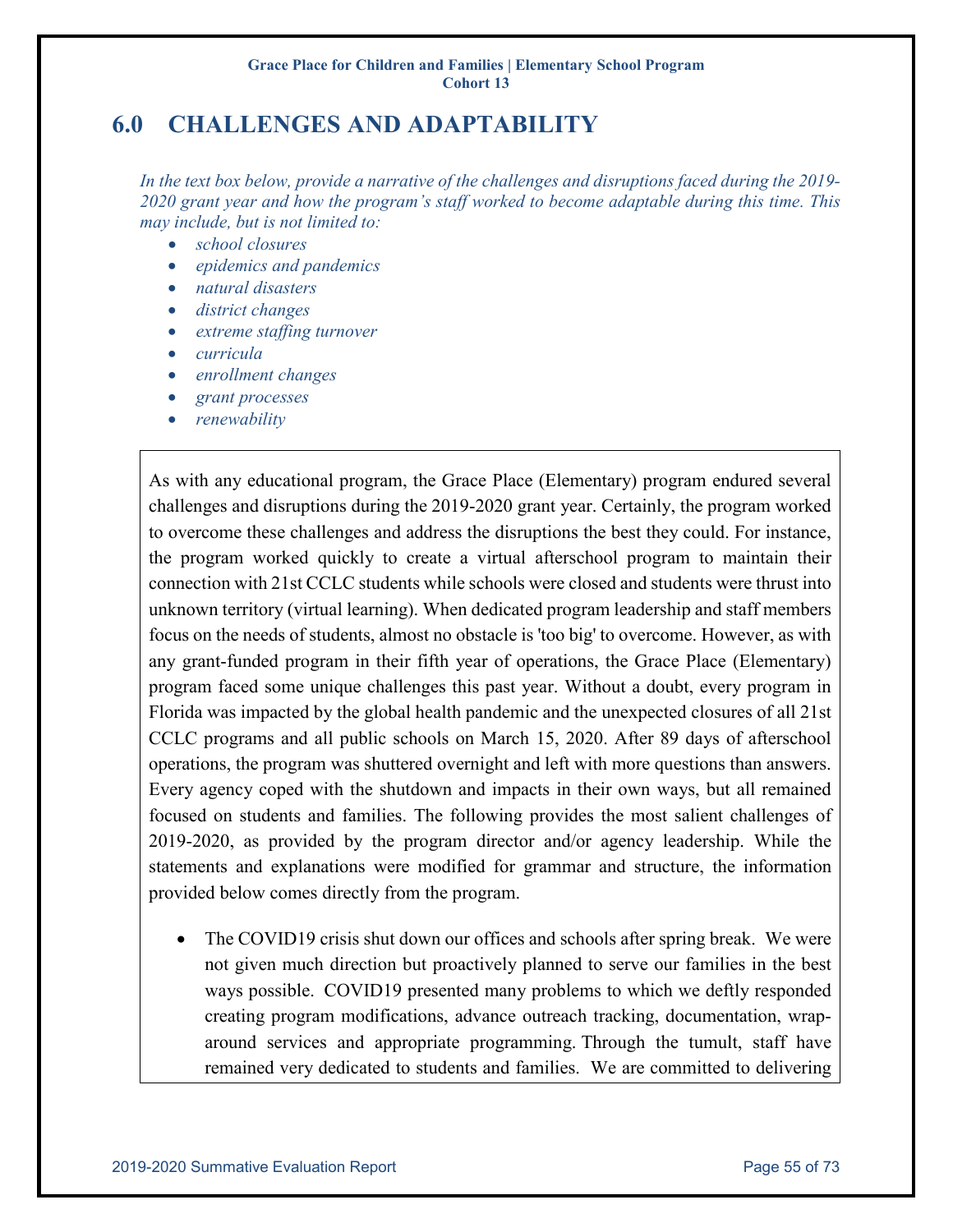top-quality quality programs—in person or virtually. We stuck to the plan and responded well to our community.

- Staff, youth and families were tending to other pressures related to the pandemic including day-time school, virtual learning, jobs, family, sickness, etc. We know that overall our neighborhood had issues with connectivity (access and quality of internet services). Afterschool was not high on the priority list (versus safety, food security, housing, etc.). We were operating only with a skeleton staff during the spring. Still staff used a lot of hours contacting, re-contacting, and supporting families.
- This was a challenging year with the re-application process for  $21<sup>st</sup>$  CCLC programming. We were denied RFP funding for the Elementary program, but were awarded 5 year maximum funding GGMS. We have made the most of it and our team has done a great job staying ahead of the changes and being proactive and thorough with communication with 21st CCLC. Our work has been thorough and reliable again this year—we have asked for help and received it through our PDS and the REU team when needed.
- Turnover was difficult. We started the year with many new staff including coordinators in August 2019. Dr. Tim Ferguson, the former CEO, resigned in May 2020, and was not quickly replaced. As a result, another staff member was asked to oversee all school age programs. We have maintained a steady vision through these turbulent times, continuing to get the most out of our staff. Their dedication to the mission is deep and demonstrated daily.

**<<< ---- End of Section ---- >>>**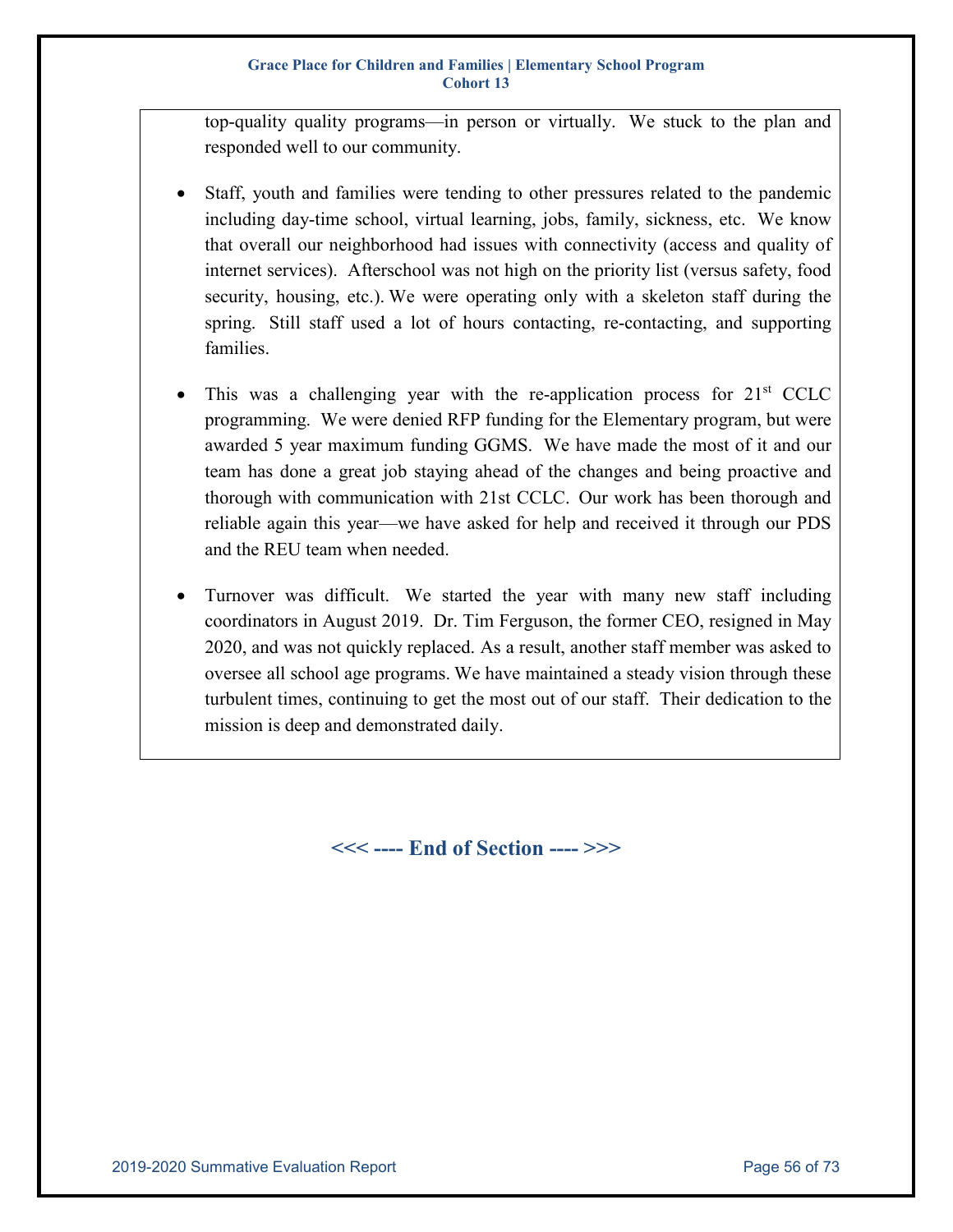# **7.0 PROGRESS TOWARD SUSTAINABILITY**

## *7.1 Partnerships and Contracts*

*Report the data elements outlined in the table below and provide a brief narrative on the partnerships designed to enhance the quality of services offered and to ensure the sustainability of the 21st CCLC program (bulleted summary is acceptable). The narrative should include:*

- *the total estimated value of contributions to the program,*
- *the annual budget amount required to fund the program,*
- *the percentage toward sustainability, and*
- *how the program plans to meet any gaps in funding before the grant ends.*

*Note: There are two types of collaboration: partnerships and contractors. Partners do not receive any monetary compensation for services rendered, while subcontractors receive payment. The aim of this section is to measure sustainability through financial contributions to the program, therefore only contractors who charge less than full value should be included in the contractor section.*

One of the goals of the Grace Place (Elementary) programs is to continue activities beneficial to students and their families after the end of grant funding. In fact, federal law requires 21st CCLC sub-grantees to have a plan for sustainability and ideally show progress towards implementing the sustainability plan throughout the funded years of 21st CCLC programming. However, sustainability is an extraordinarily difficult task for 21st CCLC programs across the nation – with the United States Government Accountability Office (GAO, 2017 - https://www.gao.gov/assets/690/684314.pdf) indicating that as few as 10 percent of 21st CCLC sites are able to maintain any level of services following the end of 21st CCLC funding. In fact, as per the GAO, only about half of all states reported having 21st CCLC programs with some success towards sustainability - with the primary methods of sustainability being charging student fees, obtaining private foundation funding, and obtaining public and non-profit funding (e.g., from universities). As with most 21st CCLC programs, the strongest foundation of sustainability planning is the development and maintenance of high-quality partners that provide free or discounted services, staffing, facilities, and materials.

*Total Estimated Value of Contributions:* Based on data provided by the program regarding partnerships and contractors tracked throughout the 2019-2020 program year, the Grace Place (Elementary) program received an estimated total of \$416,976 in contributions to support 21st CCLC activities and services. As a Cohort 13 grant, any assessment of progress towards sustainability must account for the fact that this is the final year of the 21st CCLC program under this grant cycle.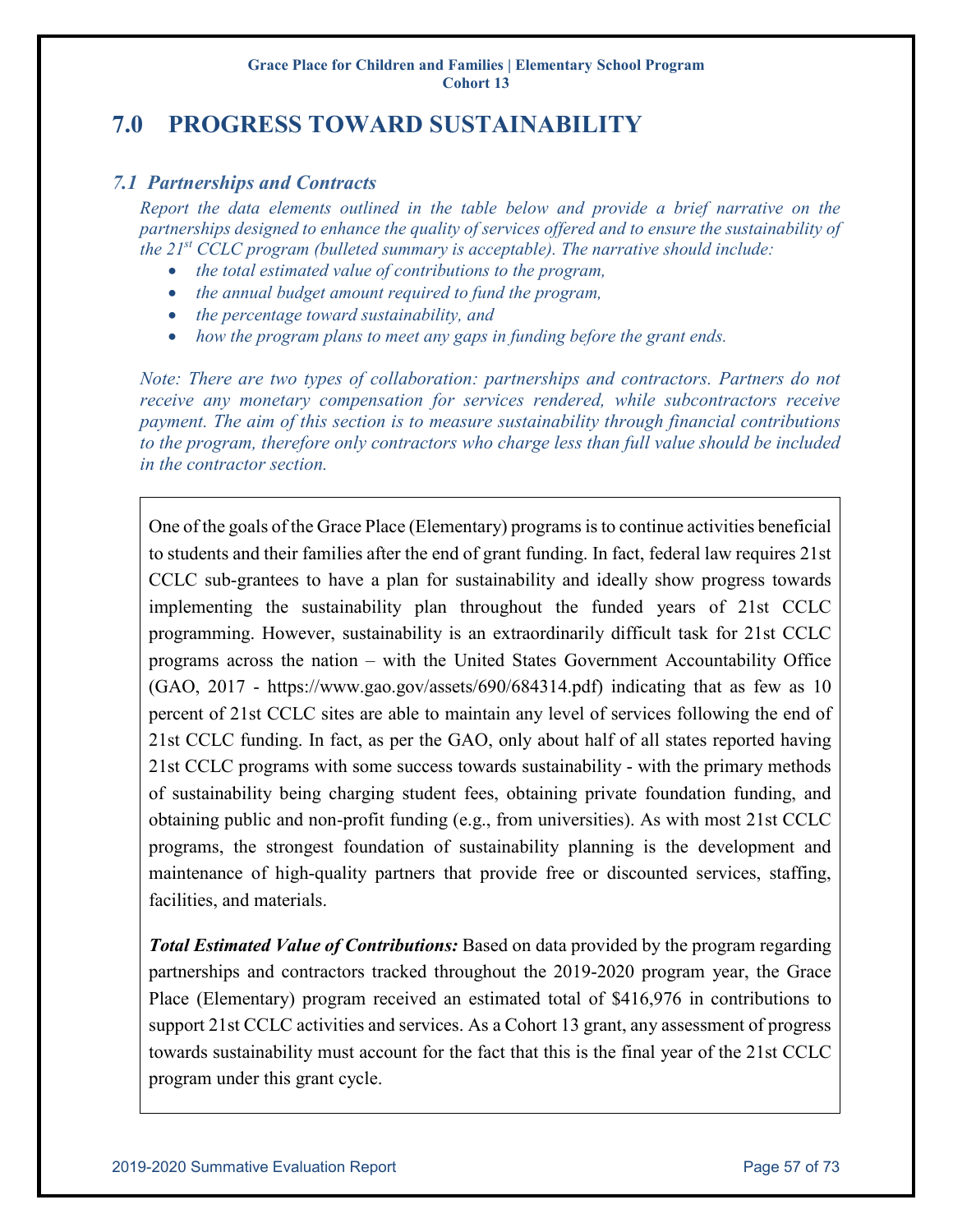*Annual Budget Amount to Fund Program:* In order to fully operate the program as it was implemented during the 2019-2020 program year (prior to the unexpected closures due to the global health pandemic), the Grace Place (Elementary) program would require the full amount of the grant award (estimated annual budget of \$252,378 at 100% of funding request guides). However, not all aspects of the grant would necessarily need to be maintained and other aspects could be scaled back with a reduction in program quantity and quality (e.g., some certified teachers could be replaced with non-certified staff, materials and supplies could be more limited). Based on an analysis of how much the program could scale back operations and costs, a 'barebones' program would be approximately 80% of the estimated annual budget provided under the grant.

*Progress Towards Sustainability:* As of the end of the 2019-2020 program year, the Grace Place (Elementary) program had tracked and reported a total of \$416,976 in contributions since beginning operations. This is equivalent to 206.5% of the project award from 2019- 2020 (\$201,902) and 165.2% of the estimated annual project budget at 100% funding (\$252,378).

*Addressing Gaps in Contributions:* In order to address gaps in funding and help maximize the potential for continuing the out-of-school services after the end of the 21st CCLC grant funding, the Grace Place for Children and Families has proposed several techniques based on best practices and past successes. Rich in partner connections, Grace Place for Children and Families benefits from a very generous partner base. With 13 returning partners and 1 new partner, it appears the current focus of the Grace Place (Elementary) program are organizations and businesses offering enrichment or financial support for items not approved by the grant (meals, etc.) The program will begin to see out partners that support the general fiscal development of the program, allowing for sustainability after the grant ends. Grace Place will utilize an effective combination of traditional and non-traditional communication channels to inform the Golden Gate community, school staff, partners, parents and other stakeholders about Academy of Leaders (e.g. services, activities, goals) and the importance and promise of the 21st CCLC federally funded afterschool program. Schools: daily announcements, meetings with teachers and school leadership; Local media: press releases to local radio, web, newspaper, and television. Social media is used to announce the program and to update the community and program stakeholders. Grace Places' existing social media sites will be utilized: Facebook, YouTube, Twitter, Google+.

One of the most impactful methods of engaging partners and other stakeholders is through membership on the 21st CCLC Advisory Board. The Advisory Board should be comprised of a number of important stakeholders, including district administrators, 21st CCLC team members, school administrators, site-level leadership, partners, parents, and students. The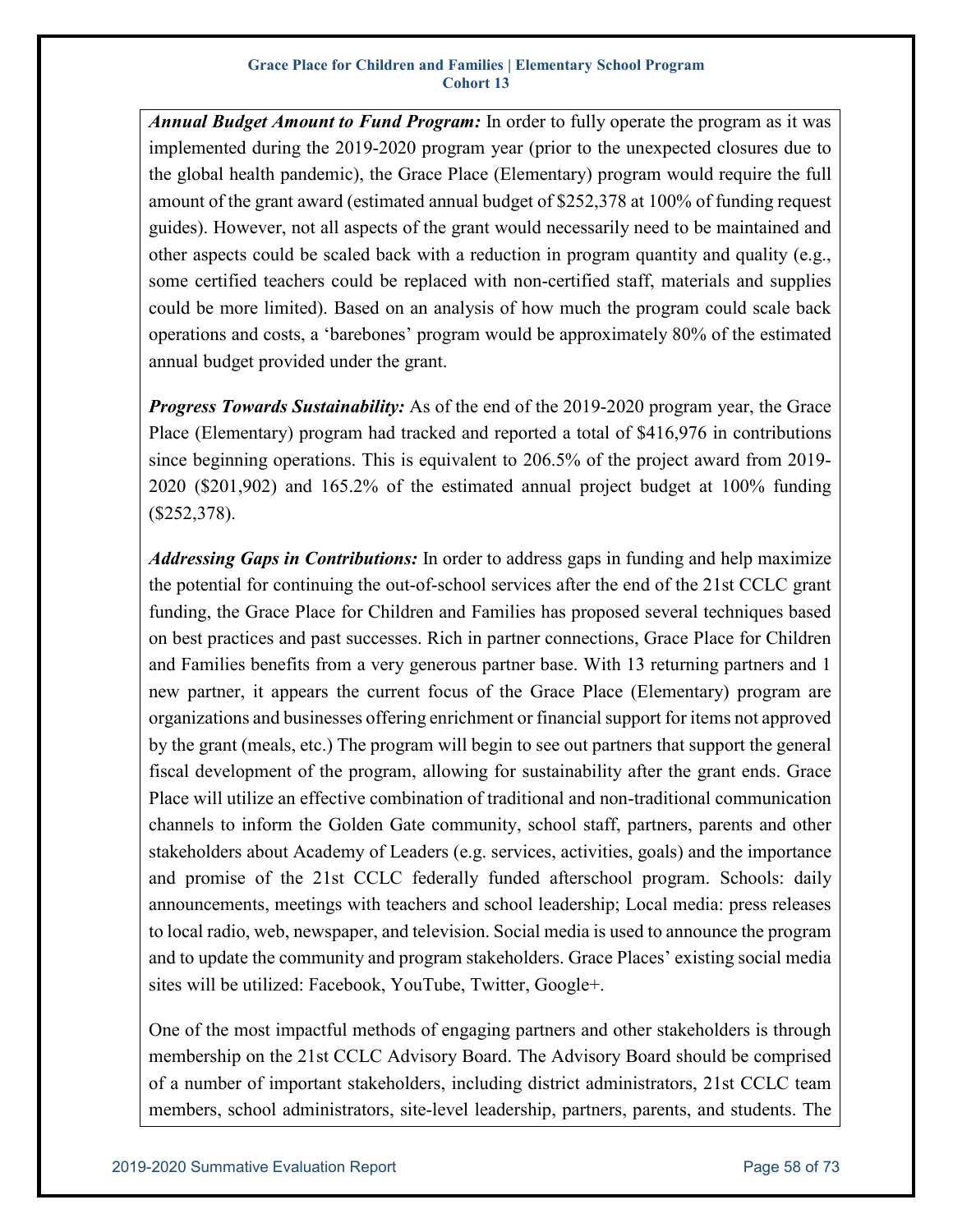advisory board can be a tremendous asset to enhance sustainability, as partners like to know (1) what is happening with a program they are supporting, (2) how they can support the program (and what kind of support is needed), and (3) how they can be publicly recognized for their contributions and impacts from their contributions.

To ensure broad based community, student, and parent involvement and support, the program will continue to maintain an advisory board made up students, parents, teacher, and community members allowing the program to receive a well-rounded perspective. The community partners are in a unique position to support the program while engaging their peers which, in turn, creates more opportunities for volunteers and potential monetary partners. In addition, the program will continue to seek out potential members of the advisory board who could also serve as partners in the future. Inviting these individuals to attend an adult family literacy session or giving them a tour of the building while the program operates will help give a visual of the students and families their generosity would immediately impact.

| <b>Agency Name</b>                             | <b>Type of Service Provided</b>                                 | <b>Estimated</b><br>Value (\$)<br>of Service* | Amount (\$)<br>Paid** | <b>Estimated</b><br>Value (\$) of<br>Contribution** |  |
|------------------------------------------------|-----------------------------------------------------------------|-----------------------------------------------|-----------------------|-----------------------------------------------------|--|
|                                                |                                                                 |                                               |                       |                                                     |  |
| Boy Scouts of<br><b>Collier County</b>         | Boy Scout Troop program                                         | \$630                                         | \$0                   | \$630                                               |  |
| Boys and Girls Club<br>of Collier County       | <b>Snacks or Meals</b>                                          | \$34,560                                      | \$0                   | \$34,560                                            |  |
| Childcare of SWFL                              | <b>Snacks or Meals</b>                                          | \$99,036                                      | \$0                   | \$99,036                                            |  |
| <b>Collier County</b><br><b>Public Schools</b> | Data Collection,<br><b>Administrative Support</b>               | \$3,500                                       | \$0                   | \$3,500                                             |  |
| Conservancy of SW<br>FL                        | Conservation and<br>Environmental programs                      | \$300                                         | \$0                   | \$300                                               |  |
| David Lawrence<br>Center                       | <b>Health Services</b>                                          | \$3,780                                       | \$0                   | \$3,780                                             |  |
| Drug Free Collier                              | Staff                                                           | \$700                                         | \$0                   | \$700                                               |  |
| Girls on the Run                               | Staff                                                           | \$700                                         | \$0                   | \$700                                               |  |
| <b>Grace Place</b>                             | Volunteers                                                      | \$27,510                                      | \$0                   | \$27,510                                            |  |
| <b>Grace Place</b>                             | Facilities, Utilities, Support<br>Staff, Administrative Support | \$242,000                                     | \$0                   | \$242,000                                           |  |

## *Table 16. Partnerships and Contracts*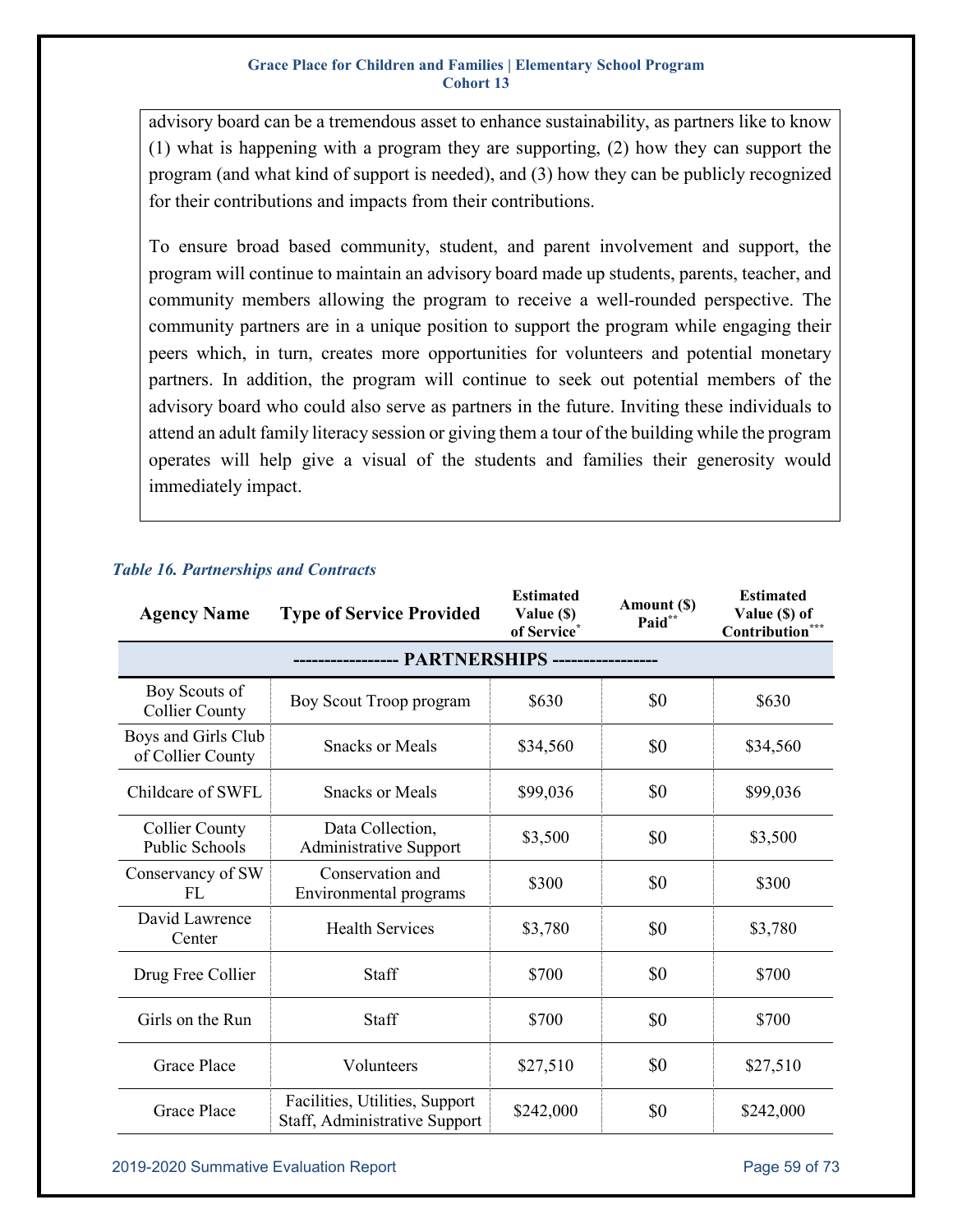| <b>Agency Name</b>                                | <b>Type of Service Provided</b> | <b>Estimated</b><br>Value (\$)<br>of Service* | Amount (\$)<br>Paid**        | <b>Estimated</b><br>Value (\$) of<br>Contribution*** |  |
|---------------------------------------------------|---------------------------------|-----------------------------------------------|------------------------------|------------------------------------------------------|--|
| Naples Art<br>Association                         | Weekly PBL programs             | \$600                                         | \$0                          | \$600                                                |  |
| Naples Botanical<br>Gardens                       | Materials, Gardening Supplies   | \$500                                         | \$0                          | \$500                                                |  |
| United Arts Council                               | Weekly PBL programs             | \$2,520                                       | \$0                          | \$2,520                                              |  |
| <b>CONTRACTOR CONTRIBUTIONS -----------------</b> |                                 |                                               |                              |                                                      |  |
| Gulfshore Opera                                   | <b>Enrichment Programming</b>   | \$1,440                                       | \$800                        | \$640                                                |  |
|                                                   |                                 |                                               | <b>Total:</b>                | \$416,976                                            |  |
|                                                   |                                 |                                               | <b>Annual Budget Amount:</b> | \$201,902                                            |  |
|                                                   |                                 |                                               | % toward Sustainability:     | 206.52%                                              |  |

*\* Estimated total value if the service were paid for in full, regardless of the amount actually paid, if any.* 

*\*\* Amount paid to a subcontractor for the service. If the subcontract is paid in full, it should not be listed on this table. \*\*\* For partners, this is the total estimated value of the service (i.e., nothing paid by the program). For subcontractors, this the total estimated value of the service minus the amount paid.*

## *7.2 Closeout Program Requirements (Outgoing Cohorts)*

*In the text box below, provide a narrative that encompasses the following four elements.*

### • **Community Relationships**

*Describe the strategies your organization employed to build and sustain broad‐based community support, detail the strategies your organization employed to identify, cultivate and sustain community partners, and list any strategic partnerships your program was able to develop. Describe what strategies you employed to build and sustain strong strategic partnerships.* 

Grace Place for Children and Families holds a core value to provide opportunities for people and organizations to experience the power of working together to transform lives and improve the quality of life in their community. The 21st CCLC program has engaged in numerous methods to reach out to potential partners and volunteers, finding some success during the 2019-2020 program year. Partnerships are critical to the sustainability of both the afterschool and summer programming, as well as helping provide new ideas to enhance the implementation of the program and the experiences of the participating students. Overall, the program developed a limited number of new partnerships with a focus on enhancing the programming for students during the 2019-2020 program year, rather than an eye towards sustainability beyond the end of the grant funding period. Most notably, the program continued staffing support for activities provided by Drug Free Collier and new staffing support provided by Girls on the Run.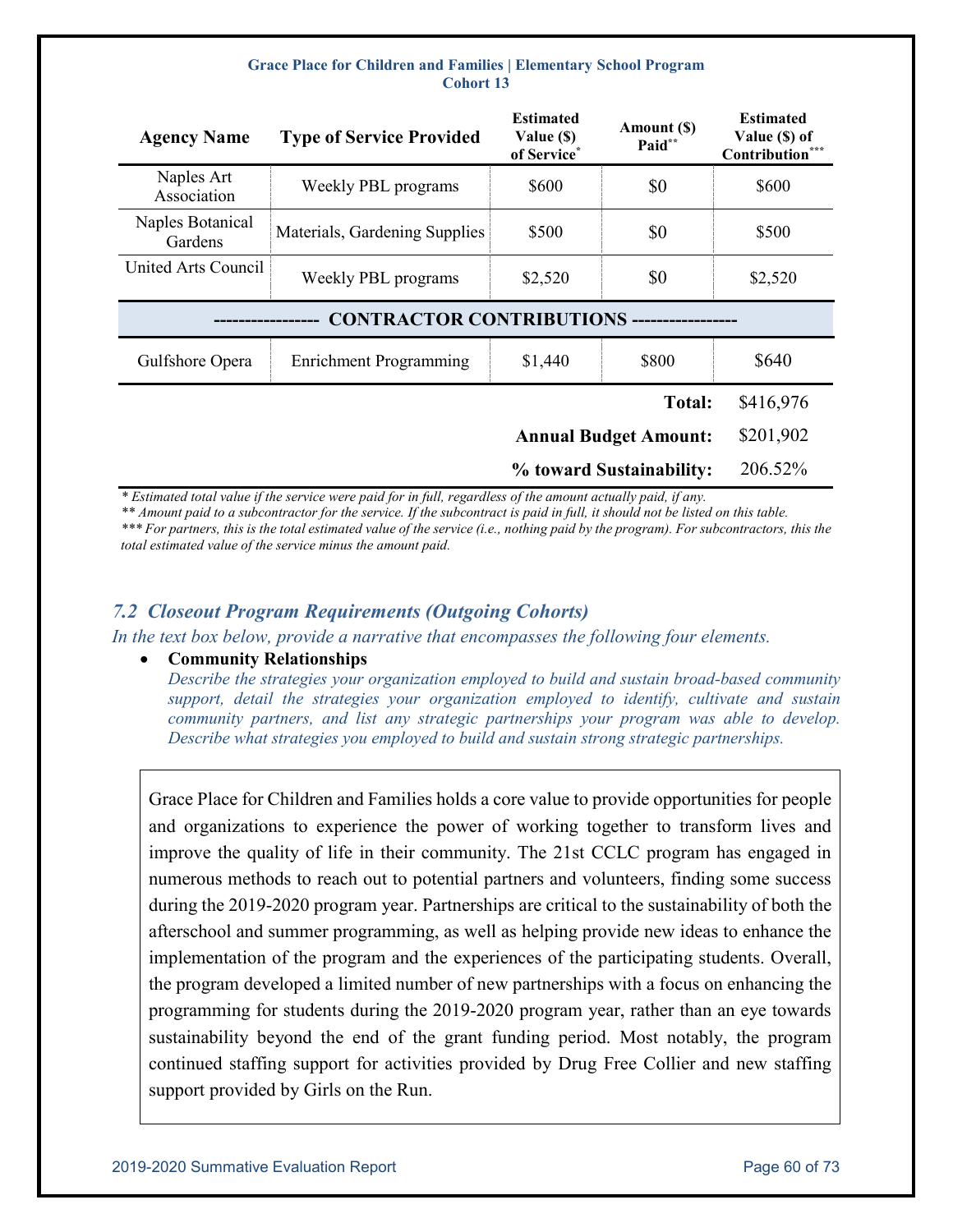### • **Accounting for Change**

*Explain the strategies your organization employed to address current and future student and organization needs, and describe the strategies your organization employed to adapt to a changing environment.* 

The Grace Place 21st CCLC program was designed to specifically address the needs of students, particularly in terms of academic achievement and community service. The program was designed to address the national need for incorporation of informal and handson academic-focused activities to help students perform better on state assessments and consider pursuit of college degrees and careers after high school. Grace Place conducted a needs assessment at the beginning of the program (when writing the original application) and engaged in needs-based programming in each year thereafter. Follow-up needs assessments were conducted each year following the release of standardized test scores, and incorporated results from pre-post assessments and stakeholder surveys (i.e., student, teachers, and parents). While the FLDOE did not permit significant changes over the course of the five years, the program was able to make minor changes and incorporate additional curriculum and materials to address new needs or previously unrealized needs.

Grace Place actively sets and communicates high expectations and standards for the quality of work and results they require from every staff member, student, board member, and volunteer who works with Grace Place. Grace Place strives to set the bar high and challenge the status quo every day. While Grace Place did not have tremendous changes at the administrative level, there was constant change with staff members due to them leaving the district and/or finding better jobs. Grace Place often encouraged and supported staff members in finding employment that provided better pay than could be provided under the grant, often helping staff members get into college or find advanced positions. It is certainly a strength of Grace Place to support their staff, but it did result in some turnover every year for the past five years. Fortunately, Grace Place was able to adapt to these changes by having strong training procedures, employee handbooks, and supports to get all new staff members acclimated quickly and effectively. There were changes where the 21st CCLC program and administrators struggled – namely decisions made by the school district and school principals that inadvertently impacted the 21st CCLC program. In these instances, the CEO of Grace Place was able to step in and provide hands-on assistance and support. Indeed, the entire administrative team at Grace Place took an active and passionate role in supporting the 21st CCLC program.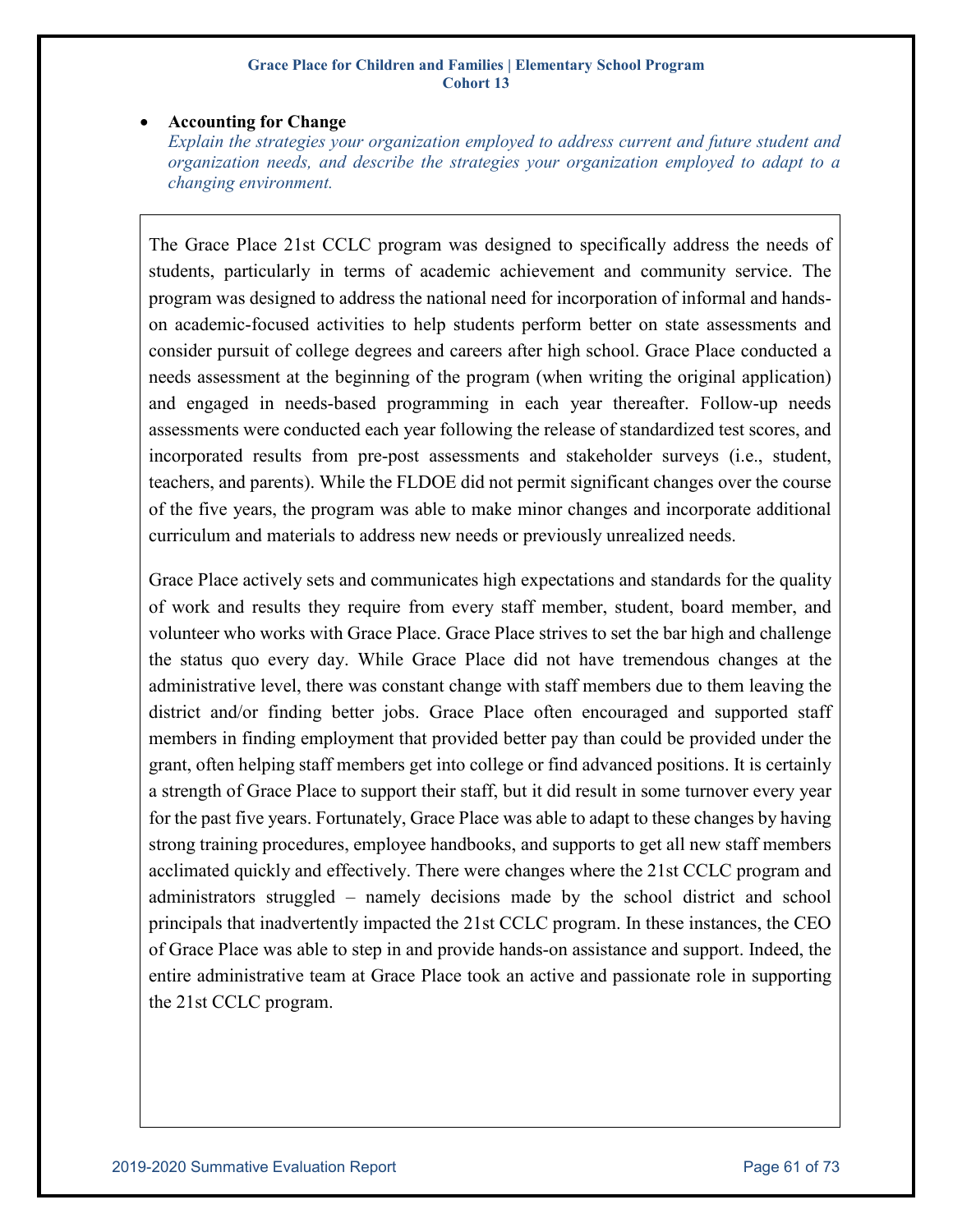## • **Strategic Financing**

*Summarize the resources that were required to carry out these strategies, describe the strategies your organization employed to coordinate resources and control costs, and provide a brief profile of current funding sources along with strategies for diversifying and sustaining future funding streams.* 

Grace Place for Children and Families believes in providing a "hand up" not a "hand out", with a focus on encouraging and embracing innovative practices which result in positive outcomes. Grace Place does this by teaching families necessary skills to be self-sufficient and sustainable. However, in terms of the  $21<sup>st</sup> CCLC$  program, the only method of funding the sustainability of the Grace Place 21st CCLC program at this time lies with the receipt of a new competitive RFP for 21st CCLC programming. None of the partners can continue to support the 21st CCLC program at the level necessary to provide the same level of services. All the materials and supplies can continue to be used within the same curriculum, such that this is not considered a significant cost that would inhibit sustainability. The primary costs for sustainability are the teachers and staff to provide the 21st CCLC program services. Grace Place never moved into sustainability options regarding the materials and equipment remaining under the grant, as Grace Place for Children and Families submitted a competitive proposal to refund this site.

**<<< ---- End of Section ---- >>>**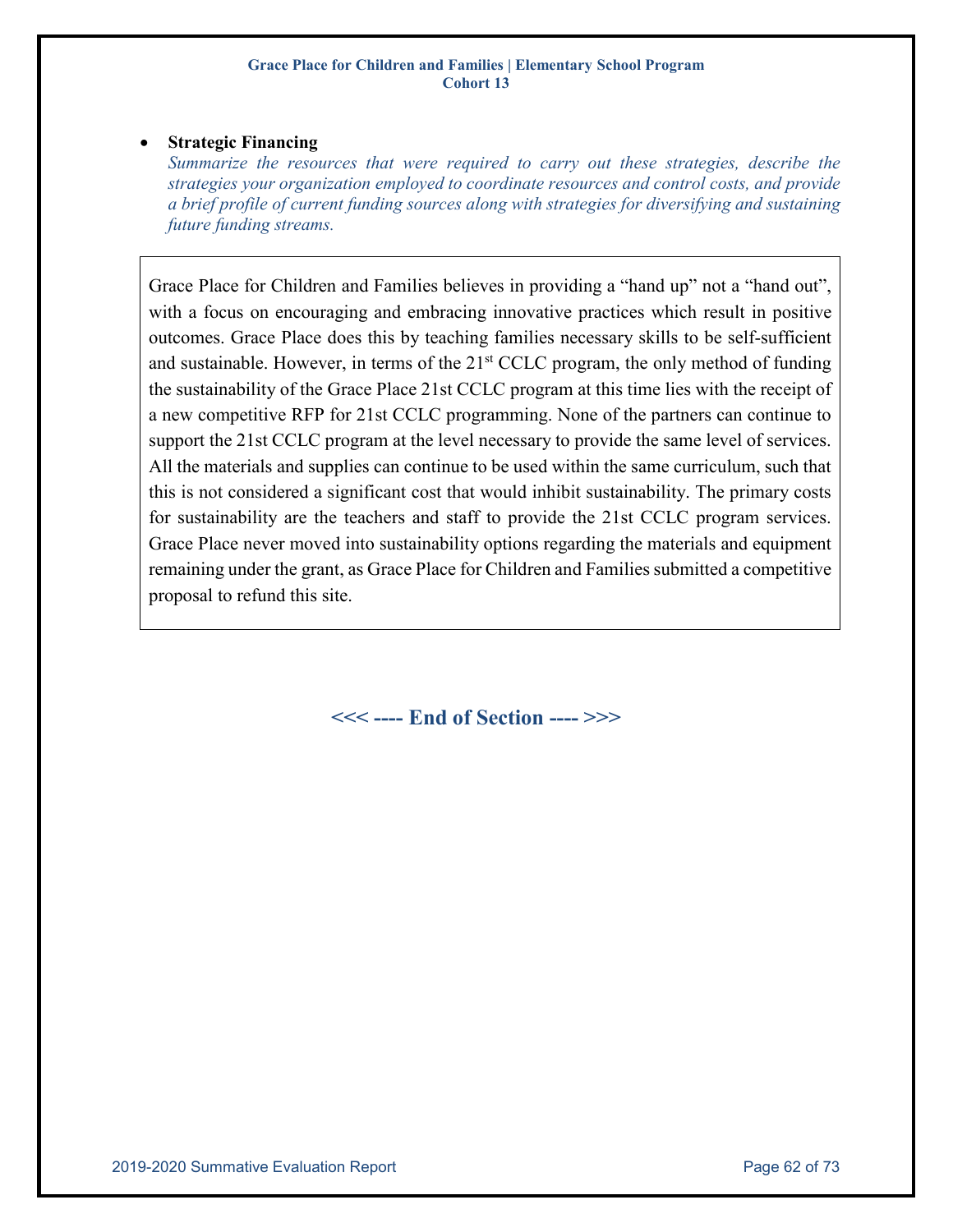# **8.0 LESSONS LEARNED AND RECOMMENDATIONS**

*Provide a narrative with an overall assessment of your 21st CCLC program impact in the text box below. This may include, but is not limited to:*

- *reflection of the lessons learned throughout the grant year*
- *impact on the students*
- *impact on the community*
- *recommendations to enhance program quality for the next grant year*
- *recommendations specific to program areas and activities*
- *recommendations specific to program objectives*
- *discuss any recommended changes for data collection or other evaluation methods*

In the final year of operations under this grant, the Grace Place (Elementary) program strived to provide a strong out-of-school program during the 2019-2020 operational year. Using a variety of engaging activities and wraparound services, the 21st CCLC program focused on enriching the minds and bodies of 115 middle school students and their families. Concluding their first year of operation, the 21st CCLC program ensured all activities supported the approved objectives to (1) improve academic achievement in English Language Arts (ELA), mathematics, and science; (2) improve self-efficacy; (3) improve transition to adulthood skills; and (4) increase adult literacy and parenting skills.

Through all this angst and uncertainty about the future, the program leadership and staff remained focused on the students and on providing the best possible out-of-school program. For instance, as discussed previously, the 21st CCLC program refocused and developed a unique virtual afterschool program that aligned with the overall grant objectives and ensured students maintained their connection to the afterschool program. Ultimately, the program persevered through all these challenges (and more) and escaped with some important lessons that will certainly inform future operations should the program continue in some format. Some of these lessons learned are provided below, as are several recommendations for further enhancing any future program that this agency might provide to these children. These are not considered 'weaknesses,' but serve to document some of the 'growth edges,' or those areas where the agency could focus attention if planning on reapplying for 21st CCLC funding in the future.

## *Strengths and Lessons Learned*

## *Lessons Learned: Program-Defined Strengths*

When asked to discuss the strengths of the program, the director responded with the following: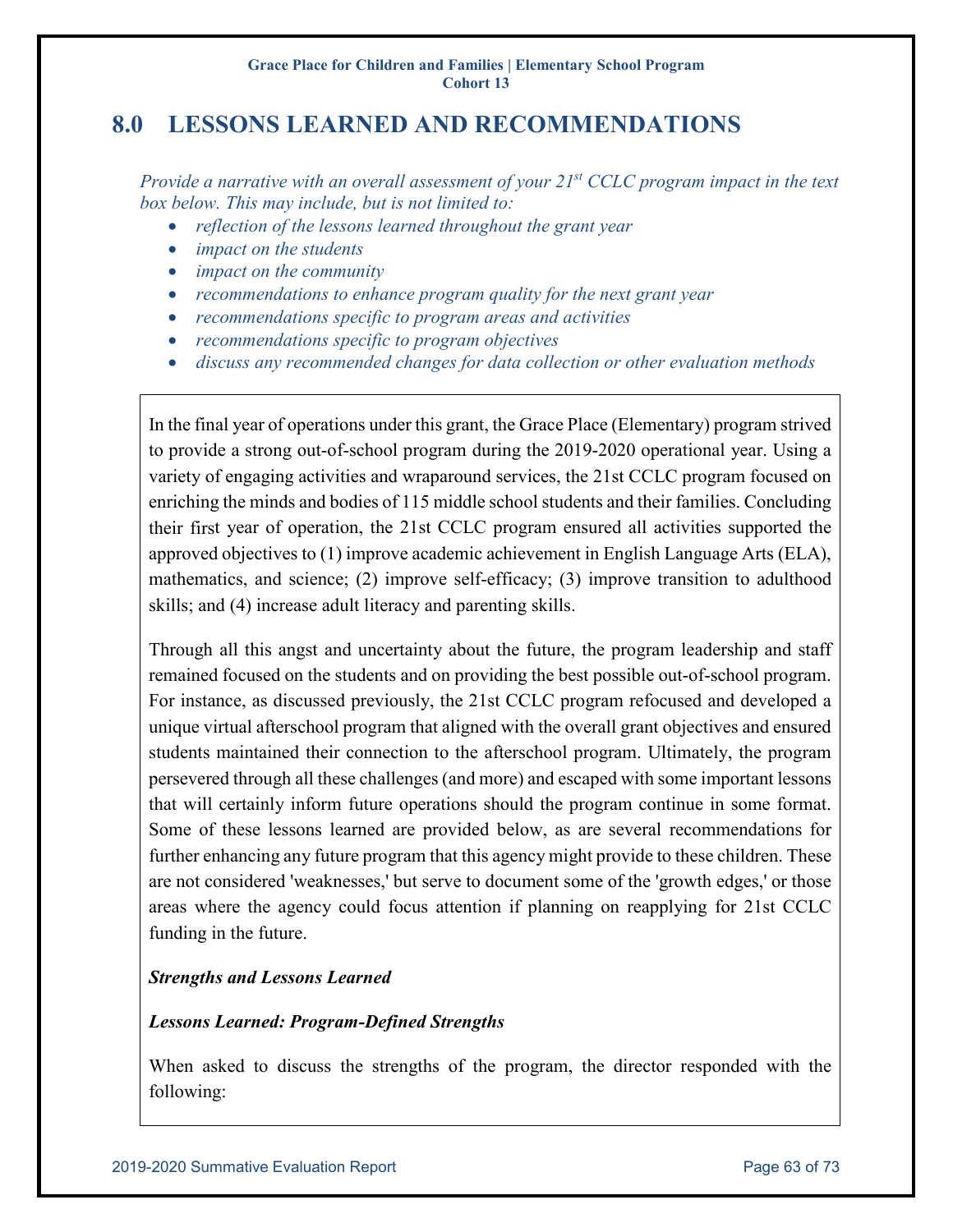• Grace Place, a well-known non-profit in the Naples areas continues to support children and youth through the 21st CCLC grant. Due to its stellar reputation, Grace Place attracts high quality staff, seasoned teachers and eager volunteers. With 5 new buildings and a recently added computer lab, the children attending Grace Place receive wrap around services in a welcoming and modern atmosphere. Familiarity with both students and families allows the program to support the entire family.

## *Lesson Learned: Navigating Agency Changes*

All grants under Grace Place for Children and Families were faced with a changing administrative structure at the agency, with the agency CEO leaving and interim administrators being placed in charge. While these interim administrators were supportive of the 21st CCLC programs, all three 21st CCLC programs (elementary, middle, and high school) learned the importance of having organized information to share with administrators and stakeholders, as the program was able to quickly locate and share information about programming when requested. This helped the program director, site coordinator, and program staff present a consistent picture of the program, demonstrating its importance to both the students served and the community served by Grace Place. The 21st CCLC staff members and administrators will continue to ensure updated information is available for all stakeholders, including any new administrators at Grace Place.

## *Lesson Learned: Importance of Maintaining Connection with School District*

As noted earlier in the report, Grace Place for Children and Families has a strong partnership with the Collier County School District, wherein a formal data-sharing agreement allows Grace Place to access all district data on students, including grades, assessments, attendance, and early warning indicators. Grace Place has learned (and re-learned every year) that this level of partnership and sharing is absolutely critical to the success of the program, as it allows staff members to track student progress in the regular school day and focus on those needs within the afterschool program. The relationship also helps ensure data are available throughout the year for program deliverables. This past year, with the challenges of COVID and closures, we learned that the availability of data through StopWatch (the online data system provided by the district) was particularly useful when completing well-checks and helping students with specific academic needs though virtual outreach (e.g., knowing a student was struggling in math would help focus the virtual discussion for that student). Beyond StopWatch, we have learned that hiring strong school leaders (teachers who are leaders during the school day) has allowed Grace Place to do more with the students and has helped Grace Place serve families better (by learning of their needs sometimes only seen by the student's teachers).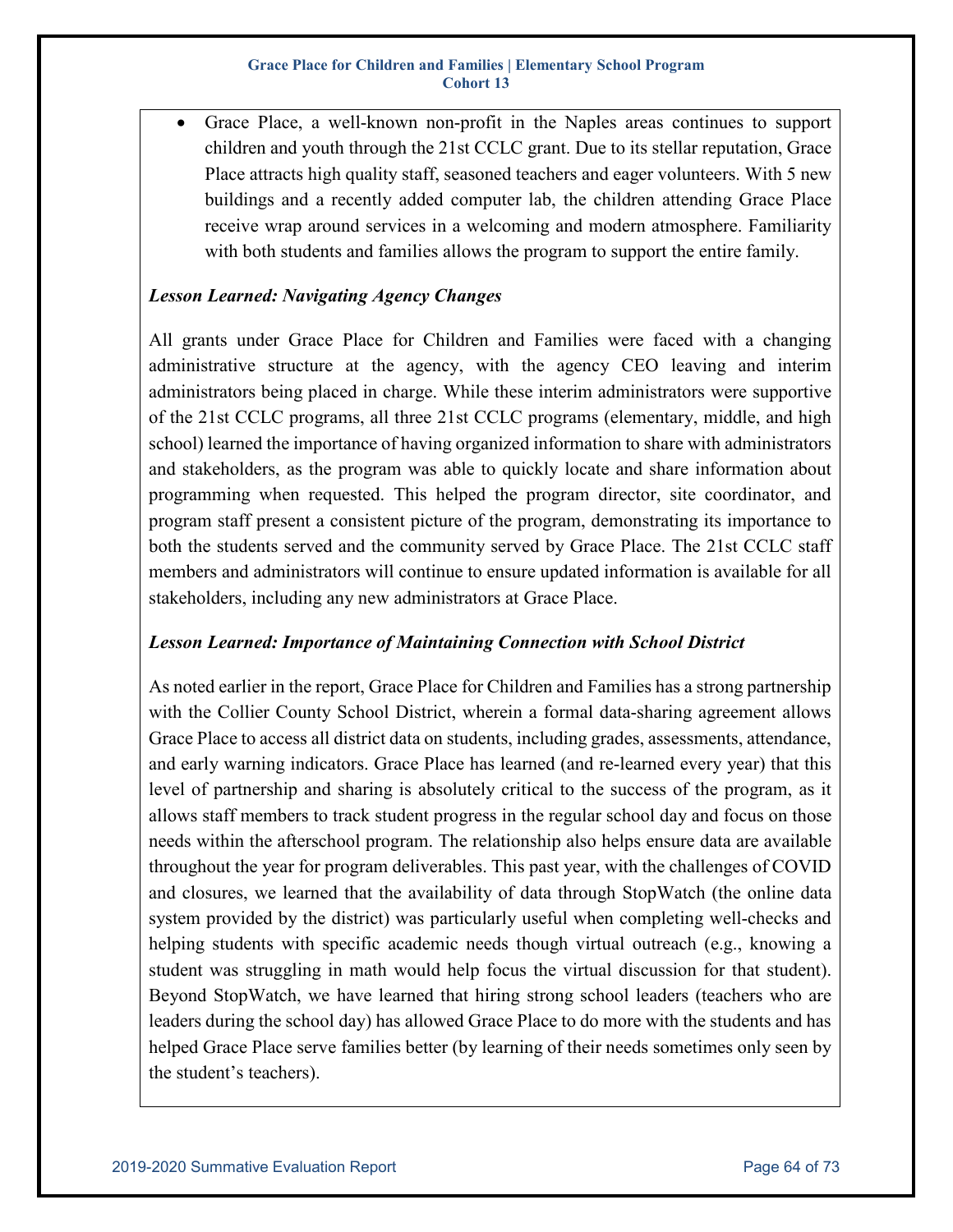## *Lesson Learned: Flexibility*

Grace Place was fortunate to have existing resources, administrative support, and overall infrastructure to provide virtual afterschool program after the unexpected closures of faceto-face programming. Within two weeks (we started providing virtual programming on March 23), we were able to start providing a virtual program to students who were previously enrolled in the 21st CCLC afterschool program. Within this process, we learned that our staff members, teachers, and agency leaders were very flexible and willing to do whatever it took to start up the virtual programming and avoid "losing" our students and their commitment to the 21st CCLC program. Leadership initially anticipated significant challenges with implementation, but staff remained focused on providing the virtual program and were squarely focused on ensuring the students received what programming could be provided virtually (rather than being self-focused).

## *Lesson Learned: Community Presence and Support*

The Grace Place (Elementary School) 21st CCLC program learned the importance of building and maintaining a strong community presence, particularly when unexpected changes impact program operations (e.g., COVID19 closures). Grace Place is an icon of the community served by the 21st CCLC program, a fact that helped reduce loss of enrollment and interest in the program following the closures. In fact, many of the students in the 21st CCLC program have been at Grace Place since pre-school and many of their parents have participated in English classes or other services during the day (Grace Place is a community center open to adults during the school day, but closes to the public when the 21st CCLC program is in operation during summer and afterschool hours). This level of commitment from families and students (and the entire community) helped smooth the transition to virtual learning in March. We also learned that the best method to maintain this level of commitment is through ongoing communication with parents - which we had to adapt when we closed on-site programming due to COVID (we moved from printed information to online information and phone calls - as many of our families do not have computer access at home).

## *Lesson Learned: Students WANT Homework Help*

Grace Place provides all students with homework help in the standard schedule approved by the 21st CCLC program. We have learned that students and families truly appreciate the homework help that is provided, as it is a struggle for them to complete the homework at home (often due to limited technology, limited internet access, and limited ability of parents to help with homework). In several instances, students have asked for the schedule to allow for additional time with homework, which we are able to accommodate occasionally for students with increased homework demand or a special project due for their class. We have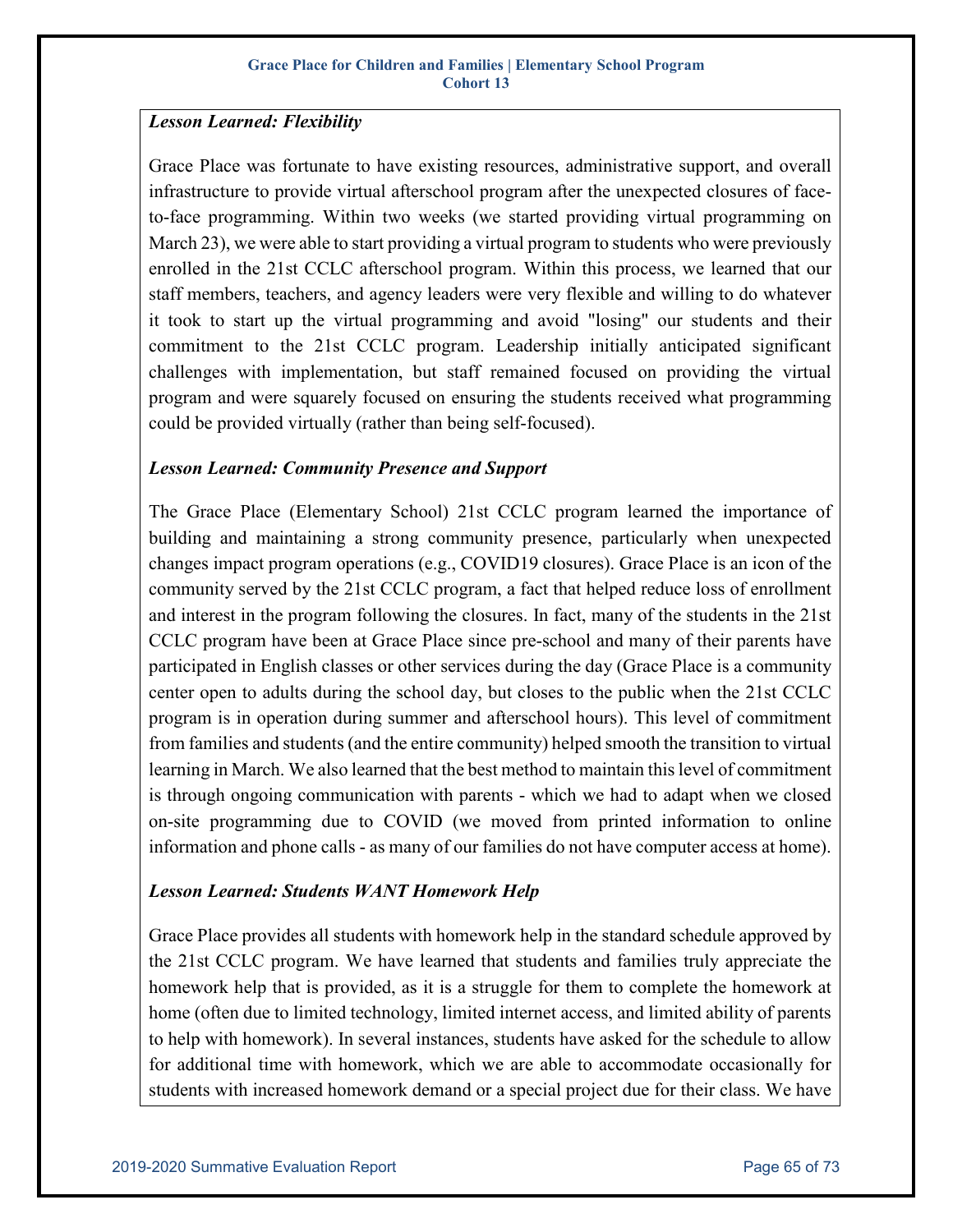learned that students asking for added homework time are often struggling in a specific class, so we are able to use our volunteer mentors and tutors to help those students more directly.

## *Lesson Learned: Food for the Mind*

Grace Place learned that students were not eating dinner during the afterschool program (during face-to-face programming), which was initially thought to be the food choices. In discussing the concern with the students (elementary school students are very honest), we learned that providing both the snack and full meal was too much for the students (we provided them close together due to program hours). Some families were asking their children not to eat at the program, as they wanted them to eat at home. While we still provide both the dinner and snack, as some students will not have food at home, we find ourselves less concerned having learned the reasons why some students are not eating all their food.

## *Lesson Learned: Fewer Transitions*

The Grace Place for Children and Families facilities include technology-enhanced classrooms designed specifically for our student-focused activities. Most of the classrooms are similarly designed, and we learned that it was less effective to have students change classrooms than have the teacher move classrooms. We also learned that limiting transitions increased time-on-task and was far easier for staff members to manage the students. We will continue this practice into any future years of operations.

## *Recommendations*

## *Maintain the Advisory Board*

One of the most impactful methods of engaging partners and other stakeholders is through membership on a program-level Advisory Board. The role of an advisory board is to provide important feedback and advice to the out-of-school program in matters regarding programmatic refinements and improvements. The 21st CCLC program is encouraged to maintain the advisory board from the 21st CCLC grant if planning to apply for new grants and/or if planning to continue some form of afterschool programming with the same students as served in the 21st CCLC program.

## *Continue Utilizing the Adult Literacy Performance Survey*

The Grace Place (Elementary) program, though it the grant has ended, is invited and encouraged to utilize the free-use Adult Literacy Performance Survey (ALPS) for all adult literacy events that might be provided within future out-of-school programs. The ALPS provides for better and deeper data to assess the impact of programming provided for adult family members. The ALPS assesses self-reported impact on knowledge and conative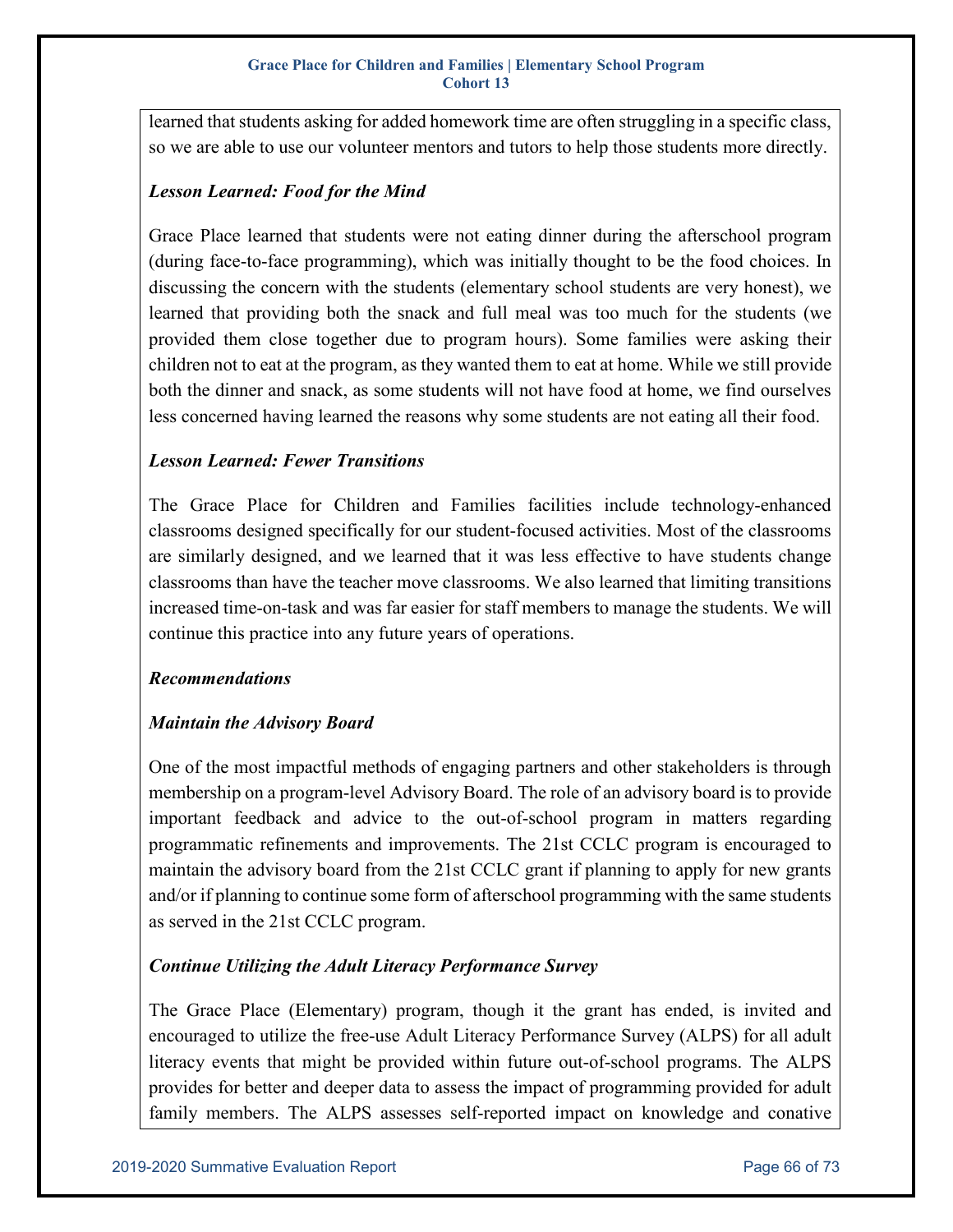impacts on parenting and educational involvement. As per the instructions on the ALPS: 'Literacy is more than reading – it is competence or knowledge in any specific area. Today's training was focused on providing you information about specific topics to help your family and your student(s) succeed. We are interested in whether the training was helpful and whether your knowledge was improved. Please answer the following questions to the best of your ability. It is okay to leave questions blank if you do not know how to answer.' The data collected by the ALPS should be anonymous (except for 21st CCLC programs), as such data are most likely to provide realistic and more accurate responses and feedback from parents and adults. Note that surveys are designed to be provided after adult literacy events and trainings.

## *Explore Resources for Virtual Learning Afterschool*

The 21st CCLC program is encouraged to explore some of the virtual afterschool resources that have become available over the past several months. While the program may be starting in-person (or hoping to start in-person soon), the global health pandemic is still in flux and nobody can predict what the future might hold. Creating a list of virtual resources or virtual programs would not be a wasted exercise, as many of the online programs and resources can also be used within an in-person program (e.g., virtual field trips, Sanford Harmony Online, etc.). The program is encouraged to explore the Afterschool Alliance COVID19 resources page, where the program can explore the resources put together by various state Afterschool Networks funded by the Mott Foundation (https://afterschoolalliance.org/covid/). Another resource would be Prime Time Palm Beach County which has several resources that might be helpful for programs across the state (https://www.primetimepbc.org/covid19 ptupdates/). The program is reminded that there are many free resources to support a virtual program and support the regular program using more technology.

**<<< ---- End of Section ---- >>>**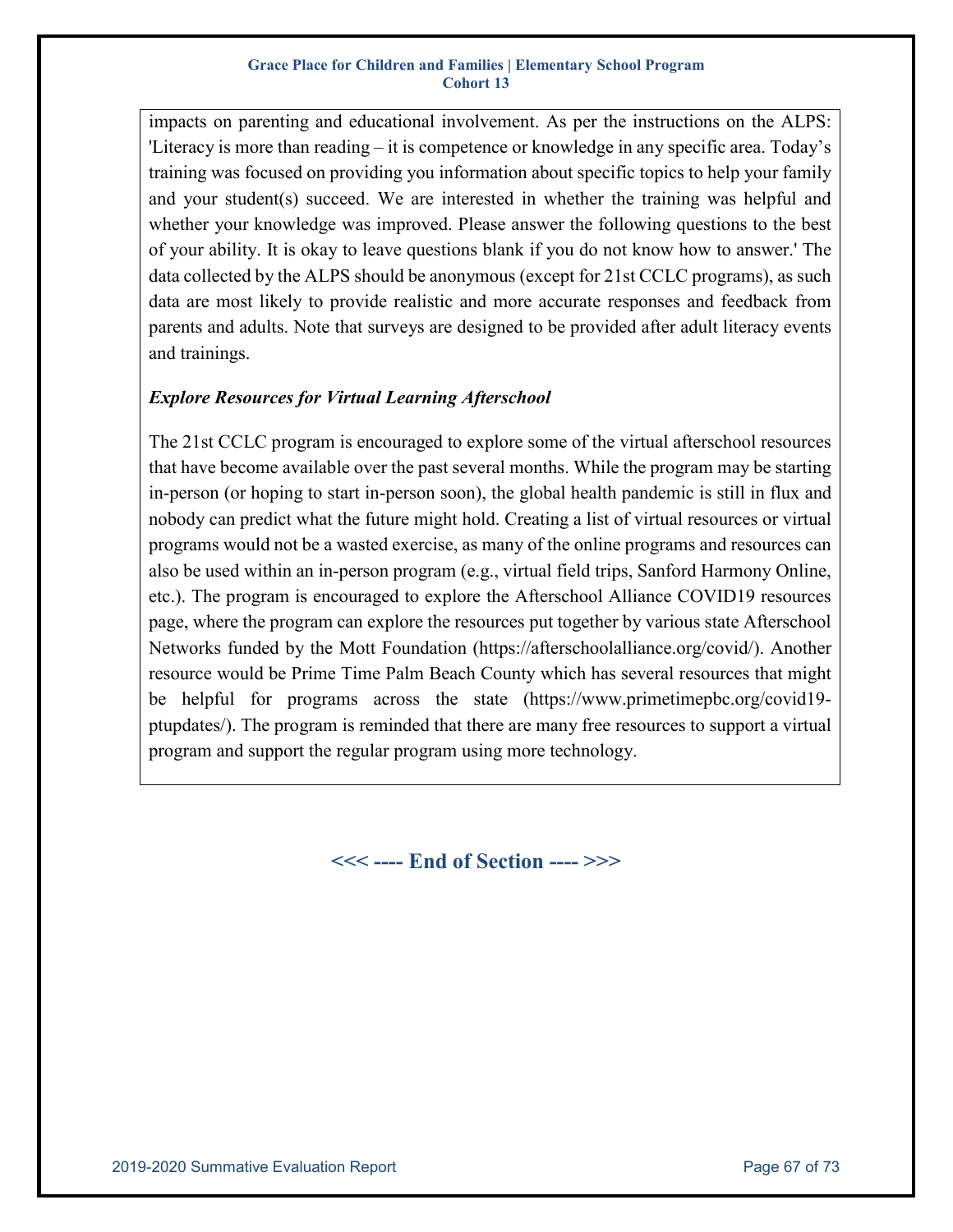# **APPENDIX A**

*This section is optional. In this section's text box, subrecipients have the opportunity to provide additional information (including charts and graphs) that may enhance the stakeholders' understanding of the program. This can include items such as:*

- *a national and/or state overview of the 21st CCLC program*
- *the history of the role of afterschool programming*
- *detailed information about partners and subcontractors*

# *THE UNIVERSAL NEED FOR AFTERSCHOOL*

The National Center for Education Statistics (2020) reports that, across the United States, 50.9 million students in nearly 19,500 public school districts attended over 99,700 public elementary and secondary schools, with an additional 4.9 million students attending approximately 32,500 private schools. In Florida alone, the National Center for Education Statistics (2020) and the Florida Department of Education (EdStats, 2020) report that over 2.8 million students attend 4,233 public schools, with an additional 336,000 attending 1,851 private schools. With such staggering numbers of students, it is not surprising that a growing number of children are left alone and unsupervised after the regular school day ends, with an estimated seven million "latch-key" children in the United States alone. Indeed, parent surveys conducted for the "America After 3PM" survey (2014) showed that 19.4 million children not in an afterschool program would enroll if one were available. Certainly, a great need exists for out-of-school activities that provide appropriate youth supervision and involvement. Academic literature supports that children and parents are well-served by carefully organized and supervised youth programs during after school hours. These programs can extend social, educational, and recreational activities for children, while protecting them from unhealthy environments (Posner & Vandell, 1994; Riley, 1994). Although there is no established formula for quality out-of-school programs, most successful programs typically combine academic, social-emotional, recreational, physical, and artistic elements in a curriculum designed to engage youth in a variety of structured and supervised activities.

# *TYPES OF AFTERSCHOOL PROGRAMMING*

It is important to distinguish between three major types of after school programs. Child Care and Day Care (or "after care") programs are typically the least structured programs with a primary focus on providing a supervised place for children while parents are still in work. Extracurricular programs are typically more structured, school-run programs with a primary focus in single areas (e.g., after school band, football, debate, etc.). Finally, "afterschool program" (or "Extended Learning Program") is a term typically used to describe the most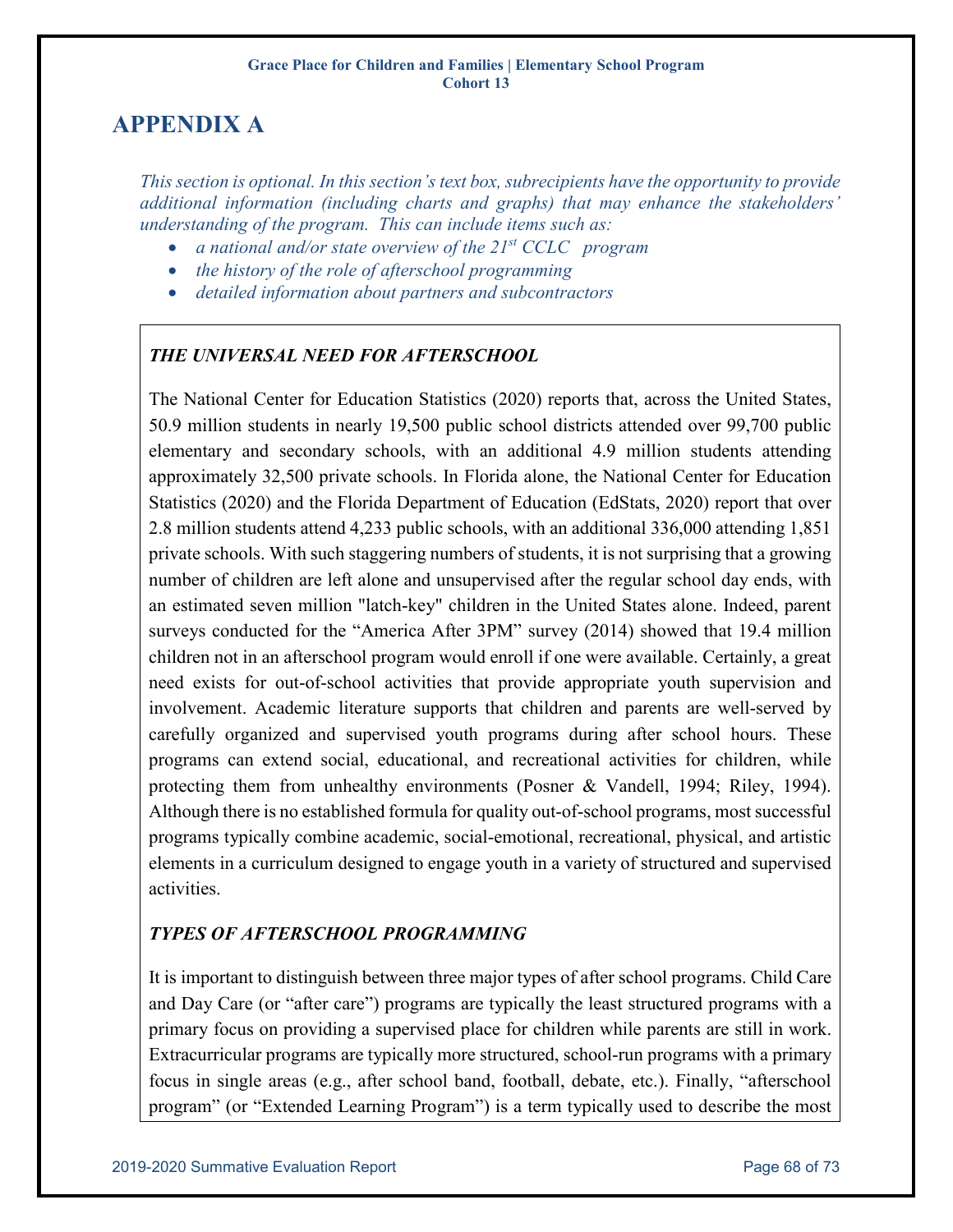structured types of programs offering a wide breadth of activities to enrich the minds and bodies of participating students. The latter are those programs generally included in research studies and are more likely to receive federal, state, and local funding. Ultimately, 21st CCLC programs, including the one at focus of this evaluation, are some of the most structured, comprehensive, and diverse afterschool programs in Florida. Within Florida, 21st CCLC programs follow a highly structured model of educational enrichment and personal development through research-based and/or scientifically based programming and activities that serve the whole child, their families, and the communities where they reside.

# *THE 21ST CCLC INITIATIVE*

The national need for structured afterschool programming spawned the creation of the 21st Century Community Learning Centers (CCLC) initiative in 1994, when the U.S. Congress authorized the establishment of the federal afterschool program. In 1998, the 21st CCLC program was refocused on supporting schools to provide school-based academic and recreational activities during after school hours, summer, and other times when schools were not in regular session. The development of the No Child Left Behind Act of 2001 brought further political focus and federal funding to after school programs, which signified the beginning of federal funding aimed at directly addressing the need for after school programs in a systematic manner. Total federal funding began with \$750,000 in 1995 and has grown to approximately \$1.206 billion dollars in 2019 (US Department of Education, 2019).

The Nita M. Lowey 21st Century Community Learning Center (21st CCLC) initiative, as outlined in federal law, is an opportunity for students to enhance and reinforce academic lessons of the regular school day, while also allowing them to learn new skills and discover new opportunities after the regular school day has ended. As described by the US Department of Education, the focus of this program "is to provide expanded academic enrichment opportunities for children attending low performing schools." Authorized under Title IV, Part B of the Elementary and Secondary Education Act (ESEA; 2015), as amended by the Every Student Succeeds Act (ESSA) (20 U.S.C. 7171-7176; 2015), the specific purposes of this federal program are to:

(1) provide opportunities for academic enrichment, including providing tutorial services to help students, particularly students who attend low-performing schools, to meet the challenging State academic standards;

(2) offer students a broad array of additional services, programs, and activities, such as youth development activities, service learning, nutrition and health education, drug and violence prevention programs, counseling programs, arts, music, physical fitness and wellness programs, technology education programs, financial literacy programs, environmental literacy programs, mathematics, science, career and technical programs,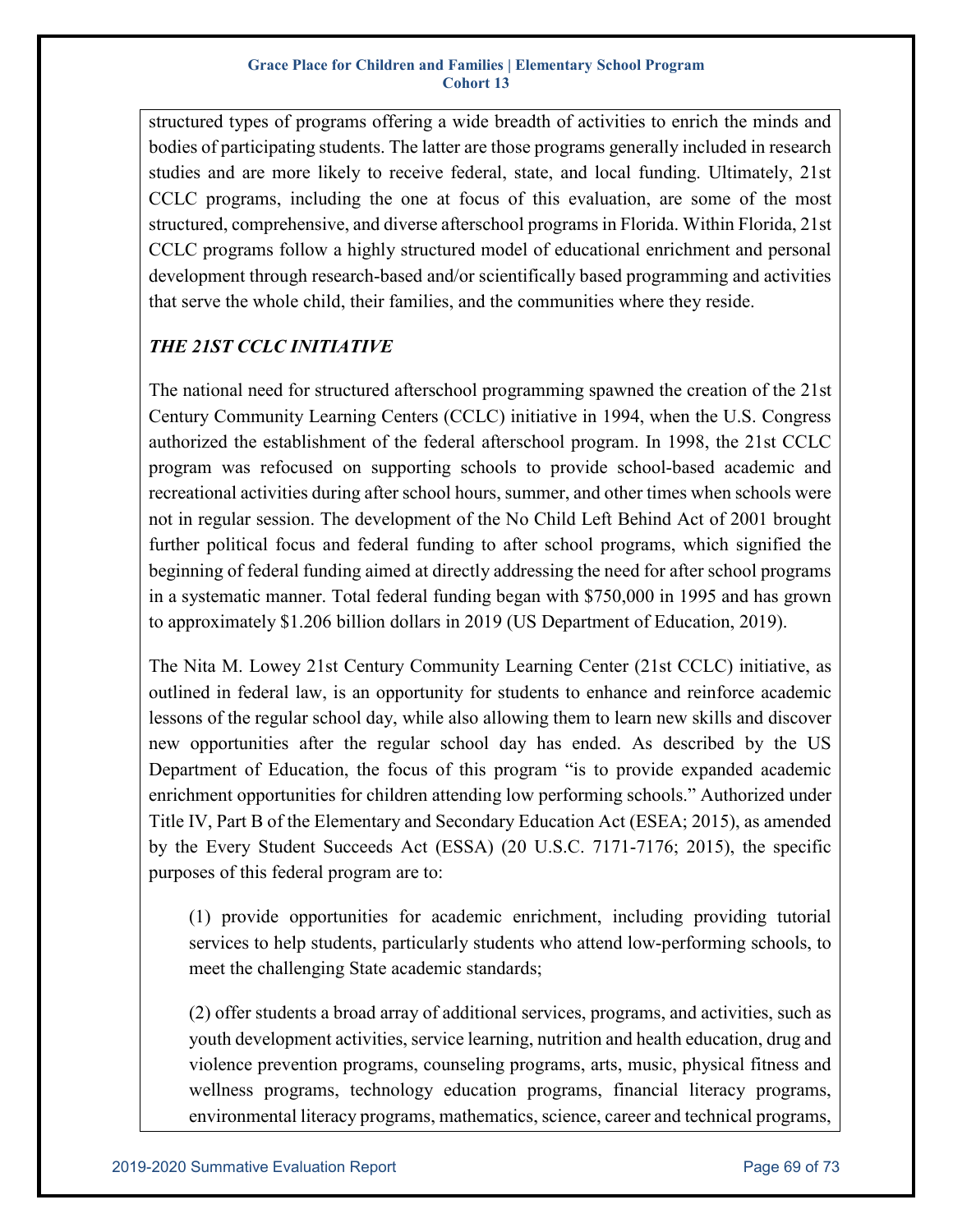internship or apprenticeship programs, and other ties to an in-demand industry sector or occupation for high school students that are designed to reinforce and complement the regular academic program of participating students; and

(3) offer families of students served by community learning centers opportunities for active and meaningful engagement in their children's education, including opportunities for literacy and related educational development.

Since the inception of the federal 21st CCLC initiative, Florida's 21st CCLC programs have been among the most structured and diverse out-of-school programs for students attending Florida's low-performing schools. In 2018, the Florida Department of Education (FLDOE) revised the requirements for eligible schools to those identified by the FLDOE as needing support (targeted support or comprehensive support) or identified by the local school district superintendent as needing supports provided by the 21st CCLC model. Private schools were not eligible as primary targets, as they do not receive school grades in Florida, but could be served as secondary targets for student participants. Overall, Florida remains focused on providing some of the most structured, wrap-around, and diverse out-of-school programming to students attending the state's most at-risk public schools and residing in the most at-risk communities.

# *GENERAL ACTIVITY REQUIREMENTS*

Within Florida, every 21st CCLC program is required to provide a strong academic component in each of three areas:  $(1)$  reading and language arts,  $(2)$  mathematics, and  $(3)$ science. Each of these academic components must be supervised by teachers certified by the Florida Department of Education. Programs are encouraged to make each of these academic components creative, fun, and designed to foster a love of reading, math, and science – in addition to focusing all such activities on project-based learning plans approved by the Florida Department of Education. The 21st CCLC Program should write lesson plans for all academic activities, ensuring that the activities provided during the 21st CCLC program do not mirror the regular school day. Instead, the federal law encourages programs to design activities that reinforce topics taught during the regular day school. Florida programs are given some level of flexibility in the dosage of academic activities provided during any specific week of operation, with each student encouraged to receive at least one hour of academic-focused, teacher-supervised activities per day of out-of-school programming. Activities must be provided in such a dosage that the program is able to meet the proposed objectives included in the grant application. Programs are not permitted to reduce the level of academic services provided to students throughout the five-year term of the grant.

In addition to academic remediation and enrichment, a second specific purpose of the 21st CCLC initiative is to offer eligible students a broad array of personal enrichment activities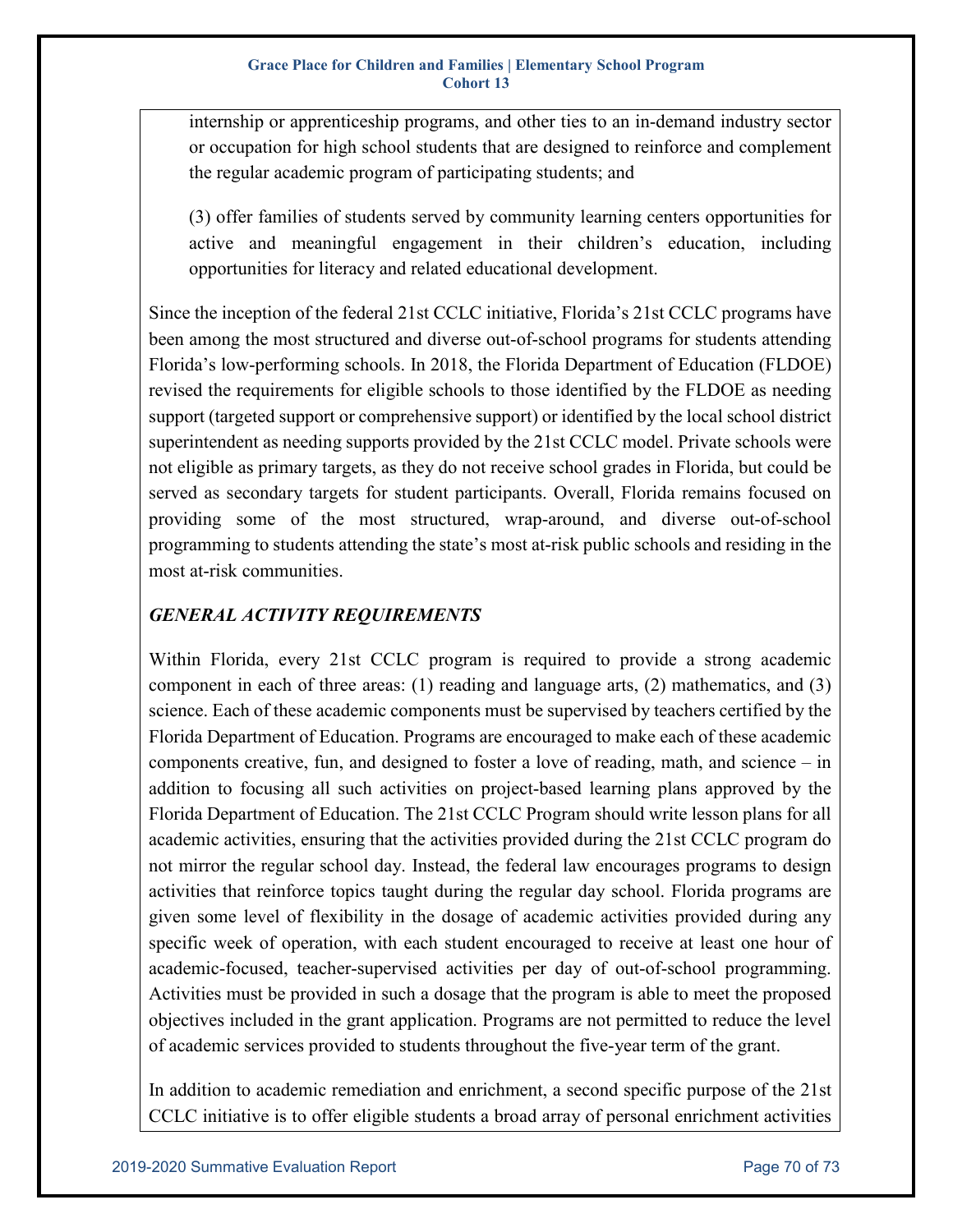that reinforce and complement the regular academic program and help participating students meet local and state academic standards in core subjects. Including a variety of personal enrichment activities helps retain and attract student participants, while also providing a well-rounded breadth of experiences to help increase student commitment to the educational process. As per rules established by the Florida Department of Education, personal enrichment must include a variety of structured activities, as well as encourage active participation regardless of individual student skill levels. All personal enrichment activities must directly or indirectly support the academic achievement of participating students. According to Section 4205(A) of ESEA, as amended, 21st CCLC programs are limited to providing additional services within the following categories: Physical Education and recreation activities; Dropout Prevention and Character Education activities; Tutoring and mentoring services; Educational arts and music activities; Entrepreneurial education programs; Programs for limited English proficient students; Telecommunications and technology education programs; Expanded library service hours; and/or Drug and violence prevention and/or counseling activities. Most 21st CCLC Programs propose activities in several of the personal enrichment categories focused on helping targeted 21st CCLC students meet the Florida Standards and Florida's Sunshine State Standards.

The third specific purpose of the 21st CCLC initiative is to offer families of actively participating 21st CCLC students the opportunity for literacy and related educational development. In particular, 21st CCLC programs are required to provide services designed to develop literacy or related educational skills that will enable adult family members to be supportive of the child's learning (e.g., GED preparation, computer literacy, financial literacy, parenting literacy, etc.). While programs are provided some flexibility with regards to the level of adult family member services they provide, the program must provide a minimum number of annual activities and/or services (set by the FLDOE), and must provide enough outreach to progress towards the proposed family-based objectives. Many programs in Florida limit adult family member activities to special events (e.g., student plays) and general meetings. Secondary to the difficulty in recruiting adult family member participation in these services, it is rare for Florida programs to serve a substantial percentage of adult family members. 21st CCLC programs may only provide services to adult family members of students participating in 21st CCLC services.

# *THE EVALUATION PROCESS*

Given the impacts of high quality out-of-school programs, federal, state, city, and community efforts and numerous initiatives across the U.S. have established and expanded afterschool enrichment programs in both public and private settings. However, as afterschool enrichment programs move toward greater recognition and become more institutionalized social functions, they are continuously challenged to demonstrate quality by reaching more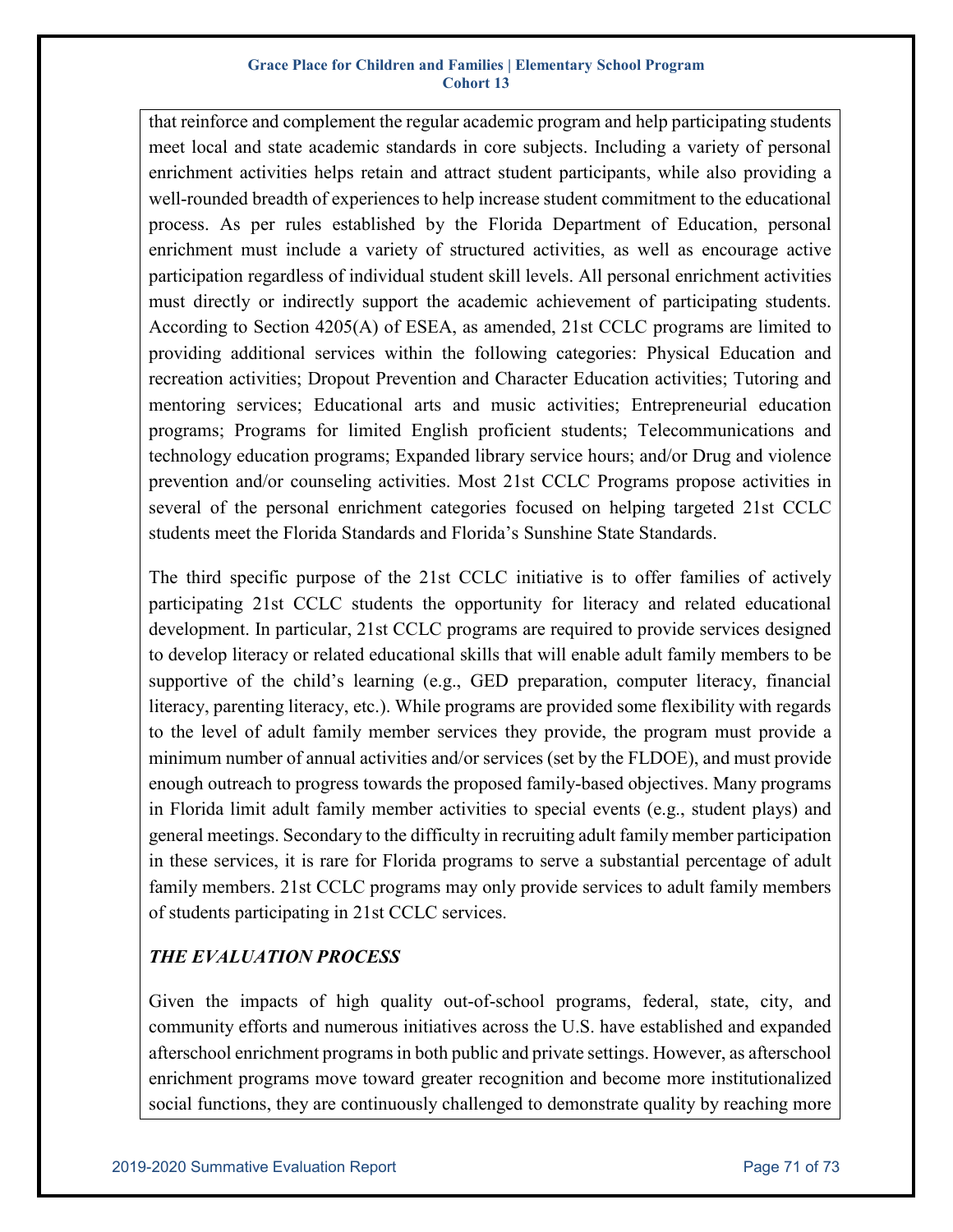children, strengthening programs and staff, and providing adequate facilities and equipment. Indeed, program quality has already become a public concern (Halpern, 1999) and, since the early 1990s, researchers have become more interested in identifying characteristics of quality and effective after school programs for children. In fact, poor quality educational programs have been reported to put children's development at risk for poorer language acquisition, lower cognitive scores, and lower ratings of social and emotional adjustment (Scarr & Eisenberg, 1993). Although hours of program operation, program stability, and type of activities can impact children's achievement, research has established the greatest influence to be program quality (Caspary et al., 2002). In fact, Title IV, Part B of the Elementary and Secondary Education Act (ESEA), as amended by the Every Student Succeeds Act (ESSA) (20 U.S.C. 7171-7176), requires all 21st CCLC programs to undergo periodic evaluation to "assess the program's progress toward achieving the goal of providing high-quality opportunities for academic enrichment and overall student success."

Evaluation of program quality is integral to maintaining high quality programs and assessing progress towards achieving the primary program objectives. Program evaluation provides information for curriculum and activity adjustment, reallocation of funding, staff development, decision-making, and accountability (McGee, 1989). However, it is critically important to carefully establish evaluation procedures to effectively and accurately monitor the quality of after school programs. Towards this end, it is impossible to determine the effectiveness of an afterschool program without an in-depth assessment of all aspects of an individual program. Methods of assessment tend to be qualitative in nature to ensure that program goals are being met, although quantitative data can often allow for more concrete conclusions about program effectiveness. Thus, a mixed method approach is typically the most advantageous, incorporating an exploration of quantitative and qualitative data (Halpern, 2002; Magnusson & Day, 1993; Miller, 2001; Owens & Vallercamp, 2003; Piha & Miller, 2003). In general, summative evaluations and data reports to the Florida Department of Education are based on quantitative data, though the program is always encouraged to explore qualitative responses and discussions from focus groups or advisory board meetings to help qualify the data presented within formal reporting processes.

Although assessing specific activities or services is often the basis for establishing program quality, it is also important to collect data from participants, parents, and program staff. For instance, recognizing that feedback from the participants is essential to assess program quality and to encourage continued participation, a number of assessments are available to measure participant perceptions and satisfaction with afterschool enrichment programs. Numerous researchers (e.g., Byrd et al., 2007; Deslandes & Potvin, 1999; Grolnick et al., 2000) have also indicated that parental involvement in the education of their children is an important aspect of effective education programs from the elementary through high school years. Indeed, children often make better transitions in educational programs and have a